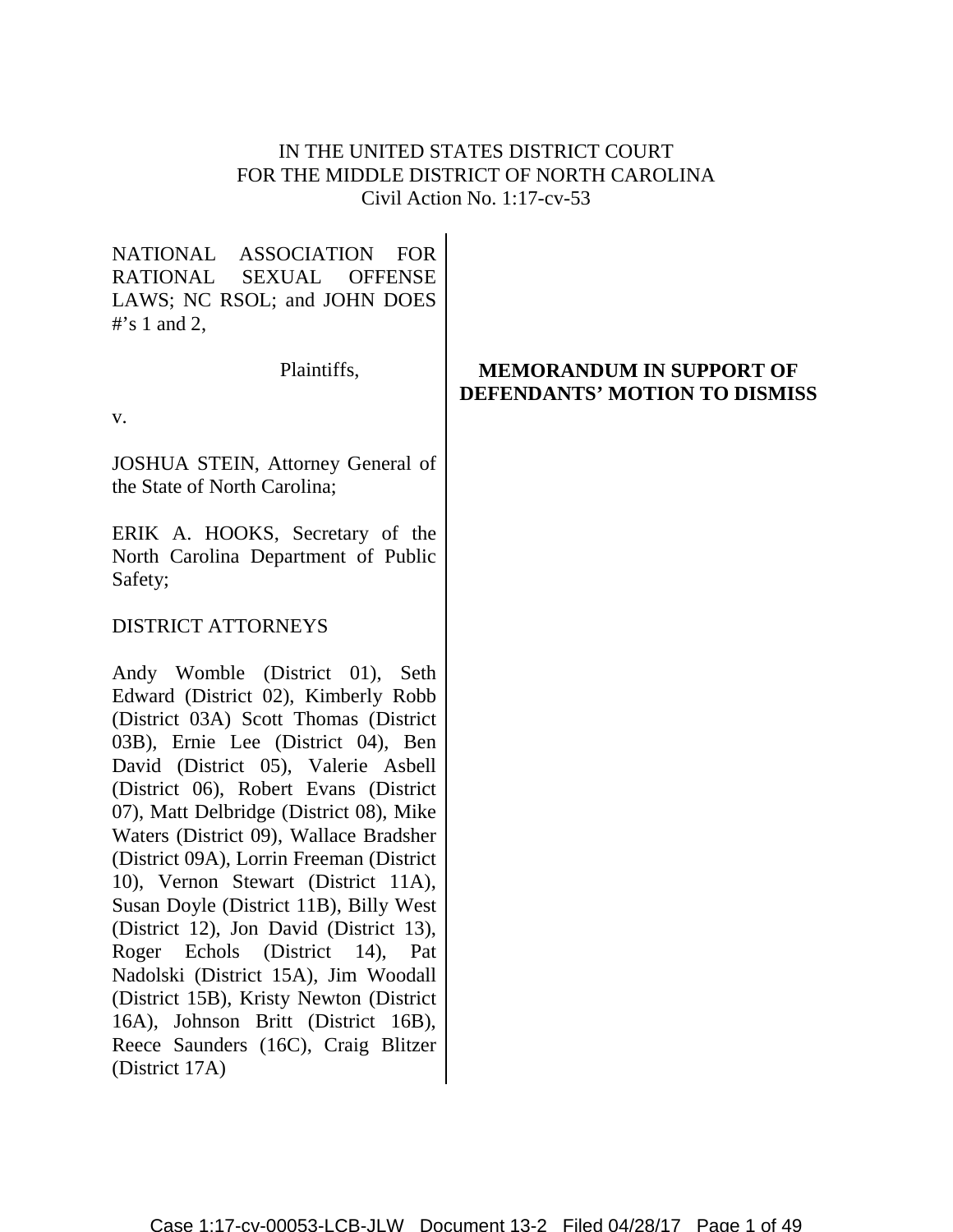Ricky Bowman (District 17B), Doug Henderson (District 18), Roxann Vaneekhoven (District 19A), Andy Gregson (District 19B), Brandy Cook (District 19C), Maureen Krueger (District 19D), Lynn Clodfelter (District 20A), Trey Robison (District 20B), Jim O'Neill (District 21), Sarah Kirkman (District 22A), Garry Frank (District 22B), Tom Horner (District 23), Seth Banks (District 24), David Learner (District 25), Andrew Murray (District 26), Locke Bell (District 27A), Mike Miller (District 27B), Todd Williams (District 28), Ted Bell (District 29A), Greg Newman (District 29B), Ashley Welch (District 30);

Defendants.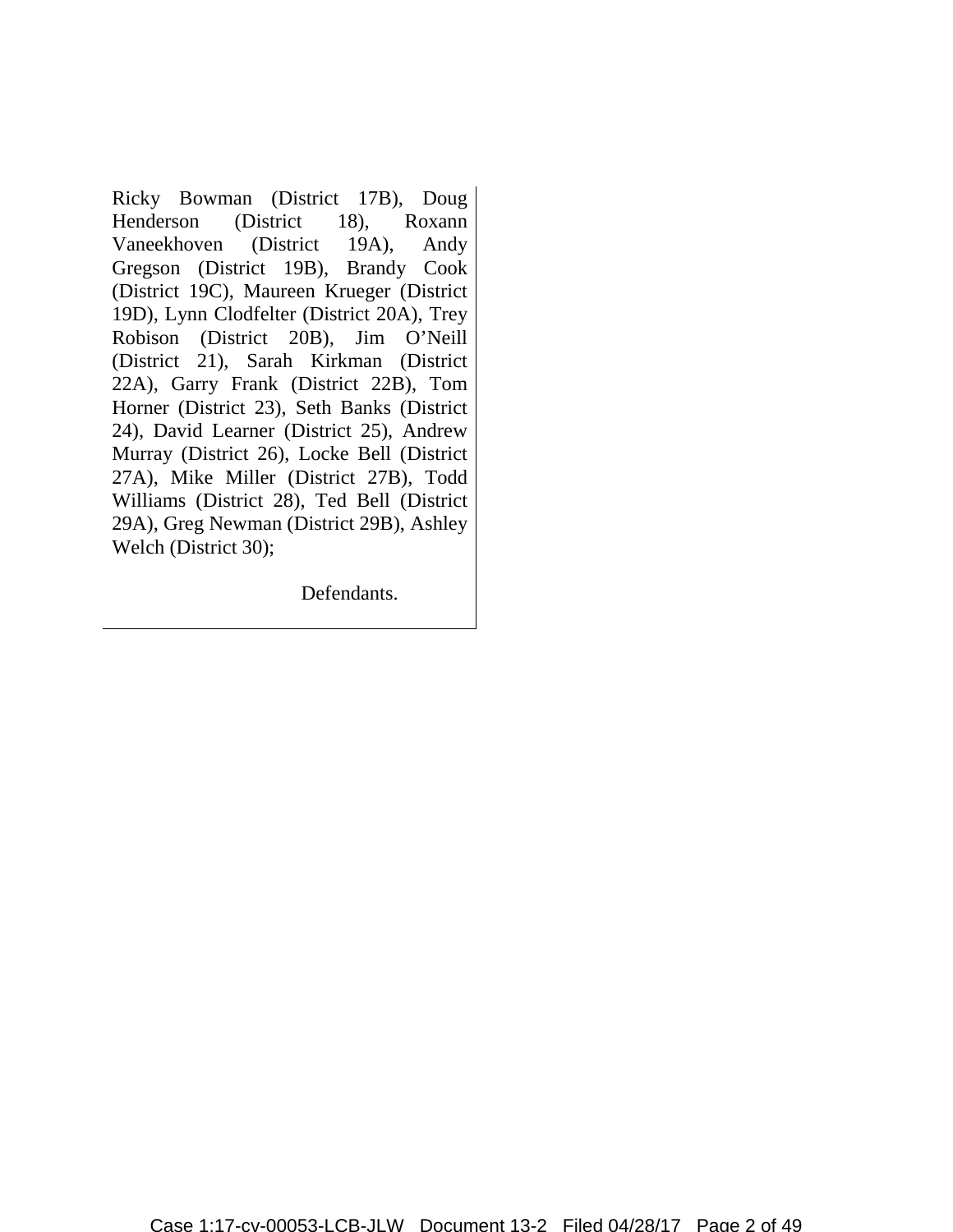# **INDEX**

i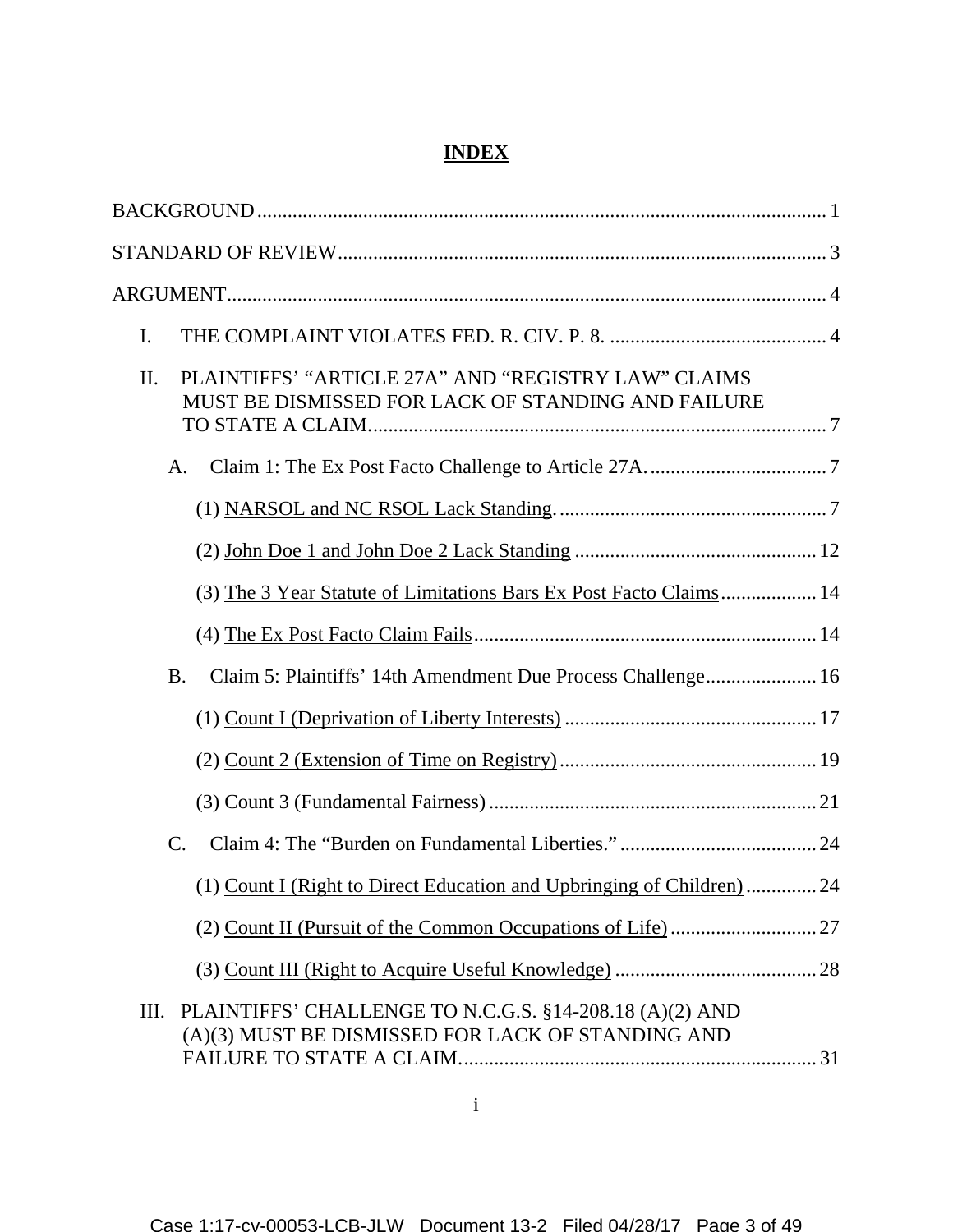| Claim 3: (5th and 14th Amendment Vagueness Challenge)36<br>Β. |  |
|---------------------------------------------------------------|--|
| IV. THE STATE LAW DEFAMATION ACTION RAISED IN CLAIM 6 IS      |  |
| V. THE COMPLAINT FAILS TO DEMONSTRATE THAT                    |  |
|                                                               |  |
|                                                               |  |
|                                                               |  |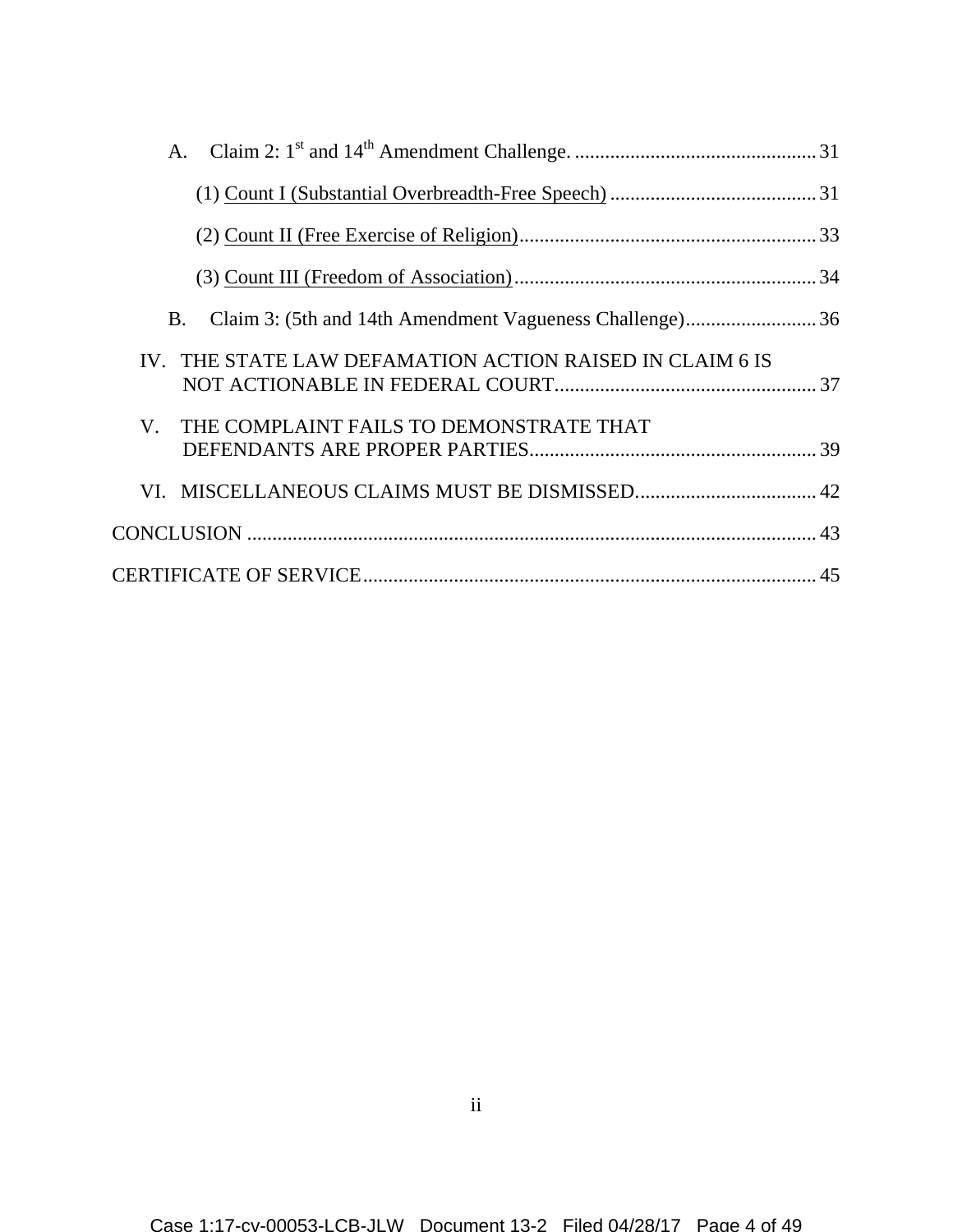NOW COME all named Defendants, by and through Special Deputy Attorney General Lauren M. Clemmons, and submit this Memorandum of Law in Support of Defendants' Motion to Dismiss.

#### **BACKGROUND**

This 42 U.S.C. §1983 action challenges the constitutionality of North Carolina's sex offender registry law and seeks declaratory and injunctive relief. Plaintiffs John Doe 1 and John Doe 2 are registered sex offenders. In 2009, John Doe 1 pled guilty two counts of misdemeanor sexual battery<sup>[1](#page-4-0)</sup> against his 30 year old female victim. He is a registered sex offender living in Alamance County. (Compl. ¶¶94-96) He alleges that he is not a danger to minors based on a psychological evaluation (*Id*. ¶¶98-101) and on findings from a divorce court that awarded him joint custody of his son and daughter. (*Id*. ¶¶399-401) He works as a construction supervisor. (*Id*. ¶360) John Doe 2, also a registered sex offender, lives in Wake County. (*Id*. ¶102) He pled guilty to misdemeanor sexual battery arising from a consensual sexual relationship with a 16 year old girl whom he had coached. This plea was either in 2009 or 2011—(the complaint allegations are internally inconsistent). (*Id*. ¶¶102-103) He is married and has a 12 year old son. (*Id*.

 $\overline{a}$ 

<span id="page-4-0"></span>Under N.C.G.S. §14-27.33 a person guilty of sexual battery if the person, for the purpose of sexual arousal, sexual gratification, or sexual abuse, engages in sexual contact with another person by force against the will of the other person, or engages in such contact with a person who is mentally disabled, mentally incapacitated, or physically helpless. Sexual contact is defined in N.C.G.S. §14-27.20(5). Mentally disabled, incapacitated, and physically helpless are defined in N.C.G.S. §14-27.20(1)-(3).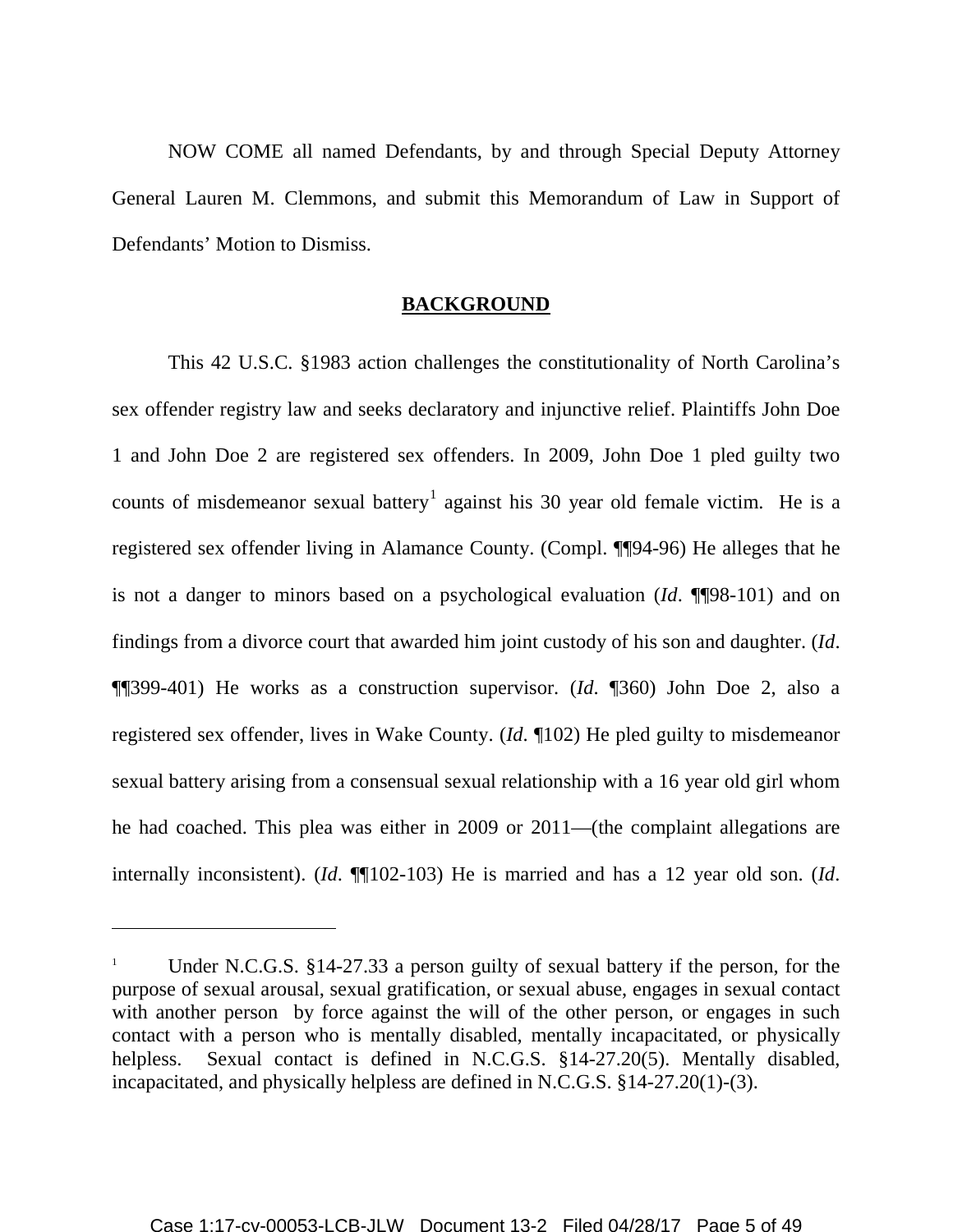¶¶105, 399, 402) He has completed a sex offender counseling and treatment program and is a "low" risk for recidivism. (*Id*. ¶¶108-109) Both Doe Plaintiffs challenge N.C.G.S. §14-208.18(a)(2) and (3)(2016). (*Id*. ¶¶257, 285, 361, 372, 405)

Plaintiffs NARSOL (National Association for Rational Sexual Offense Laws) and NC RSOL are member organizations that advocate on behalf of sex offenders. NARSOL's members are registered sex offenders who were convicted prior to 2006, 2008, and 2009. (*Id*. ¶¶59-75). NCRSOL's members are registered sex offenders, family members of these offenders, and concerned citizens. (*Id*. ¶¶76-93) Plaintiffs, including NARSOL and NC RSOL on behalf of their members, "wish to engage in conduct proscribed by the registry laws" and are concerned they will be prosecuted. Plaintiffs' fear of prosecution "is not limited to the judicial district in which they currently reside." (Compl. ¶¶56-57) NARSOL and NC RSOL do not allege where their members reside within North Carolina. Additional allegations are presented in the below argument.

In Claims 1 and 5, Plaintiffs' challenge the retroactive application of legislative amendments in 2006, 2008, 2009, and 2016 to "Article 27A" and the "registry law" under the *ex post facto* Clause (Claim 1,  $\P$  $[600-603)$  and under the 14<sup>th</sup> Amendment due process clause. (Claim 5, Counts 1-3, ¶¶626-644) In Claim 4, Counts I-III, Plaintiffs seek relief on the grounds that the "registry law" burdens fundamental rights. (Claim 4, Counts I-III, ¶¶611-625) Plaintiffs specifically challenge N.C.G.S. §§14-208.18(a)(2) and (a)(3)(2016) as facially overbroad and as-applied, as well as a burden on the free exercise of religion and freedom of association. (Claim 2, Counts I-III ¶¶604-607). They also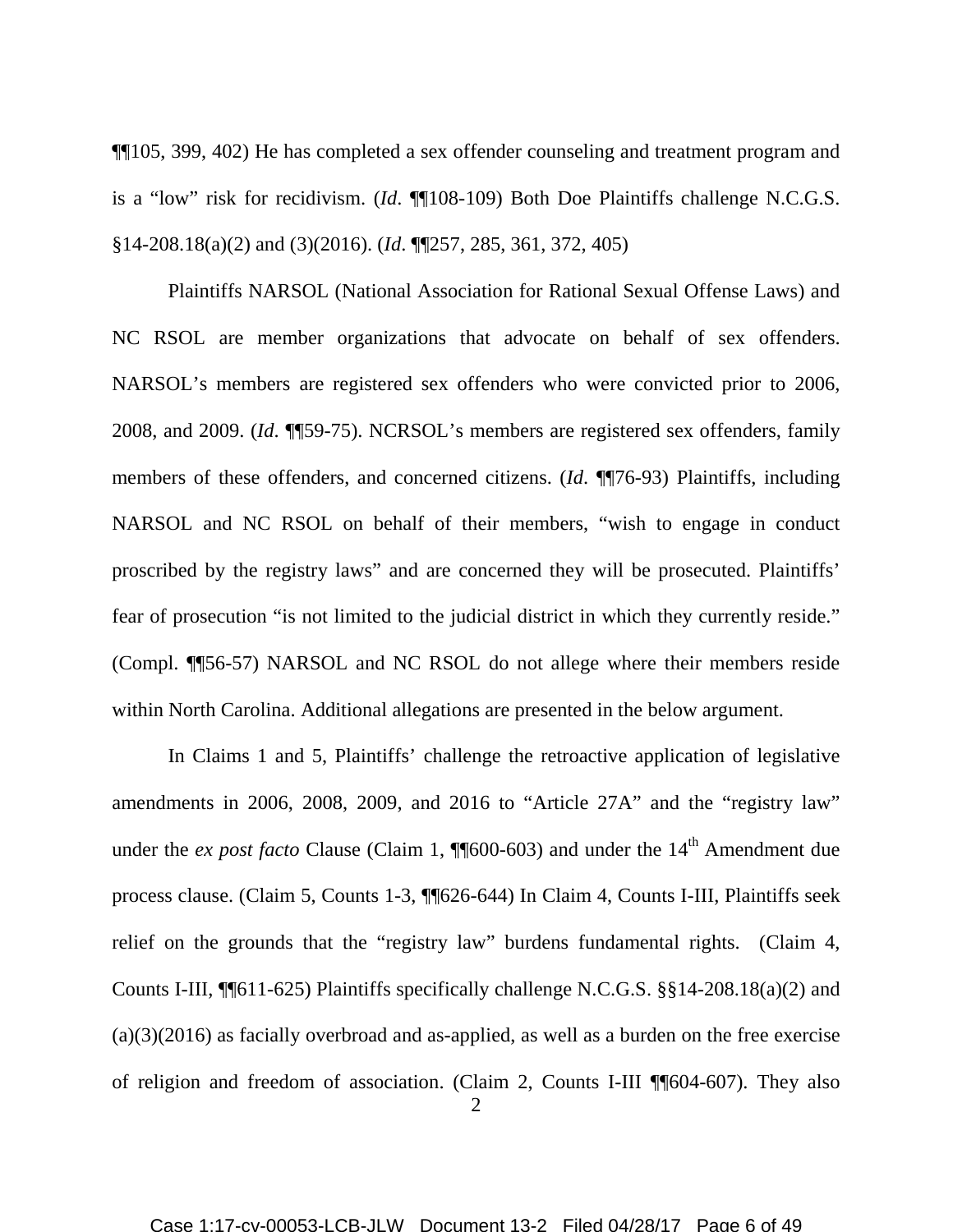claim that N.C.G.S. §§14-208.18(a)(3) is void for vagueness in violation of the  $5<sup>th</sup>$  and 14<sup>th</sup> amendments. (Claim 3, ¶¶608-610) Lastly, Plaintiffs raise a state law defamation claim arising from their placement on the registry. (Claim 6, ¶¶645-655). Named as defendants are Attorney General Josh Stein, Secretary Erik Hooks of the North Carolina Department of Public Safety, and North Carolina's forty-four (44) District Attorneys. Defendants move to dismiss this Complaint pursuant to Rules 8(a)(2), 12(b)(1), 12(b)(2) and 12(b)(6) of the Federal Rules of Civil Procedure.

#### **STANDARD OF REVIEW**

A motion to dismiss filed under Rule 12(b)(1) tests the federal court's subject matter jurisdiction, *Adams v. Bain*, 697 F.2d 1213, 1219 (4<sup>th</sup> Cir. 1982), while one filed under Rule 12(b)(2) test's the court's jurisdiction over an individual. The plaintiff bears the burden of showing that jurisdiction is appropriate in relation to both challenges. *Evans v. B.F. Perkins Co.*, 166 F.3d 642, 647 (4<sup>th</sup> Cir. 1999)(Rule 12(b)(1)); *Combs v. Bakker*, 886 F.2d 673, 676 (4<sup>th</sup> Cir. 1989)(Rule 12(b)(2)). A Rule 12(b)(6) motion tests the legal sufficiency of the complaint, which must contain facts sufficient "to raise a right to relief above the speculative level" and to satisfy the court that the claim is "plausible on its face." *Bell Atl. Corp. v. Twombly*, 550 U.S. 544, 555, 570 (2007); *accord Painter's Mill Grille, LLC v. Brown, 716 F.3d 342, 350*  $(4<sup>th</sup> Cir. 2013)$ *. Although all well-pled* allegations are presumed to be true, *Giarratano v. Johnson*, 521 F.3d 298, 302 (4<sup>th</sup> Cir. 2008), "[t]hreadbare recitals of the elements of a cause of action, supported by mere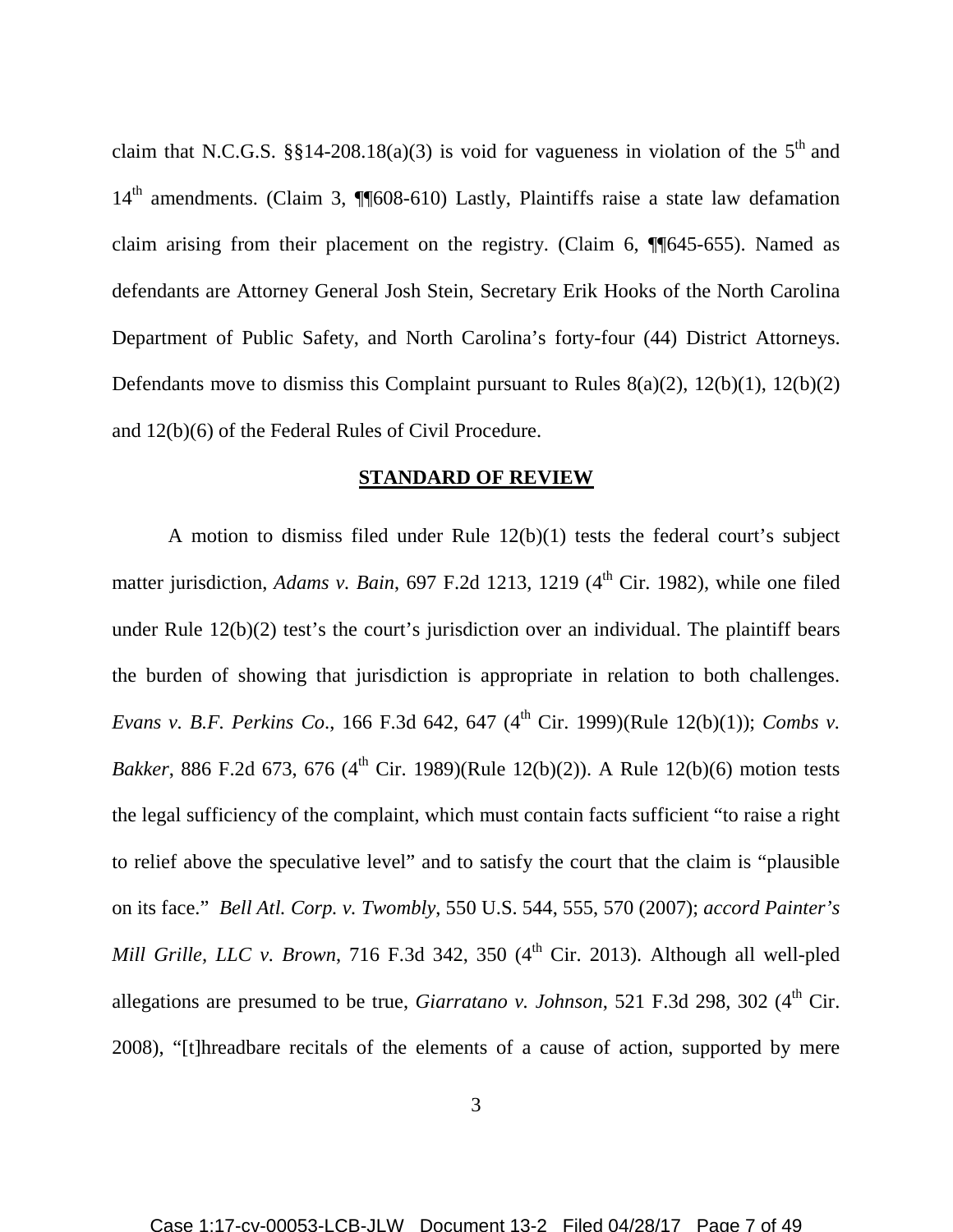conclusory statements, do not suffice." *Ashcroft v. Iqbal*, 556 U.S. 662, 678 (2009) (*citing Twombly*, 550 U.S. at 555); *see also Brown*, 716 F.3d at 350. Similarly, a court need not accept as true a plaintiff's legal conclusions and "unwarranted inferences, unreasonable conclusions, or arguments," *Giarratano*, 521 F.3d at 302 (citation omitted) (internal quotation marks omitted).

#### **ARGUMENT**

This Complaint should be dismissed pursuant to Fed. R. Civ. P. 8, 12(b)(1), 12(b)(2) and 12(b)(6). Defendants first address the Rule 8 argument and then address the Rule 12(b) arguments in the following order: Claims 1, 5, and 4 challenging Article 27A and the "registry law"; Claims 2 and 3 challenging N.C.G.S.  $$14-208.18(a)(2)$  and  $(a)(3)$ ; and the state law defamation claim in Claim 6. Lastly, Defendants address Plaintiffs' failure to show that Defendants are proper defendants under §1983 and to plead facts sufficient to overcome  $11<sup>th</sup>$  Amendment immunity.

#### **I. THE COMPLAINT VIOLATES FED. R. CIV. P. 8.**

At the outset, the State Defendants move to dismiss this Complaint for failure to comply with Rule  $8(a)(2)$  of the Federal Rules of Civil Procedure. Rule  $8(a)(2)$  requires "a short and plain statement of the claim showing that the pleader is entitled to relief" in order to 'give the defendant fair notice of what the . . . claim is and the grounds upon which it rests.'" *Bell Atl. Corp. v. Twombly*, 550 U.S. 544, 555 (2007) (*quoting Conley v. Gibson*, 355 U.S. 41, 47 (1957)). Plaintiffs' Complaint is eighty-eight (88) pages long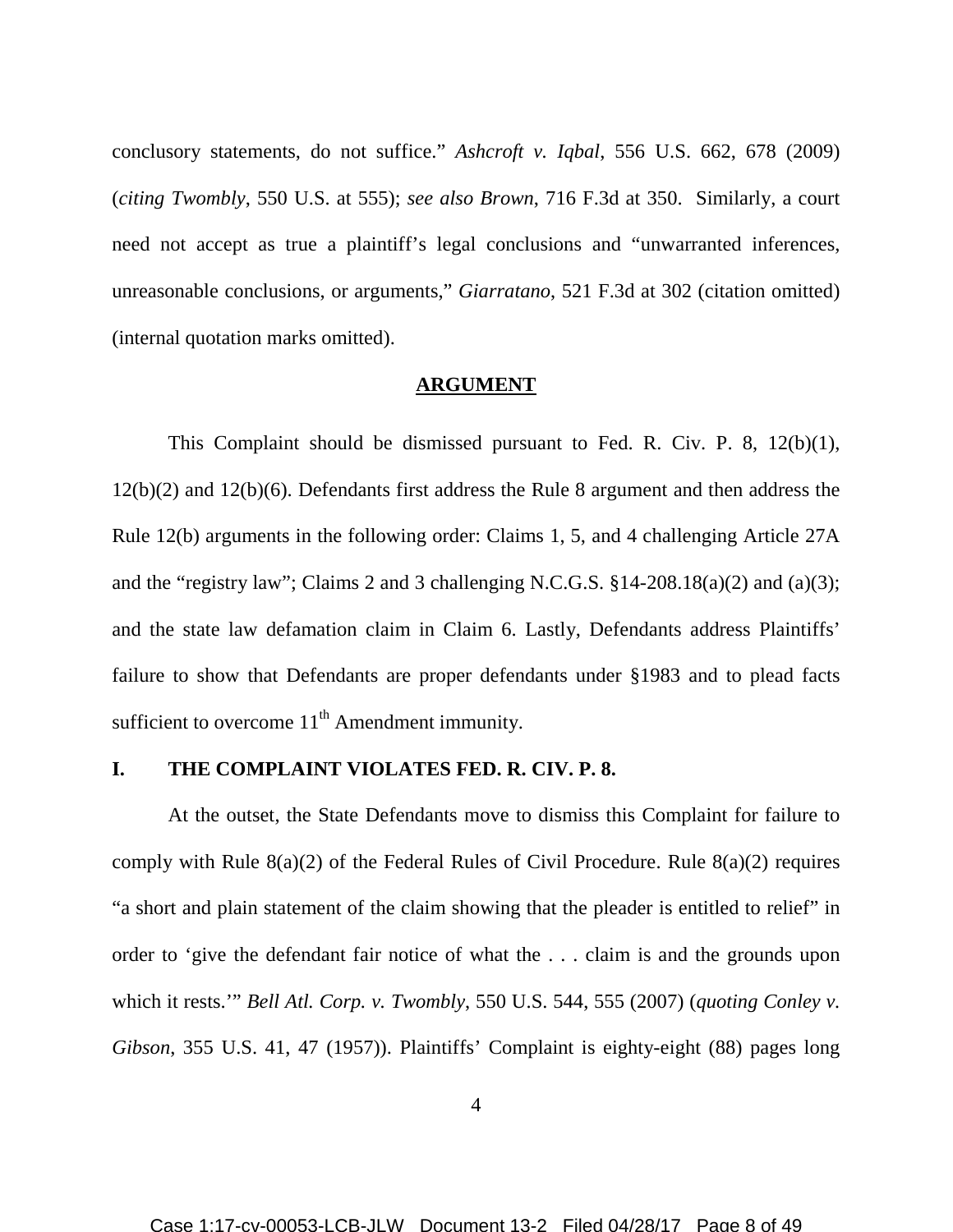and contains 657 numbered paragraphs. It is neither short nor plain. The Complaint contains conclusory, naked assertions devoid of factual enhancement intermixed with legal conclusions, opinions, unauthenticated commentary and study findings that render the Complaint needlessly unwieldly, convoluted, and confused. A monumental effort is required for the reader to discern which allegations may be connected to which claims and whether claims are being asserted by the individual plaintiffs, the organizational plaintiffs, or both. *See In re Westinghouse Secs. Litigation*, 90 F.3d 696, 703 (3d Cir. 1996) (complaint more than 600 paragraphs and 240 pages was too long); *Med. Supply Chain, Inc. v. Neoforma, Inc*., 419 F. Supp. 2d 1316, 1331 (D. Kan. 2006)(115 page, 613 paragraph complaint violated Rule 8).

The claims are also internally inconsistent and/or vague. Claims 1, 4, and 5, challenge "Article 27A" and the "registry law." Article 27A, found at N.C.G.S. § 14- 208.5 (2016), *et seq*., consists of five separate parts, each legislating on different topics. Although Plaintiffs identify some Article 27A statutory provision in Complaint ¶¶211- 225, they also attach the full text of the "North Carolina Registry Law" via Complaint ¶183. Later, in Claims 1-6, Plaintiffs do not refer to the statutes previously listed in ¶¶211-225, and do not identify the challenged statutory text or provisions. Instead, they resort back to global references to "Article 27A" or the "registry law." This internal inconsistency results in ambiguity as to which Article 27A provisions are at issue in Claims 1, 4 and 5.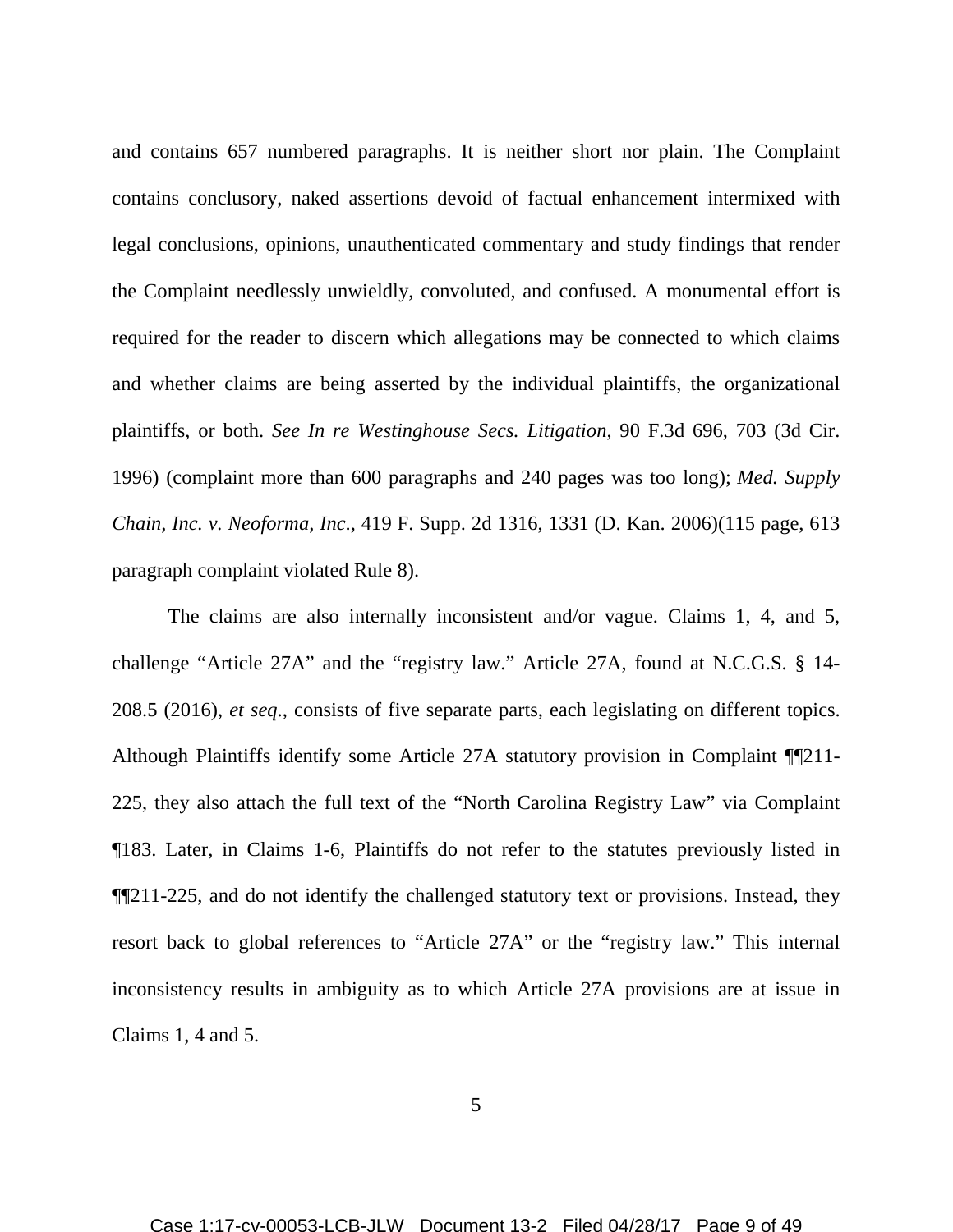Additionally, there may be causes of action within the Complaint that are not set forth in the claims. For example, Claims 1, 4, and 5, pertain to Article 27A and/or the "registry laws." In Complaint ¶¶266-284, Plaintiffs allege that N.C.G.S. §14-202.5 infringes on  $1<sup>st</sup>$  Amendment free speech rights. In  $\P(e)$  of the Prayer for Relief, Plaintiffs ask that §14-202.5 be enjoined. However, N.C.G.S. §14-202.5 is in Article 26, not Article 27A, and is not part of the "registry laws." The Complaint fails to give the Defendant State Officials fair (and plain) notice as to what Defendants must defend and thus fails to comply with Rule 8.

The Complaint also fails to give notice of claims against each Defendant. In Complaint ¶¶45-58, Plaintiffs present general duties of Attorney General Stein, the District Attorneys, and Secretary Hooks, but never again refer to a Defendant by name as to alleged conduct or misconduct, or in relation to any of the six Claims. Instead, the Complaint names the "State" as the alleged wrongdoer in the context of "falsely" identifying registrants as dangerous or as recidivists (*see, e.g*., ¶¶15, 16, 18, 186, 198, 200, 201, 204, 205, 319, 358, 436, 438, 441, 647, 648, 649) and publishing information about registrants (*see, e.g.,* ¶¶203, 226, 227, 278, 357, 359, 437, 439), as well as in the context of how the State itself, or through its registry law, impacts or burdens registrants (*see, e.g*., ¶¶ 21, 22, 23, 24, 25, 26, 27, 28, 31, 36, 38, 194-197, 203, 337, 395, 448-57), or acts in other miscellaneous ways (s*ee, e.g*., ¶¶190,191, 279, 280, 439, 440, 444, 447, 530, 539, 563, 567, 575, 636). While it is clear that Plaintiffs challenge *the "acts" of the State of North Carolina, through the North Carolina General Assembly's enactment of*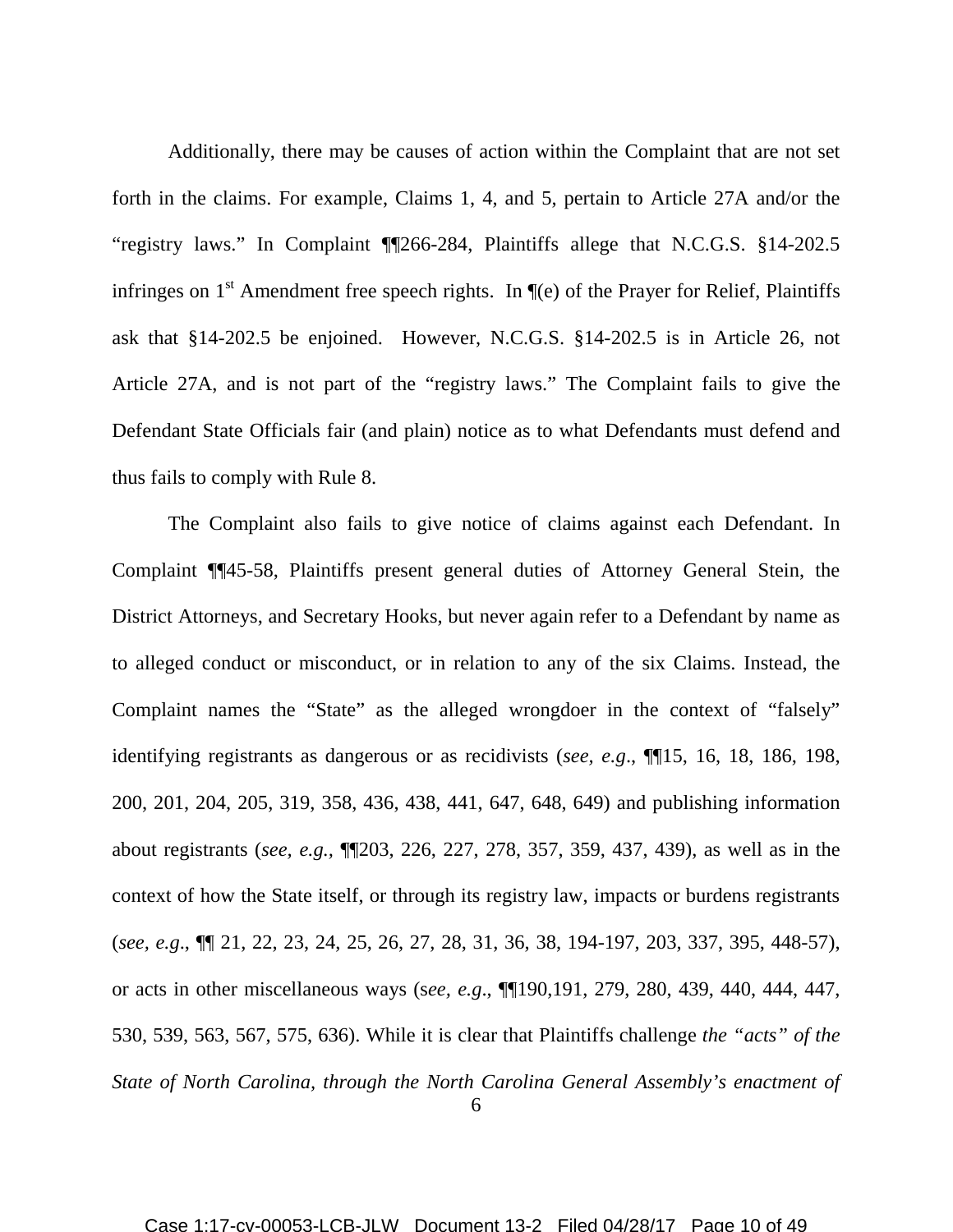*the "registry law,"* the named Defendants lack clear notice as to which claims, if any, are asserted against each of them, and what conduct/misconduct is attributable to them. The Complaint violates Rule 8 and should be dismissed. *Williams v. North Carolina*, No. 4:03-CV-119-H4, 2004 U.S. Dist. LEXIS 28552 (E.D.N.C. Oct. 8, 2004)(failure to satisfy fair notice of Rule 8(a) was separate grounds for dismissal); *see McHenry v. Renne*, 84 F.3d 1172, 1177, 1178-80 (9th Cir. 1996)(lengthy, confusing complaints lead to discovery disputes, lengthy trials and do not perform essential functions of complaint).

# **II. PLAINTIFFS' "ARTICLE 27A" AND "REGISTRY LAW" CLAIMS MUST BE DISMISSED FOR LACK OF STANDING AND FAILURE TO STATE A CLAIM.**

#### **A. Claim 1: The Ex Post Facto Challenge to Article 27A.**

Plaintiffs allege that the retroactive application of amendments to "Article 27A" in 2006, 2008, 2009, and 2016, resulted in "more burdensome… punishment" for "offenses committed prior to the enactment of those amendments" in violation of the *ex post facto* clause. (Claim 1 ¶¶600-603) The *ex post facto* clause of U.S. Const. art. 1, §10, cl. 1, "is aimed at laws that retroactively… increase the punishment for criminal acts." *Ca. Dep't of Corr. v. Morales*, 514 U.S. 499, 504 (1995) (*quoting Collins v. Youngblood*, 497 U.S. 37, 43 (1990)). A law is retroactive if it "appl[ies] to events occurring before its enactment." *Lynce v. Mathis*, 519 U.S. 433, 441 (1997).

**(1) NARSOL and NC RSOL Lack Standing.** Under Fed. R. Civ. P. 12 (b)(1), if a party lacks standing, the court automatically lacks subject matter jurisdiction. *See Long*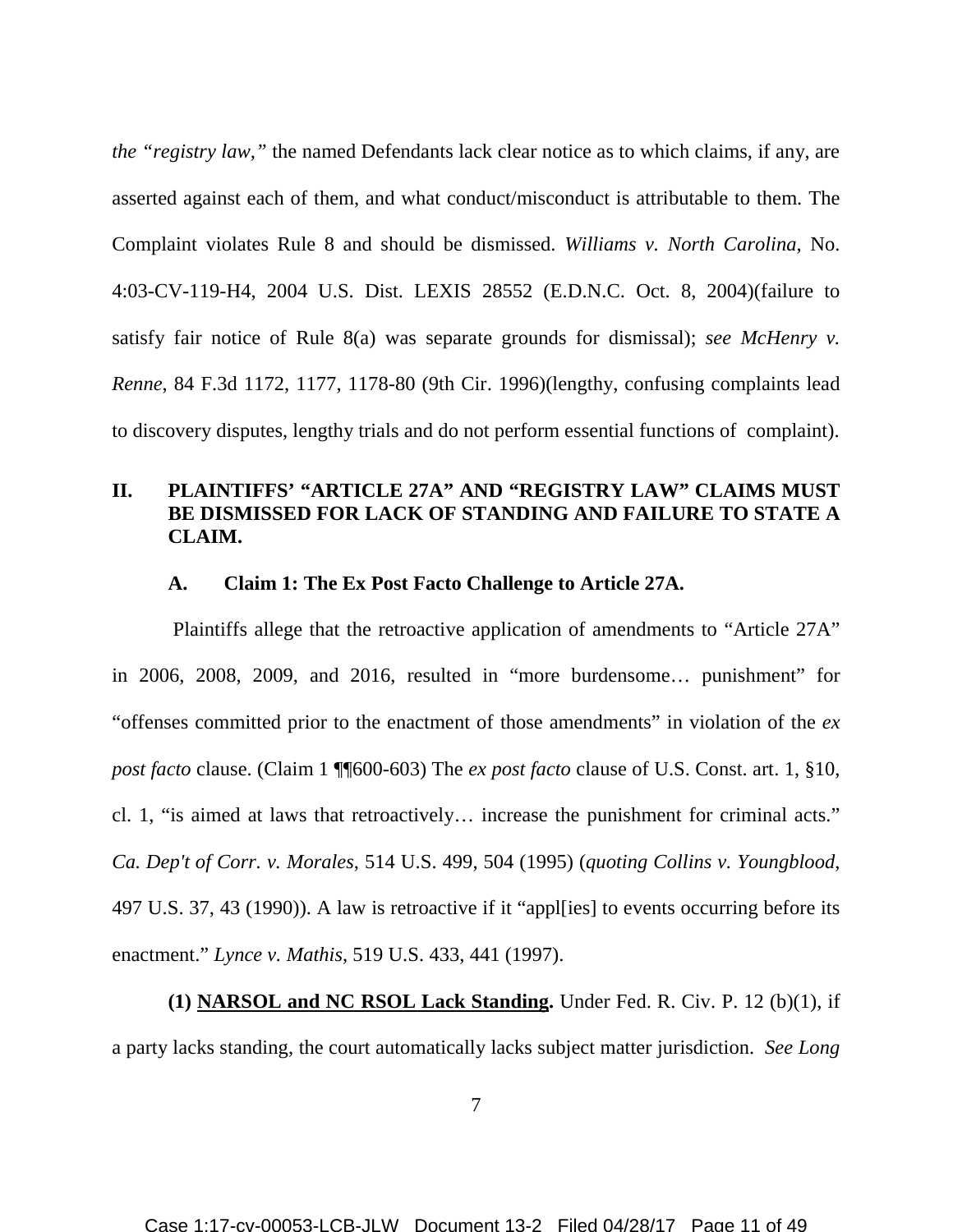*Term Care Partners, LLC v. United States, 516 F.3d 225, 231 (4<sup>th</sup> Cir. 2008). To meet the* constitutional Article III "case and controversy" requirement, a party must demonstrate that: (1) he has suffered an injury in fact that is concrete, particularized, and actual or imminent, not conjectural or hypothetical; (2) the injury is fairly traceable to the action of the defendants, thus satisfying the causal connection between the injury and the challenged action; and (3) the injury may be redressed by a favorable decision. *Friends of the Earth, Inc. v. Laidlaw Envtl. Servs. (TOC), Inc*., 528 U.S. 167, 180-81 (2000); *see also Long Term Care Partners, LLC* 516 F.3d at 231. An organization has representational standing when (1) its own members would have standing to sue in their own right; (2) the interests the organization seeks to protect are germane to the organization's purpose; and (3) neither the claim nor the relief sought requires the participation of individual members in the lawsuit. *Hunt v. Washington State Apple Advertising Comm'n*, 432 U.S. 333, 343 (1977); *Md. Highways Contractors Ass'n v. Maryland*., 933 F.2d 1246, 1251-52 (4th Cir.), *cert. denied*, 502 U.S. 939 (1991). Representational standing requires specific allegations establishing that at least one identified member has suffered or would suffer harm in a concrete and personal way. *Summers v. Earth Island Inst*., 555 U.S. 488, 498 (2009). A "terse allegation" of injury— "without specific mention of any individual member's injury" "stops short of the line between possibility and plausibility." *Southern Walk at Broadlands Homeowner's*  Association, Inc., v. Openband, 713 F.3d 175, 185 (4<sup>th</sup> Cir. 2013)(*citing Ashcroft v. Iqbal*, 556 U.S. 662, 678 (2009)).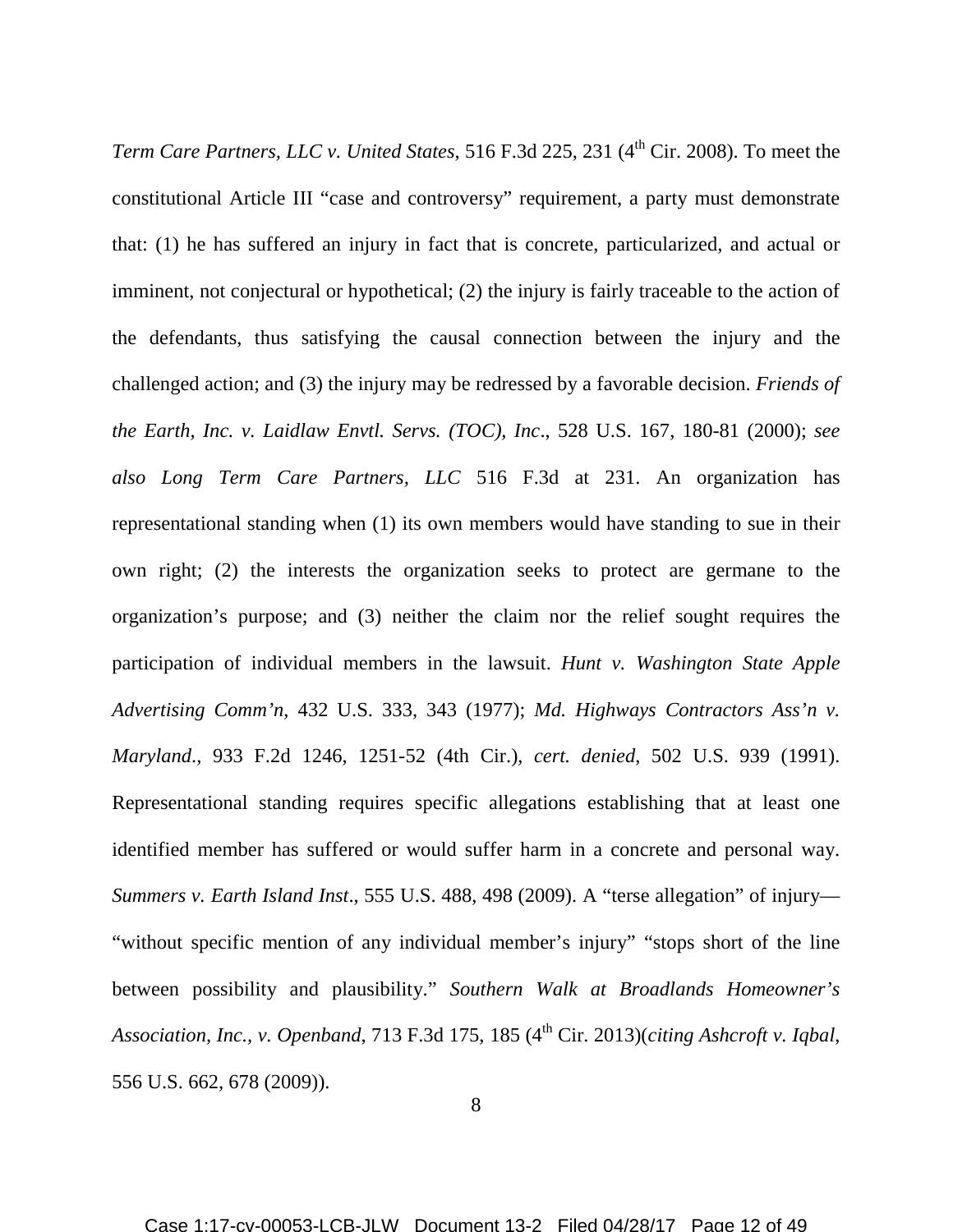Plaintiffs allege that the "collective burdens" of the registry law, along with the history of the registry law, demonstrate the intent to punish or create the effect of punishment in violation of the *ex post facto* clause. (Compl. ¶424) In Complaint ¶¶ 425- 491, Plaintiffs offer legal conclusions or arguments concerning the "*ex post facto*" impacts of the "registry law" on "registrants" in general, but not on an individual member. Complaint ¶¶11, 33, 39, 56, 63-68, 69, 167, 206, 261, 293, 300, contain generalized references to NARSOL and NC RSOL "members" such as: "these laws have been retroactively applied to some members" (11); and the law extended the registration of some NARSOL members from 10 to 30 years (¶¶63-69).

NARSOL and NC RSOL fail to meet the first prong of the *Hunt* test because they offer no allegations showing that any individual member has Article III standing in his own right. *Hunt*, 432 U.S. at 343. The vague, non-specific allegations about "some" members fall short of the required individual member specificity. *See Goode v. City of Phildelphia*, 539 F.3d 311, 325 (3<sup>rd</sup> Cir. 2008)(nonspecific statements about members owning property and being potentially affected by outcome of action was nothing more than generalized grievance that failed to show injury in fact demonstrating members had standing in own right). Allegations about "registrants" are not particularized--these registrants may or may not be NARSOL or NC RSOL members. Such allegations say nothing about how a member is affected in a personal and individual way. *See Spokeo, Inc. v. Robins*, 136 S. Ct. 1540, 1548 (2016)(injury must be particularized).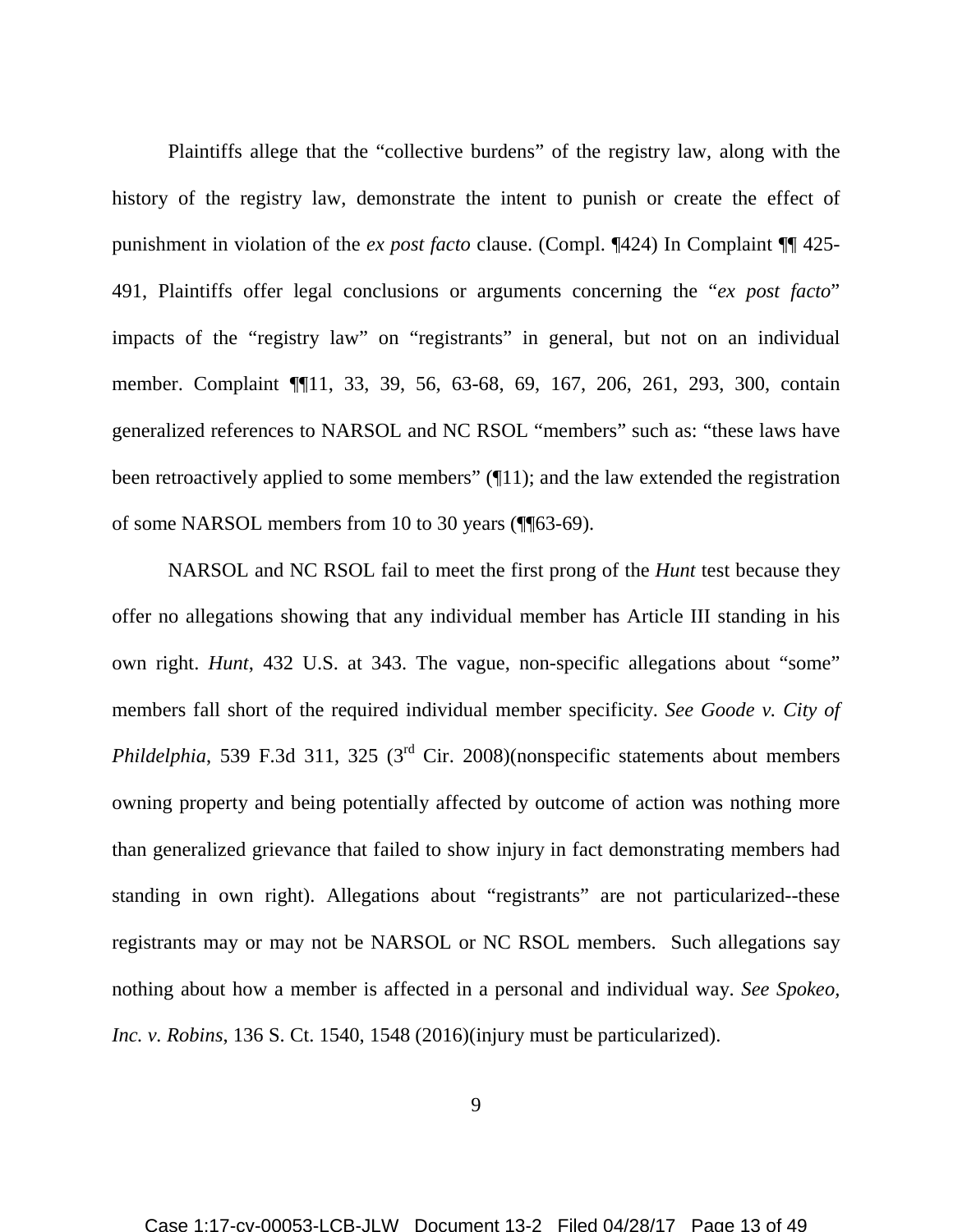Also, NARSOL and NC RSOL do not plead an injury in fact traceable to the 44 named District Attorney Defendants. *See Friends of the Earth, Inc. v. Laidlaw Envtl. Servs. (TOC), Inc*., 528 U.S. at 180-81. A credible threat of prosecution is needed to establish a live case and controversy. *Doe v. Duling*, 782 F.2d 1202, 1205-06 (4<sup>th</sup> Cir. 1986). NARSOL and NC RSOL members have not refused to register under the alleged retroactive provisions, but instead are registered sex offenders (Compl. ¶65-68, 83-86), who are compliant with the registration laws and do not face a credible threat of prosecution.

To the extent that they complain about alleged retroactive childcare employment restrictions in N.C.G.S. §14-208.17 (2008) (Compl. ¶¶154-55), or about the residential living restrictions in N.C.G.S. §14-208.16 (2006) (*Id*. ¶¶152-53), NARSOL and NC RSOL fail to plead an injury in fact. NARSOL and NC RSOL do not identify an individual member impacted by these restrictions under the first *Hunt* prong. They fail to plead an injury in fact traceable to a District Attorney—e.g., a credible threat of prosecution in relation to these statutes. "Persons having no fears of state prosecution, except those that are imaginary or speculative, are not to be accepted as appropriate plaintiffs." *Duling*, 782 F.2d at 1205-06. NARSOL and NC RSOL members do not plead a credible threat of prosecution from one or more of the 44 named district attorneys sufficient to constitute an Article III injury arising under the alleged retroactive application of 2006, 2008, 2009, or 2016 amendments.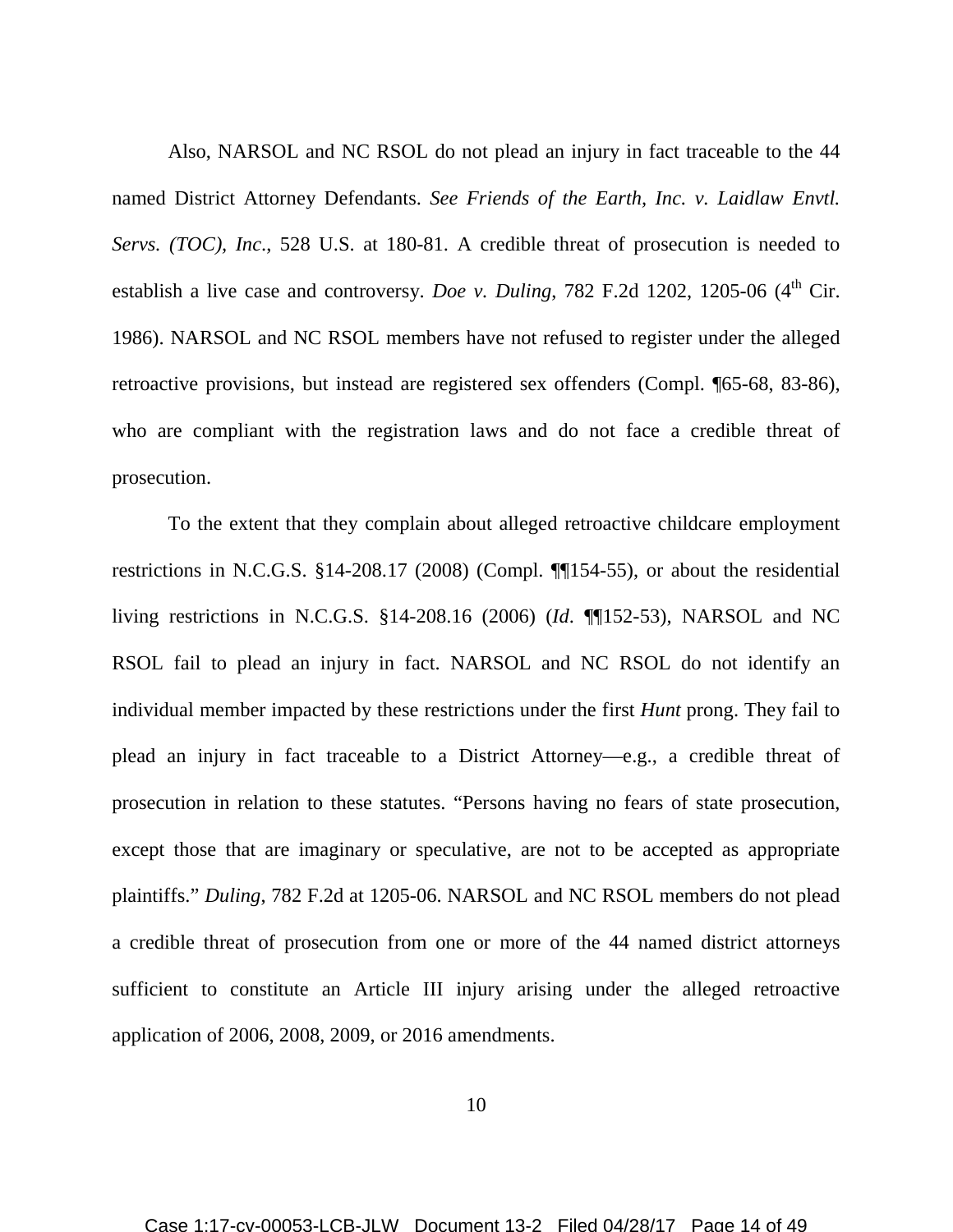Additionally, although Plaintiffs allege a subjective "fear of prosecution" in judicial districts other than those where members reside (Compl. ¶¶56-57), NARSOL and NC RSOL do not allege where their members reside. This failure is significant--- there is no factual predicate to determine if *each* Defendant District Attorney is geographically positioned to hypothetically (much less credibly) threaten a member with prosecution. *See Summers,* 555 U.S. at 500 *(*organization failed to establish that member would ever visit one of the small parcels at issue and therefore did not show standing). Despite having named all 44 district attorneys, NARSOL and NC RSOL fail to establish any member's injury fairly traceable to each prosecutor. NARSOL and NC RSOL also fail to establish an injury fairly traceable to Attorney General Stein—his powers of "special prosecution" are at the exclusive discretion of a district attorney. The Complaint is silent as to how and when, if ever, this authority would be triggered as to a NARSOL or NC RSOL member; the Attorney General has no authority to initiate a prosecution on his own. *State v. Camacho*, 329 N.C. 589, 406 S.E.2d 868 (1991). A case is not fit for judicial decision when it is "dependent on future uncertainties." *Miller v. Brown*, 462 F.3d 312, 319 ( $4<sup>th</sup>$  Cir. 2006). Rule 12(b)(1) supports dismissal of Claim 1. NARSOL's and NC RSOL's "*ex post facto*" claim otherwise would appear to be lodged against the State of North Carolina, which is not a "person" within the meaning of §1983 due to  $11<sup>th</sup>$ Amendment immunity. *Will v. Mich. Dep't of State Police*, 491 U.S. 58, 71 (1989). The claim is alternatively subject to dismissal pursuant to Rule  $12(b)(1),(2)$ , and (6).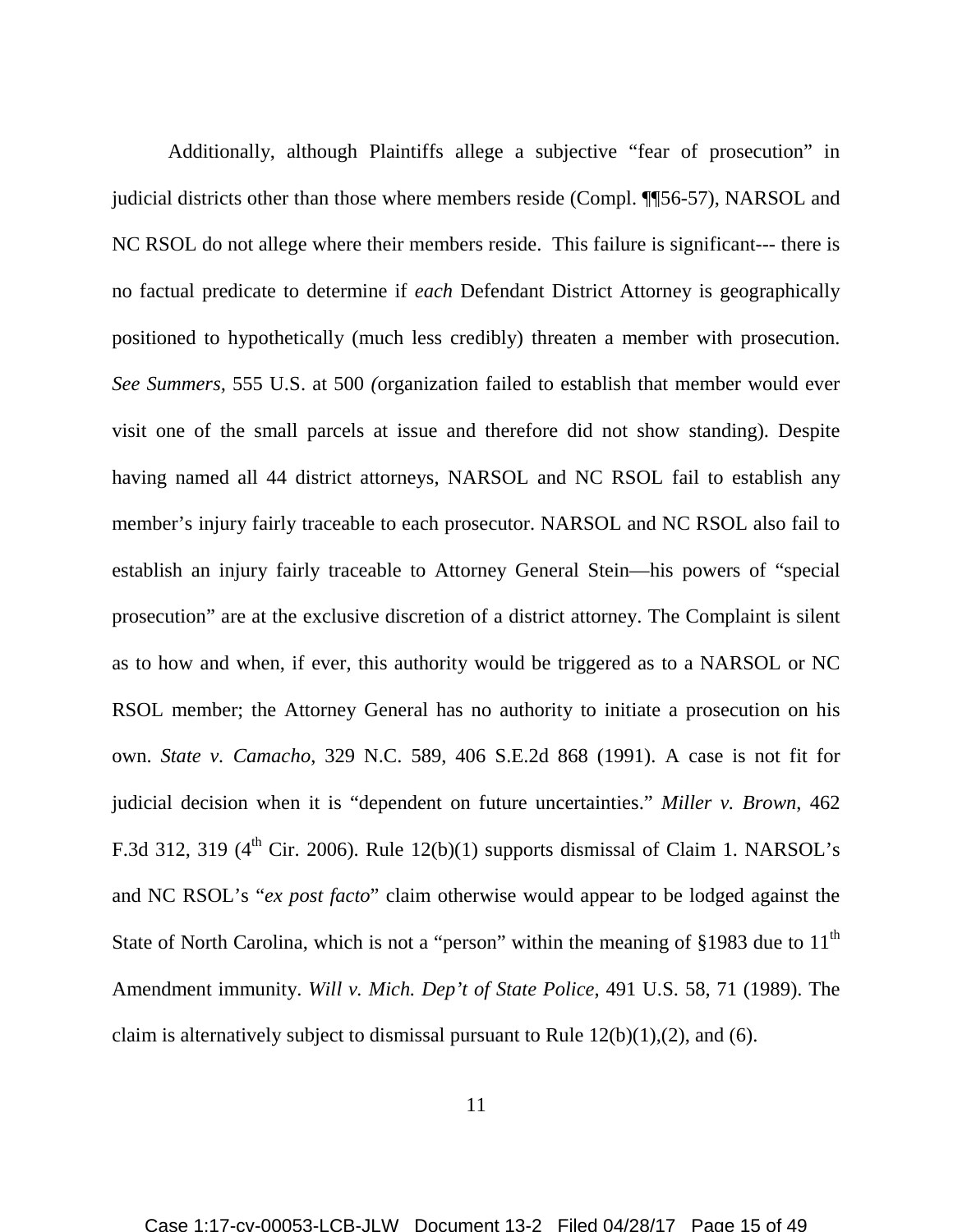NARSOL and NC RSOL also fail to meet the third *Hunt* prong because the "*ex post facto*" claim requires individual member participation. The retroactive application of a "registry law" amendment depends on the date of a person's conviction. Injury allegedly arising from such an application would be specific to an individual because not every provision of Article 27A applies or affects a registrant in the same way. *See, e.g.,* N.C.G.S. §14-208.8A (establishing temporary residence); §14-208.9(c)-(d)(enrollment or employment at institution of higher learning). The "retroactive burdens" from 2006, 2008, 2009, and 2016 amendments that Plaintiffs challenge in Claim 1 require the participation of individual members in this lawsuit. NARSOL and NCRSOL lack representational standing under Rule 12(b)(1) for Claim 1.

**(2) John Doe 1 and John Doe 2 Lack Standing.** John Doe 1 and Doe 2 lack standing to pursue an *ex post facto* claim as to all "Article 27A" provisions *pre-dating* their conviction dates, including the 2006 and 2008 amendments. These amendments are not retroactive as to Doe 1's 2009 conviction, and Doe 2's 2009 or 2011 conviction. A particularized, concrete injury cannot plausibly arise from a statute that *is not retroactive* to them. Additionally, both fail to allege facts demonstrating an injury concerning the requirements or prohibitions contained in a 2006 or 2008 amendment. As to the 2009 amendment (i.e., N.C.G.S. §14-208.19A) legislating on commercial licensing for passenger vehicles and school buses (*see* Compl. ¶178), neither Doe Plaintiff has pled facts showing that this statute is retroactive to him. Doe 1 fails to allege the month and day of his conviction in relation to the amendment's December 1, 2009, effective date,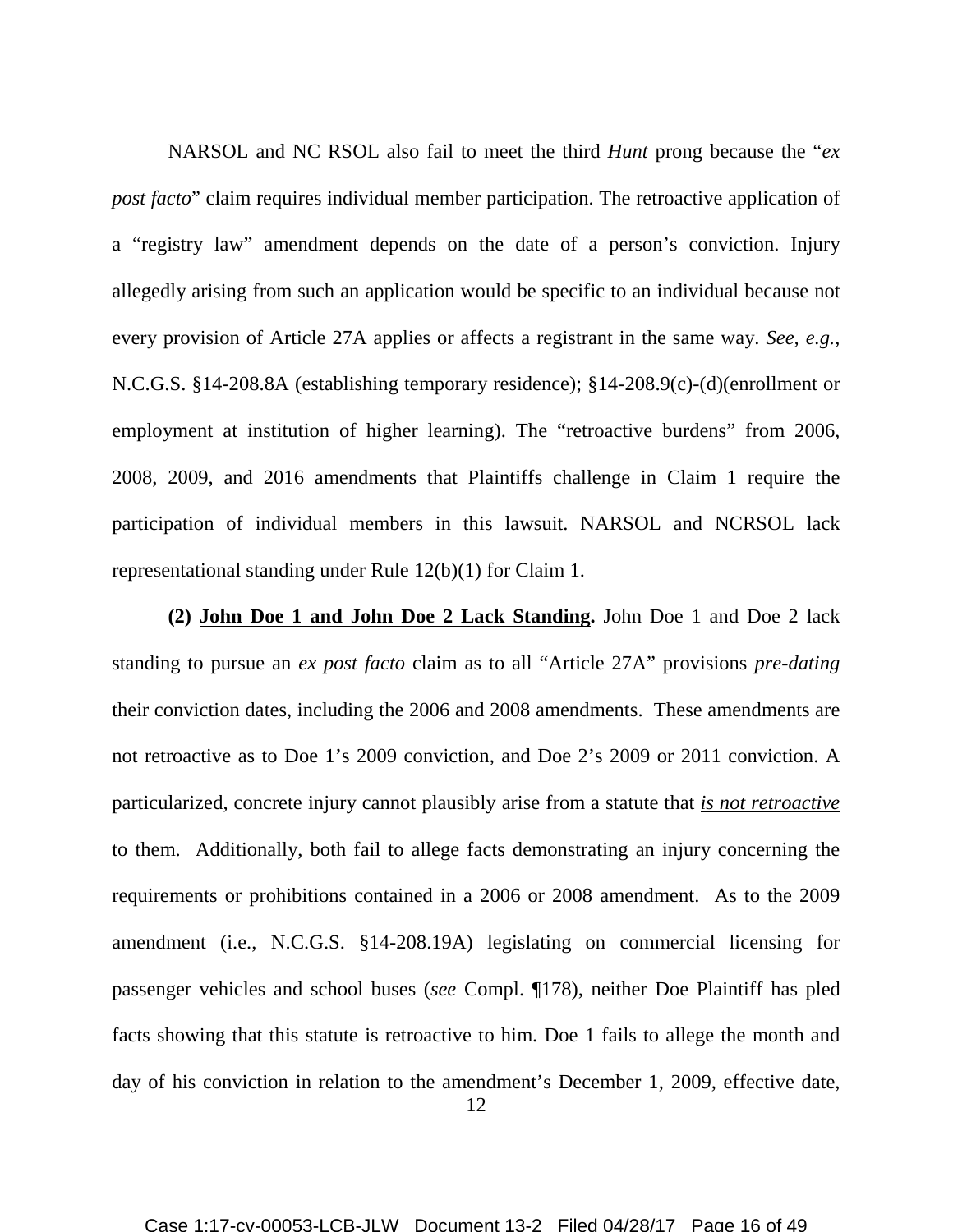*see* N.C. Session Laws 2009-491, s. 7, while Doe 2 inconsistently alleges a conviction date of 2009 and of 2011. (Compl. ¶¶102-03). Even if the 2009 amendment were retroactive to these Plaintiffs, neither alleges facts demonstrating an injury in relation to commercial drivers licensing. The *ex post facto* claim as to 2006, 2008, and 2009 amendments should be dismissed for lack of standing pursuant to Rule 12(b)(1).

Lastly, as to N.C.G.S. §§14-208.18(a)(2) and (3), amended in 2016, both Doe 1 and Doe 2 lack standing. These provisions contain premises restrictions applicable to registrants in relation to minors. Doe 1, whose victim was 30 years old, does not fall within the provisions of N.C.G.C. §14-208.18(a)(2) and lacks standing. *See* N.C.G.S.  $§14-208.18(c)(2)a-b$  (subsection (a)(2) applies to persons whose crime was against a minor under the age of 18). Otherwise, the Doe Plaintiffs provide "naked assertions devoid of factual enhancement," *Iqbal*, 556 U.S. at 678: they would like to go to places, such as libraries and museums, restricted by this statute (*see, e.g.,* Compl.¶¶410, 597), but are concerned about prosecution (¶56), including prosecution in judicial districts where they do not reside. (¶57) As a jurisdictional matter, a plaintiff complaining about State officials' conduct must show "some threatened or actual injury resulting from the putatively illegal action." *Warth v. Seldin*, 422 U.S. 490, 499 (1975)(*quoting Linda R.S. v. Richard D*., 410 U.S. 614, 617 (1973)); *Duling*,782 F.2d at 1205-06 (credible threat of prosecution required for case and controversy); *accord, Susan B. Anthony List v. Driehaus*, 134 S. Ct. 2334, 2342 (2014).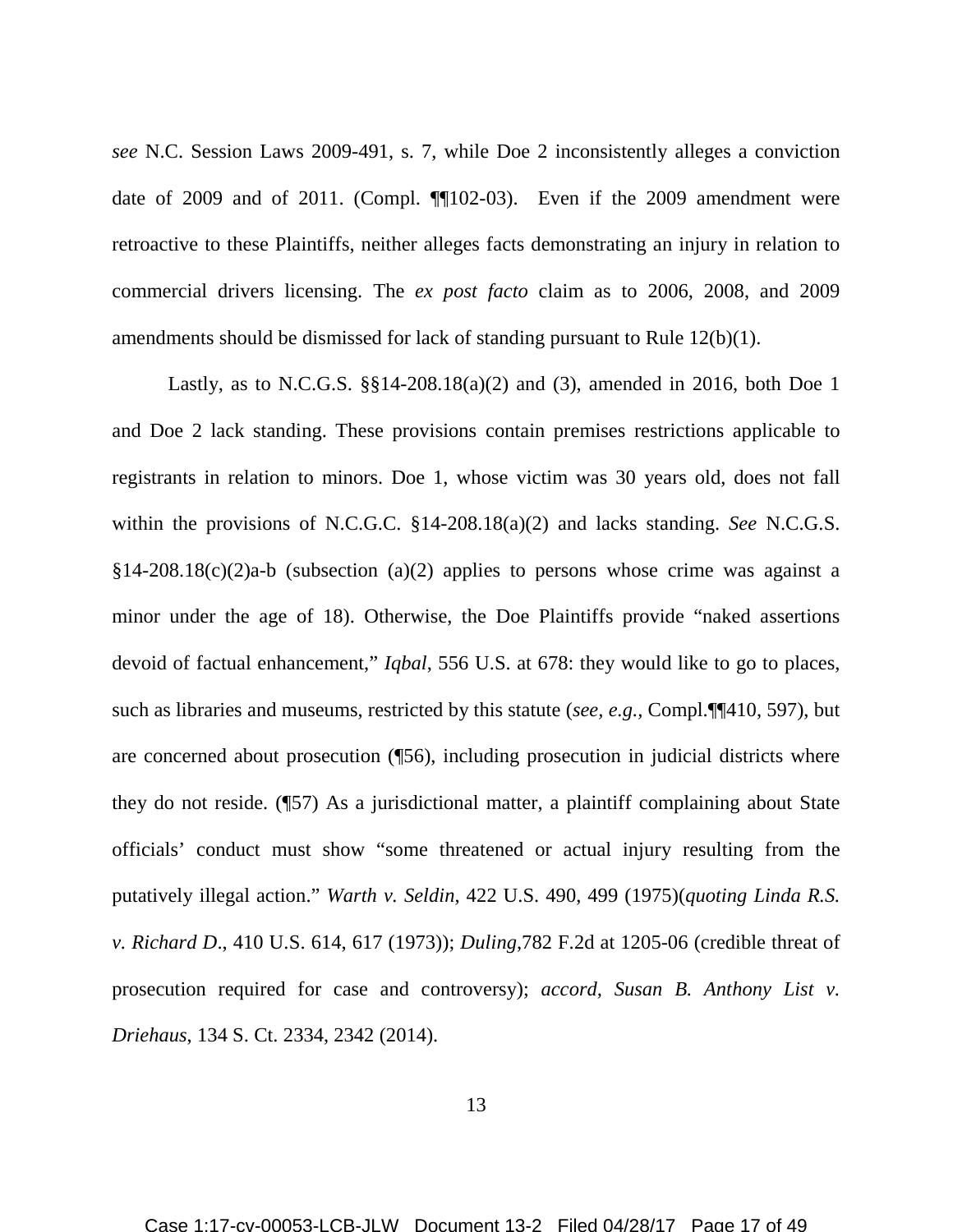The Doe Plaintiffs, who live in Alamance and Wake County, fail to allege a credible threat of prosecution from the Alamance or Wake County District Attorneys. The Complaint is silent as to the remaining 42 District Attorneys, as well as to Attorney General Stein, in relation to any plausible prosecution by these Defendants against the Doe Plaintiffs. Accordingly, the Doe Plaintiffs fail to allege an injury fairly traceable to the conduct of Defendants and lack standing under Rule 12(b)(1) to assert an *ex post facto* claim as to N.C.G.S. §14-208.18(a)(2) and (a)(3).

**(3) The 3 Year Statute of Limitations Bars Ex Post Facto Claims.** The three (3) year statute of limitations expired in 2009, 2011, and 2012, respectively, as to the alleged retroactivity of amendments enacted in 2006, 2008, and 2009. The *ex post facto* Claims as to 2006, 2008, and 2009 amendments are time-barred as a matter of law and subject to dismissal pursuant to Rule 12(b)(6). *Williams,* 2004 U.S. Dist. Lexis (dismissing inmates §1983 claims arising from charge 12 years ago).

14 **(4) The Ex Post Facto Claim Fails.** North Carolina's Court of Appeals has determined that North Carolina's sex offender registry requirements create a non-punitive civil regulatory scheme and do not amount to *ex post facto* violations. In *In re Hall*, the Court of Appeals analyzed the *ex post facto* issue by applying the factors in *Kennedy v. Mendoza-Martinez*, 372 U.S. 144, 168-69 (1963), and relying in part on *Smith v. Doe*, 538 U.S. 84 (2003), which held that Alaska's sex offender registration statutes were nonpunitive civil statutes and did not violate the *ex post facto* clause. *In re Hall*, 238 N.C. App. 322, 330-32, 768 S.E.2d 39, 45-6 (2014), *cert denied,*136 S. Ct. 688 (2015); *see*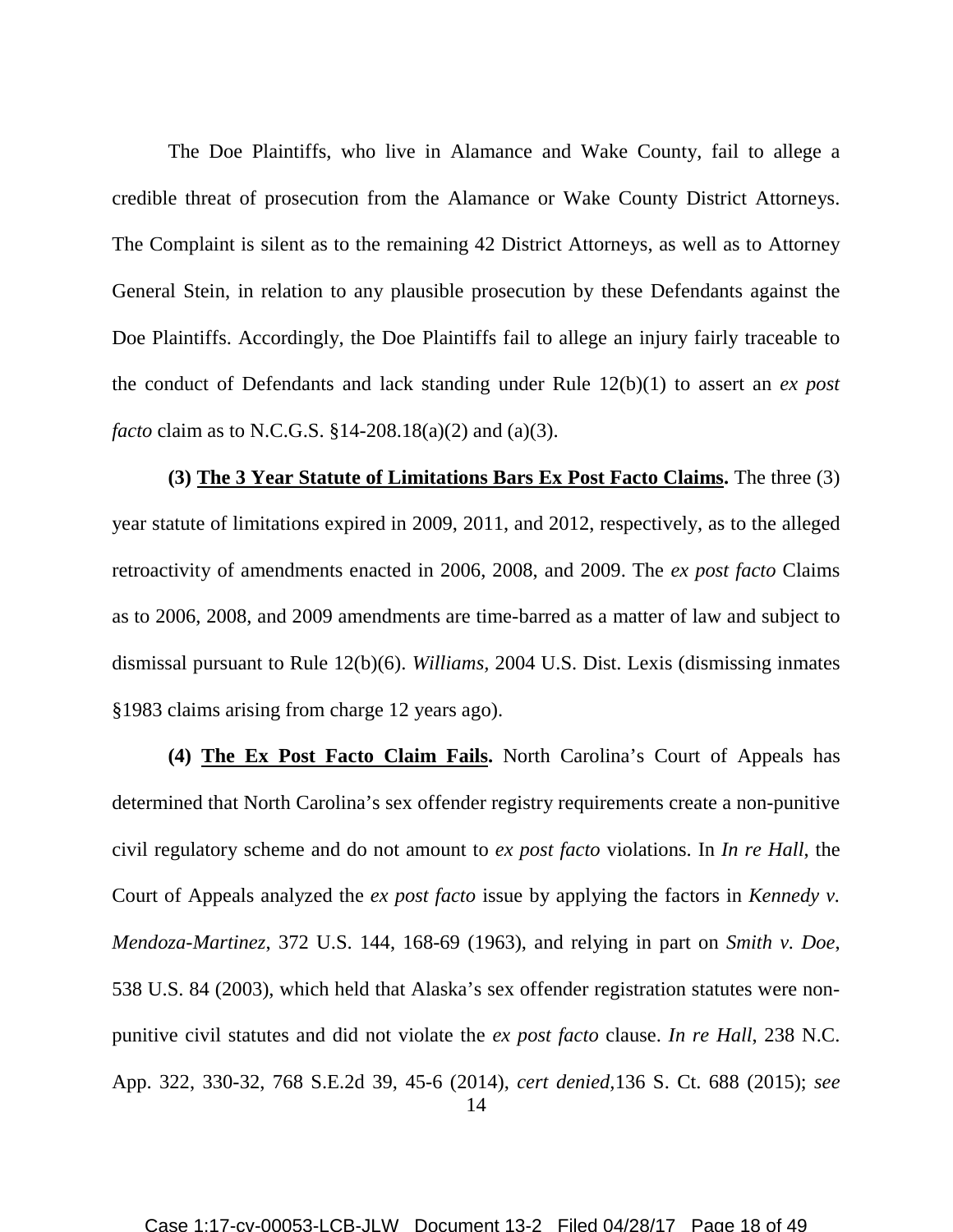*also State v. White*, 162 N.C. App. 183, 191-98, 590 S.E.2d 448, 453-58 (2004)(applying *Smith v. Doe,* 538 U.S. 84 (2003) and finding "no meaningful distinction between Alaska's registration law and North Carolina's Article 27A," which was not unconstitutional *ex post facto* law). Based on this authority, Plaintiffs fail to state an "*ex post facto*" claim for relief as to the "retroactive application of amendments made... to Article 27A" in 2006, 2008, and 2009. *See* Compl. ¶¶600-602; *see also Doe v. Miller*, 405 F.3d 700, 704-05 ( $8<sup>th</sup>$  Cir.)(upholding Iowa's sex offender residency and employment restrictions against an *ex post facto* challenge), *cert. denied*, 546 U.S. 1034 (2005).

The *ex post facto* claim as to the 2016 amendment to N.C.G.S. §§14-208.18(a)(2)- (a)(3) in Claim 1,¶603, also should be dismissed for failure to state a claim. The Doe Plaintiffs claim that this statute is punitive because: the Does are not a risk or danger to minors (Compl. ¶462); the statute prevents "all registrants" from being at places associated with young children; and there is no fit between the restrictions and the class of persons subject to them. (Compl. ¶489; *see also* ¶¶482-85). These allegations implicate the fifth *Kennedy v. Mendoza-Martinez* factor, which is whether the statute is excessive with respect to its non-punitive purpose. *Smith v. Doe*, 538 U.S. at 97 (citing and applying this fifth factor).

Doe 1 and Doe 2 fail to allege plausible facts sufficient to state a claim that the statute's premises restrictions are so punitive in effect as to violate the *ex post facto* clause under *Smith v. Doe* and the fifth *Kennedy v. Mendoza-Martinez* factor*. See Iqbal*, 556 U.S. at 677-79 (plausibility not sheer possibility). The gravamen of the Does' claim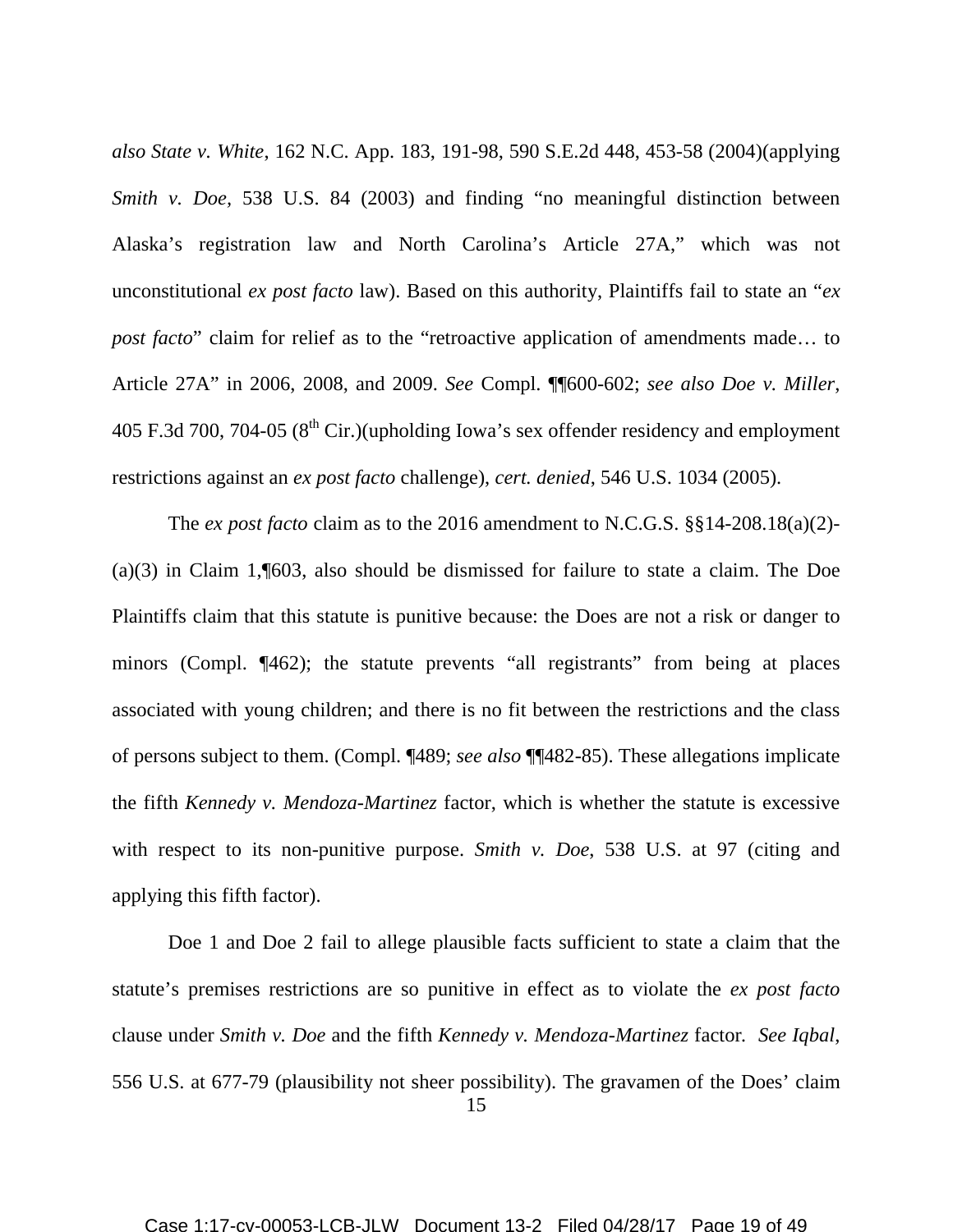is that N.C.G.S.  $\S$ [14-208.18(a)(2)-(a)(3) apply based on the fact of a prior conviction without regard to an individual's risk of recidivism over time. The Supreme Court in *Smith v. Doe* held, however, that a "State's determination to legislate with respect to convicted sex offenders *as a class*," and not with respect to an individual determination of dangerousness, did not render an act punitive in violation of the *ex post facto* clause. 538 U.S. at 104.

*Smith v. Doe* applies to Plaintiffs' claim. The North Carolina General Assembly created a regulatory tracking and notification system based on *offenders as a class* "in order to assist law enforcement agencies' efforts to protect communities by requiring persons who are convicted of sex offenses or of certain other offenses committed against minors to register with law enforcement agencies." N.C.G.S. §14-208.5. N.C.G.S. §§14- 208.18(a)(2) and (3) add restrictions based on offenders as a class who have been convicted of Chapter 14, Article 7B offenses, similar federal or out-of-state offenses, or offenses against victims under 18 years of age. *See* N.C.G.S. §§14-208.18(c). Under *Smith v. Doe, N.C.G.C.* §§14-208.18(a)(2) and (3) is not punitive as a matter of law. The Doe Plaintiffs fail to state an *ex post facto* claim as to the 2016 amendment pursuant to Rule 12(b)(6).

#### **B. Claim 5: Plaintiffs' 14th Amendment Due Process Challenge.**

Plaintiffs style Claim 5, Counts 1-3, as procedural due process claims arising under the 14<sup>th</sup> Amendment. The essential elements of a due process claim are a life, liberty, or property interest of which a plaintiff was deprived by defendants without the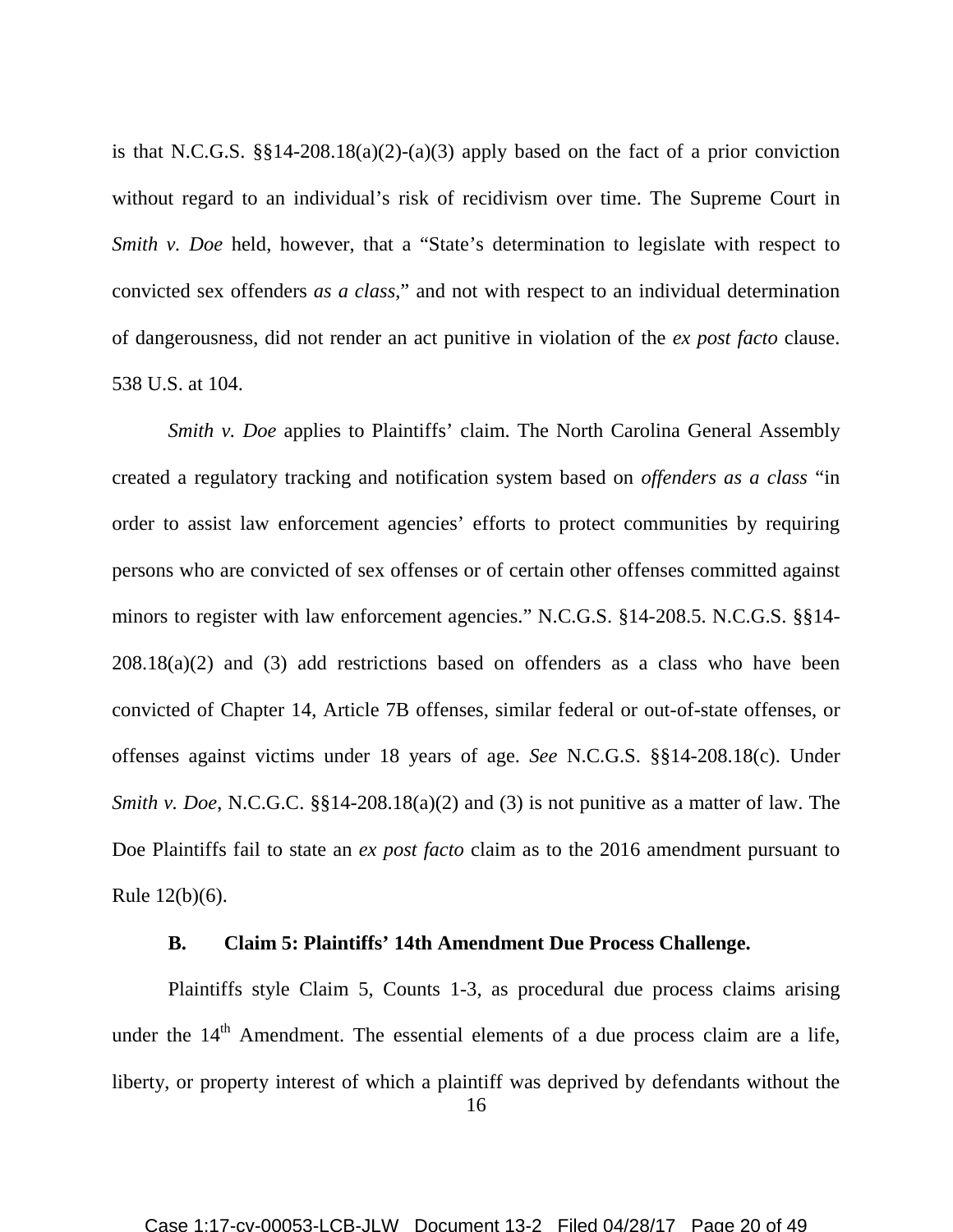due process of law. *Sylvia Dev. Corp. v. Calvert County*, 48 F.3d 810, 826 (4<sup>th</sup> Cir. 1995). Counts 1-3 fail for the below reasons.

**(1) Count I (Deprivation of Liberty Interests).** Claim 5, Count 1 is lodged against the State and must be dismissed. The Doe Plaintiffs claim that the "registry law" violates 14<sup>th</sup> Amendment due process because it fails to account for the dangerousness of an individual. (Claim 5, Count 1, ¶¶626-34) They seek relief on the theory that they are subject to the registration requirements even though they allegedly are not dangerous to children, minors, or the general public, and allege protected liberty interests in the  $1<sup>st</sup>$ amendment and "other fundamental rights." (*Id*. ¶¶626-28) There are no allegations in the Complaint that Attorney General Stein, Secretary Hooks, and the 44 District Attorneys have acted to deprive the Doe Plaintiffs of a liberty or property interest. Instead, the Doe Plaintiffs claim that the *State* violates Due process because: the "State ignores judicial determinations that an individual is not dangerous" (*Id*. ¶632); the "State violates the individual's  $[14<sup>th</sup>]$  amendment right to due process" (*Id.* [633); and the State fails to provide "minimal due process protections" on this issue. (*Id*. ¶634) The State, however, is not a person within the meaning of §1983. *Will*, 491 U.S. at 71. The 11<sup>th</sup> Amendment bars this claim against the State. *Id*. Accordingly, Claim 5, Count 1 must be dismissed pursuant to Rules  $12(b)(1)$ ,  $(b)(2)$ , and/or  $(b)(6)$ .

17 Count 1 also fails generally to state a claim for relief. Plaintiffs' due process theory was rejected in *Conn. Dep't of Pub. Safety v. Doe*, where the Supreme Court considered a procedural due process challenge to Connecticut's sex offender law that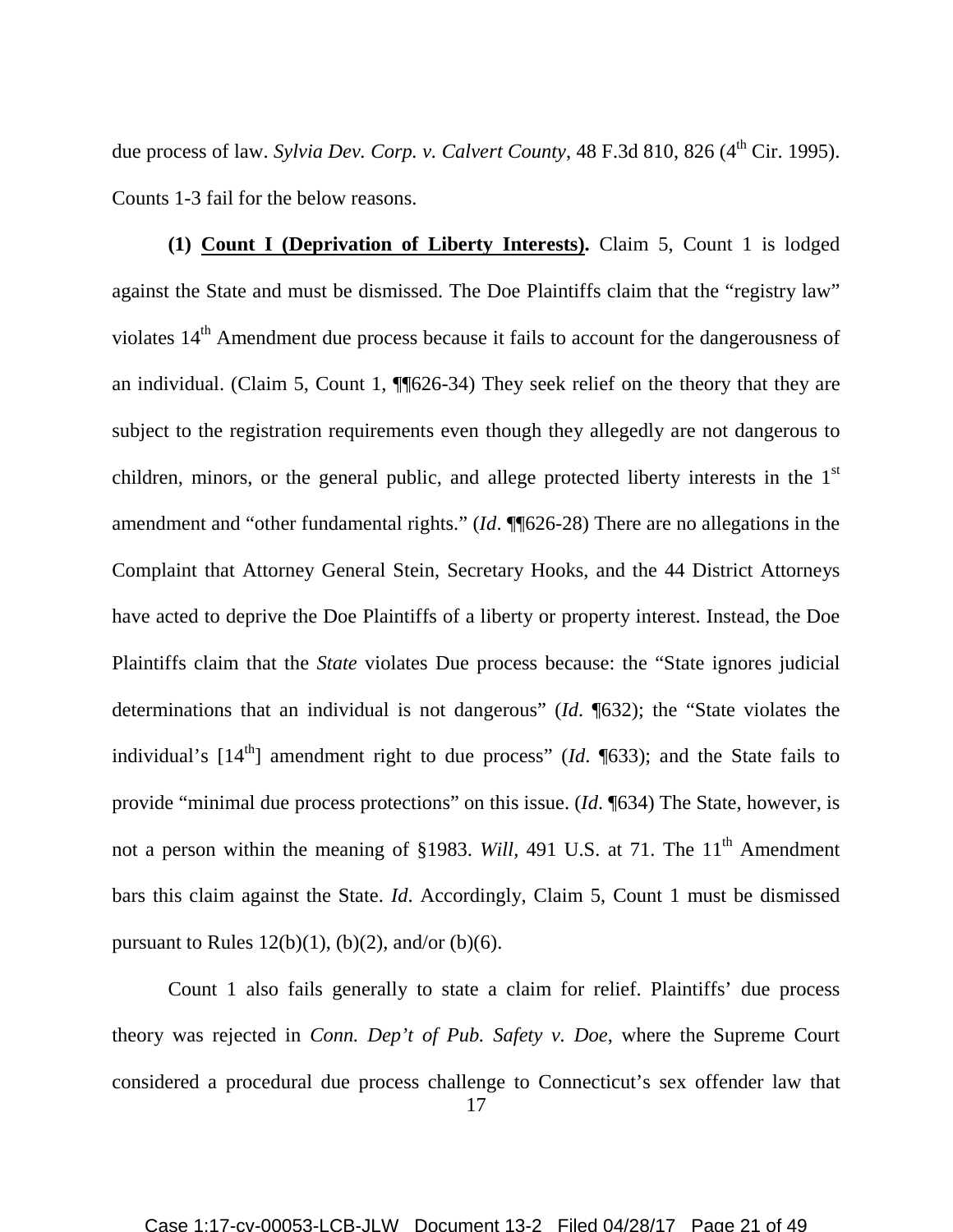applied "to all persons convicted of criminal offenses against a minor, violent and nonviolent sexual offenses, and felonies committed for a sexual purpose." 538 U.S. 1, 4 (2003). The federal circuit court had held that the failure to provide a pre-deprivation hearing to determine a registrant's current dangerous violated the due process clause. The Supreme Court reversed, noting that "Connecticut … has decided that the registry requirement shall be based on the fact of previous conviction, not the fact of current dangerousness." *Doe*, 538 U.S. at 4. The Court held that "due process does not require the opportunity to prove a fact [e.g., current dangerousness] that is not material to the State's statutory scheme." *Id*. "[A]ny hearing on current dangerousness [would be] a bootless exercise." *Id*. at 7-8 (citations omitted).

The *Doe* analysis applies here. The North Carolina legislature has decided that the Registry's registration and public notification requirements, as well as its other provisions, flow from the fact of a "reportable conviction," *see* N.C.G.S. §14-208.7(a), and not from a fact of current dangerousness.<sup>[2](#page-21-0)</sup> Both John Doe 1 and John Doe 2 received a "procedurally safeguarded opportunity" to contest the fact of a reportable conviction during their criminal pleas and sentencing. *See Doe*, 538 U.S at 7. Additionally, N.C.G.S.

 $\overline{a}$ 

<span id="page-21-0"></span><sup>2</sup> N.C.G.S. §14-208.18(c)(2)a.(2016) provides that N.C.G.S. §14-208.18(a)(2) applies to a person convicted of an Article 7B offense and where a "*finding has been made in any criminal or civil proceeding that the person presents, or may present a danger to minors.*" (Italics added). This language is not the equivalent of a "current" finding of dangerousness," which Plaintiffs argue is required. The case-by-case application of this provision, however, might involve a "current finding" depending upon the timing of the criminal or civil proceeding.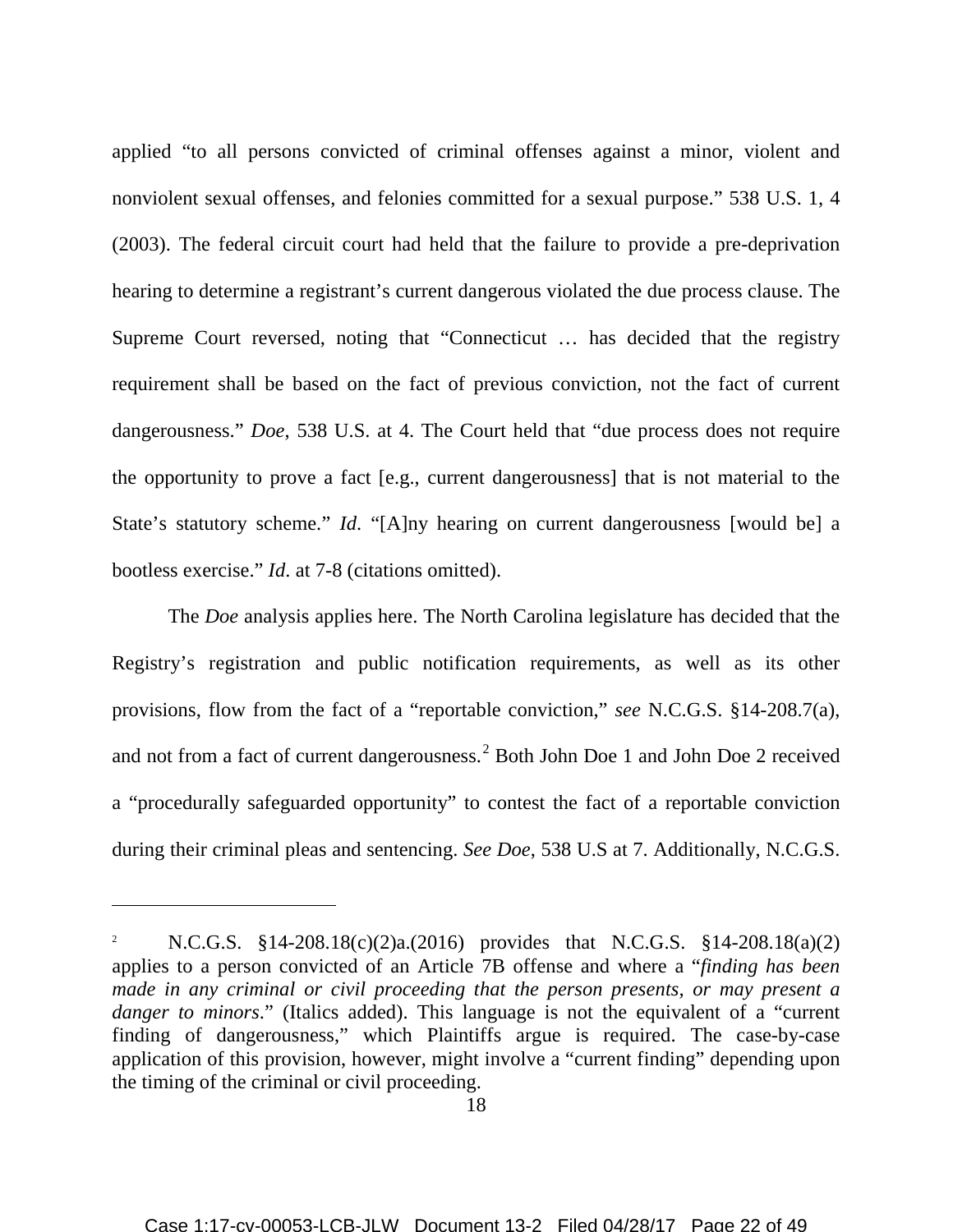§14-208.12A provides registrants the opportunity to petition for termination of registry after ten years. Claim 5, Count 1 fails to state a due process claim for relief.

**(2) Count 2 (Extension of Time on Registry).** Plaintiffs claim that the "registry law's" retroactive increase in registration requirements from 10 to 30 years violates the 14<sup>th</sup> Amendment due process clause. (Claim 5, Count 2, ¶¶635-640) NARSOL and NC RSOL bring Count 2 on behalf of their members whose registration requirements were retroactively increased from 10 years to 30 years to life under a 2006 amendment. (Compl. ¶¶636-639) This increase was "made without any due process protections for registrants on the registry at that time." (*Id*. ¶638) NARSOL and NC RSOL claim that the *"North Carolina registry law* violates those individual's [14<sup>th</sup>] amendment right to due process as it deprives them of substantial liberty interests without sufficient due process." (*Id*. ¶640)(italics added) Plaintiffs do not claim that a named Defendant has violated their rights. The Complaint is devoid of alleged acts by Attorney General Stein, Secretary Hooks, or the District Attorneys depriving an organization's member of procedural due process. Thus, the claim appears to be brought against the State and its law enacted by North Carolina's General Assembly, not against a named Defendant. Claim 5, Count 2 must be dismissed pursuant to Rule 12(b)(1), (2), and (6) because the State is not a person under §1983 and the 11<sup>th</sup> Amendment bars this claim. *See Will*, 491 U.S. at 71.

Count 2 is also subject to dismissal under Rule 12(b)(1) because NARSOL and NC RSOL lack standing under the 1<sup>st</sup> and 3<sup>rd</sup> prongs of the *Hunt* test. They fail to identify an individual member harmed by the retroactive 30 year registration requirement.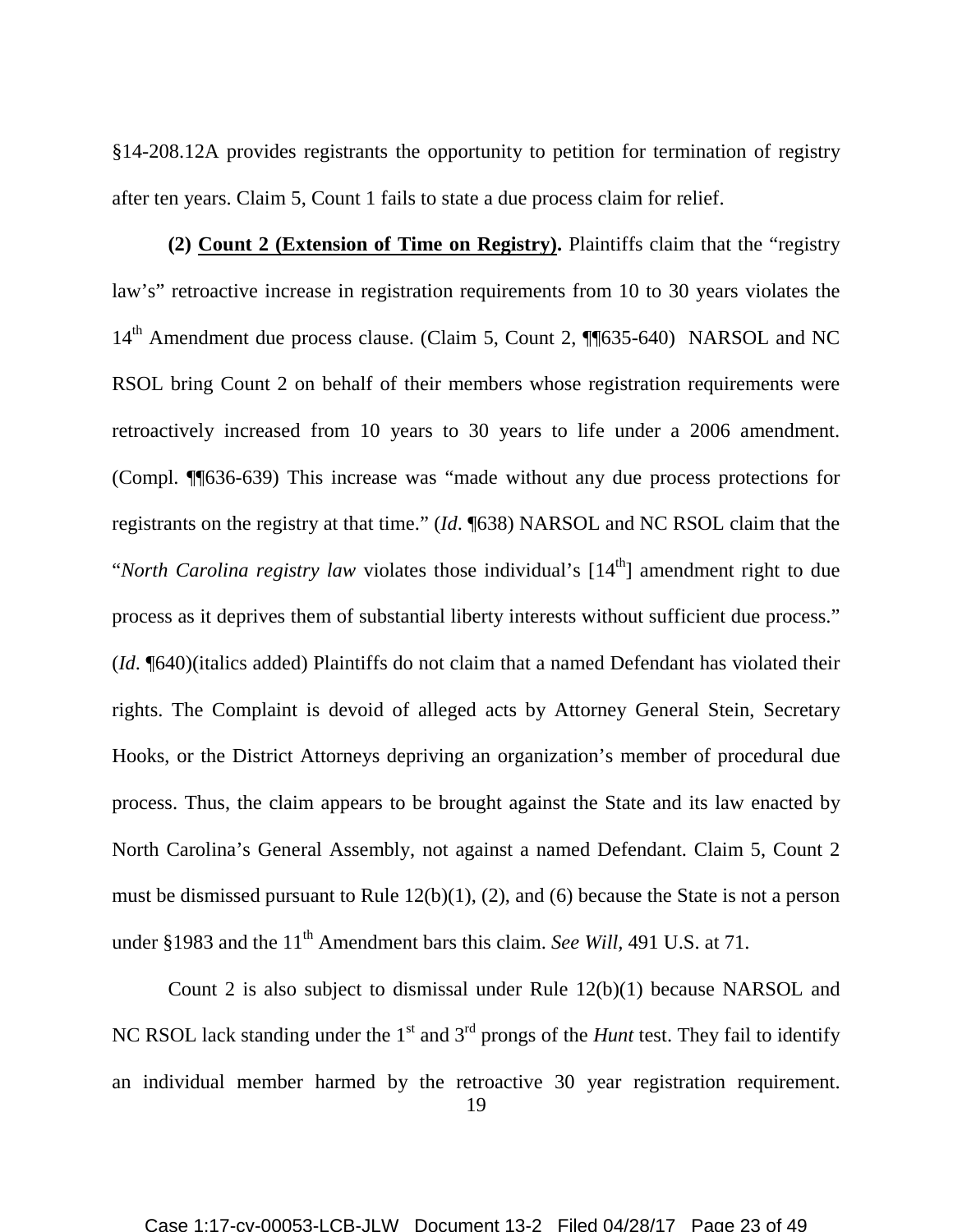Additionally Claim 5, Count 2, (like the *ex post facto* Claim 1), requires individual participation by the members of the organization. *See supra*. Argument II.A.(1) at 7-12. This Court lacks subject matter jurisdiction over NARSOL and NC RSOL.

Count 2 also fails as a matter of law. Although NARSOL and NC RSOL attribute the 10 to 30 year increased registration period to the 2006 amendment (Compl. ¶637), this conclusion is wrong as a matter of law. The 2008 amendment, not the 2006 amendment, increased the registration period from 10 to 30 years. *See State v. Surratt*, N.C. App.\_\_, 773 S.E.2d 327, 330 (2015)(explaining amendments). Thus, the claim must be dismissed. Moreover, the Complaint on its face shows that NARSOL's and NC RSOL's challenge to a 2006 or 2008 statutory amendment is barred by the three-year statute of limitations, which expired as to these amendments in 2009 or 2011, respectively. Claim 5, Count 2 must be dismissed pursuant to Rule 12(b)(6). *See Williams,* 2004 U.S. Dist. Lexis 28552.

20 Even if the statutes of limitations were not a bar to Count 2, the claim still fails as a matter of law. Retroactive legislation meets the test of due process if the legislation is justified by a rational legislative purpose. *Pension Benefit Guar. Corp. v. R.A. Gray & Co.*, 467 U.S. 717, 730 (1984). In 2008, the General Assembly increased the registration period in N.C.G.S. §14-208.7, *see* N.C. Sess. Laws 2008-117, s. 8, and at the same time amended N.C.G.S. § 14-208.12A to allow a registrant to petition for termination of the 30 year requirement ten (10) years after the date of the initial county registry. *See* N.C. Sess. Laws 2008-117, s. 11. The General Assembly enacted the amendment for the legitimate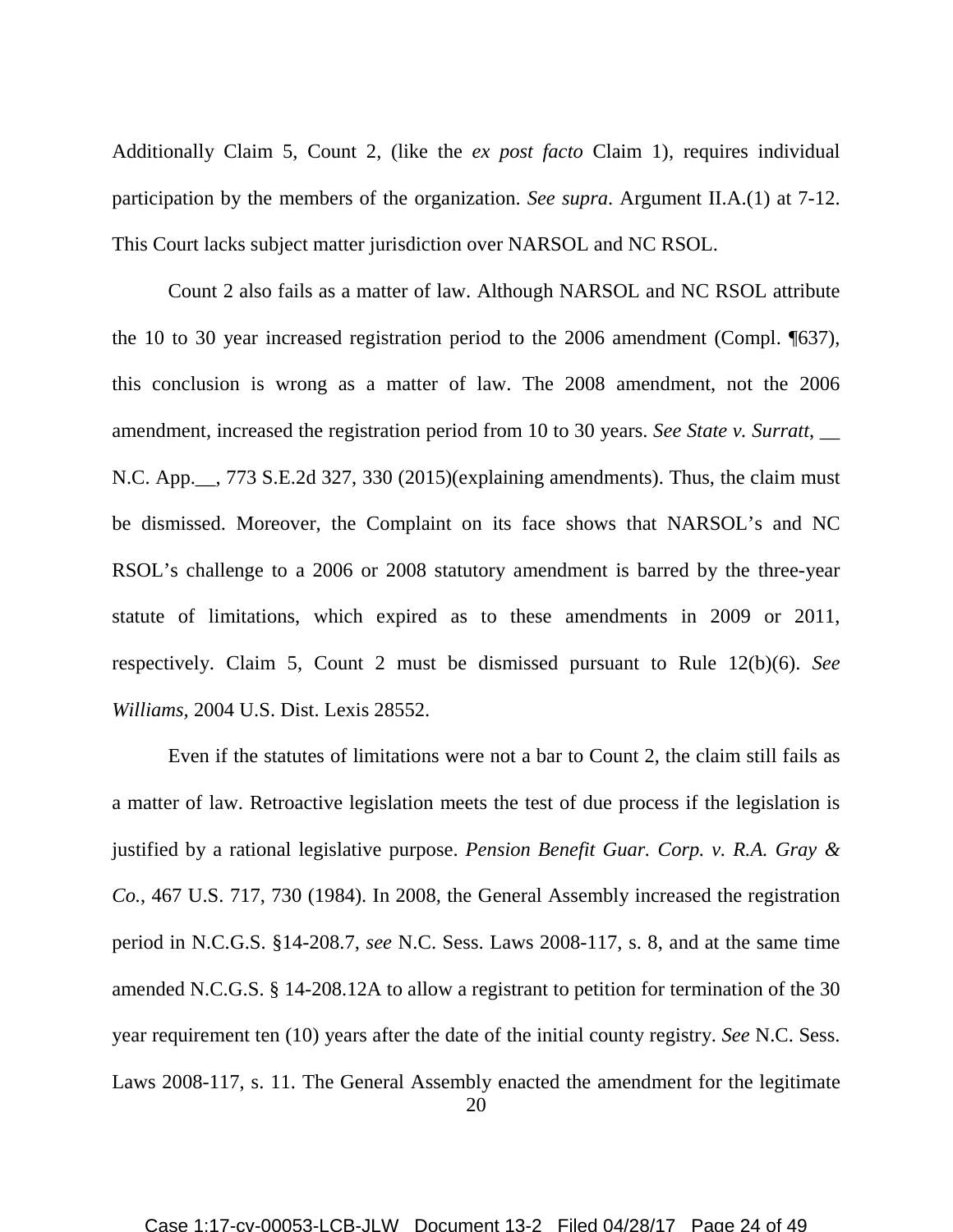legislative purpose of conforming State law to federal law. *See In re Hall*, 238 N.C. App. at 323, 768 S.E.2d at 41 (N.C.G.S. §14-208.12A "shows clear [legislative] intent" to incorporate federal sex offender registration requirements into State law). The increased registration period also served the General Assembly's stated purpose "to assist law enforcement agencies' efforts to protect communities" from sex offenders who "often pose a high risk of engaging in sex offenses even after being released from incarceration or commitment." N.C.G.S. §14-208.5. Claim 5, Count 2 fails to state a due process claim for relief and should be dismissed under Rule 12(b)(6).

**(3) Count 3 (Fundamental Fairness).** In Claim 5, Count 3, the Doe Plaintiffs claim that the retroactive application of the "registry law" without consideration of the dangerousness of the Doe plaintiffs is fundamentally unfair. (Claim 5, Count 3, ¶¶641-44) The Doe Plaintiffs lack standing under Rule12(b)(1). They contend that the retroactive application of the "registry law" is "harsh or oppressive" under the  $14<sup>th</sup>$ Amendment due process clause because its application to them limits the exercise of their constitutional liberties and they are not dangerous to children, minors, or the public. (Compl. ¶¶641-644) To succeed, the Doe Plaintiffs must show which provisions of the registry law are "retroactive," as well as allege a concrete, particularized injury arising from said retroactive application. Count 3 repackages the Doe Plaintiffs' *ex post facto* challenge in Claim 1. The Doe Plaintiffs lack standing to bring Count 3 for the same reasons that they lack standing as to the *ex post facto* claim in relation to 2006, 2008,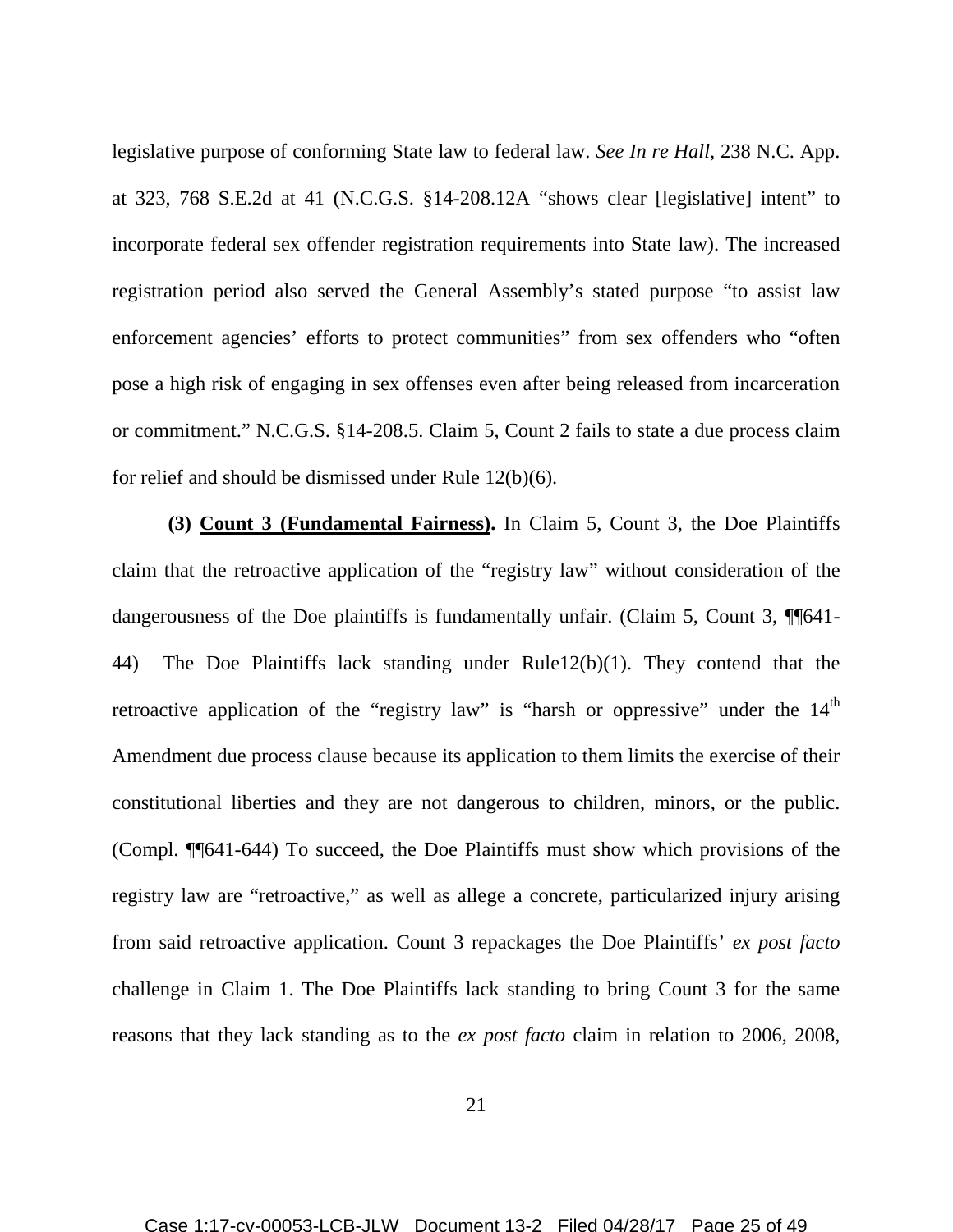2009, and 2016 amendments. *See supra.* Argument II.A.(2) at 12-14. Claim 5, Count 3 must be dismissed under Rule 12(b)(1).

Count 3 also fails to state a claim for relief. The Doe Plaintiffs do not identify a protected liberty or property interest in a *finding* that they are not a *danger*—thus, a legislative scheme that allegedly fails to account for the same does not implicate a constitutionally protected property or liberty interest as a matter of law. The "harsh and oppressive" language (Compl. ¶641) cited by the Doe Plaintiffs "is simply shorthand for 'the [general] prohibition against arbitrary and irrational' legislation." *Holland v. Keenan Trucking Company*, 102 F.3d 736, 740 (1996)(quoting *Pension Benefit Guaranty Corp*., 467 U.S. at 733). The test for retroactive legislation under the due process clause is whether the legislation is rationally related to a legitimate legislative purpose. *Holland*, 102 F.3d at 740. N.C.G.S. §14-208.18(a)(2) and (a)(3)(2016), arguably retroactive as to the Doe Plaintiffs, meet this test. By restricting registrants' proximity to minors, N.C.G.S.  $§14-208.18(a)(2)$  and (3) serve the legislative purpose stated in N.C.G.S.  $§14-208.5$  to protect the public and children against persons whom the General Assembly recognizes "often pose a high risk of engaging in sex offenses even after being released from incarceration or commitment." Legislation "need not place the remedial burdens on the 'most responsible' party to survive rational basis scrutiny. The legislative means need only be reasonably related to some legitimate governmental end." *Holland*, 102 F.3d at 741.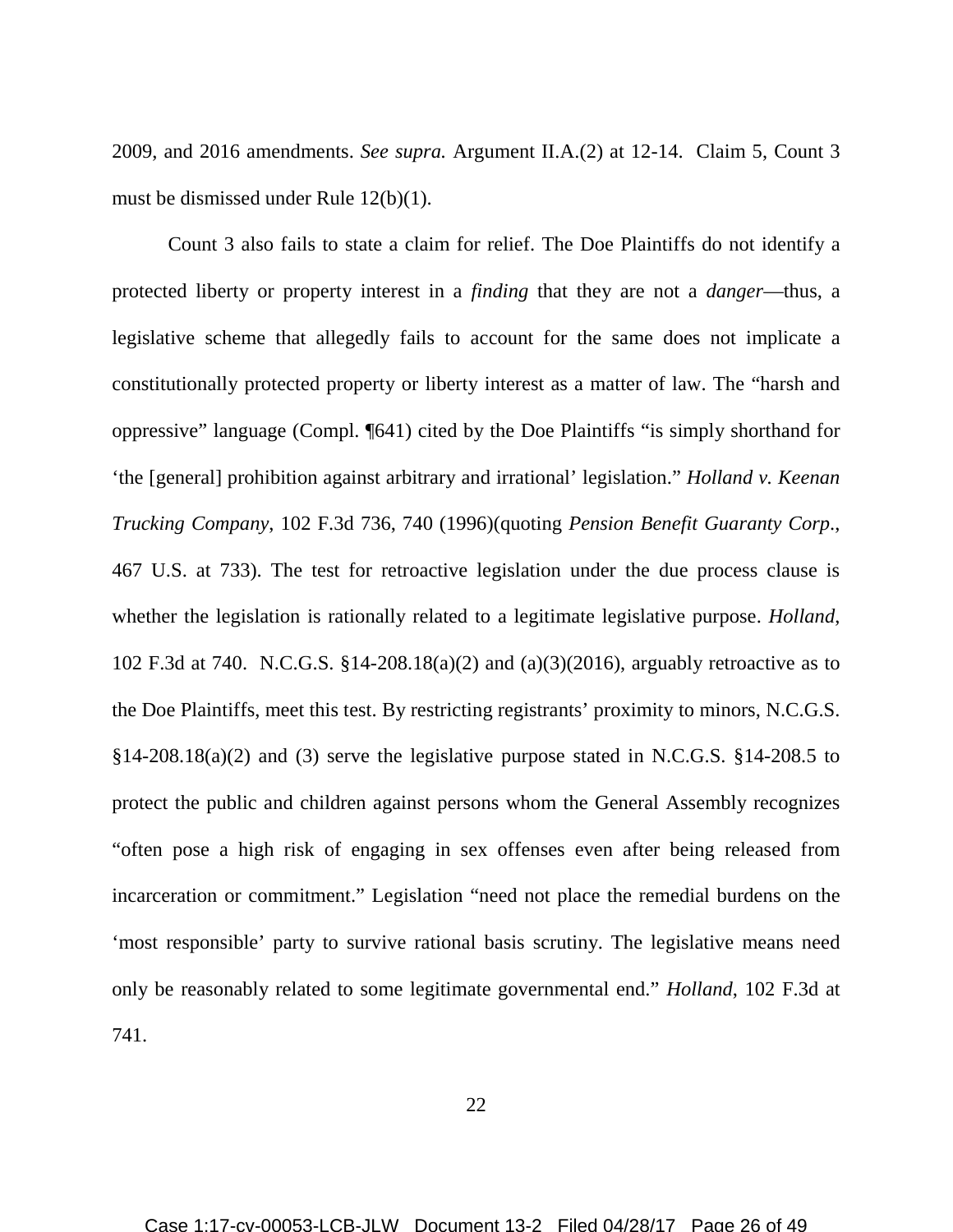The General Assembly recognized that sex offenders *often* pose a high risk of reengaging in sex offense—not always. Plaintiffs' allegations arguing about sex offender recidivism (*see, e.g.,*¶¶507-74), or Plaintiffs' own alleged "non-dangerousness," do not negate the legislative determination. The weighing of interests---in this case the risk of recidivism among classes of offenders--and the wisdom of the legislation is for the State's legislature, not the courts. *Star Sci., Inc., v. Beales*, 278 F.3d 339, 350 (4<sup>th</sup> Cir.), *cert. denied*, 537 U.S. 818 (2002). Mathematical precision is not required. *Id*. Even if a law seems unwise, or works to the disadvantage of a particular group, the legislative choice is not subject to courtroom fact-finding, but may be based on rational speculation unsupported by evidence of empirical data. *FCC v. Beach Communications*, 508 U.S. 307, 315 (1993). There need only be some conceivable purpose not prohibited by the Constitution. *Beales*, 278 F.3d at 350; *accord Northside Sanitary Landfill v. City of Indianapolis*, 902 F.2d 521, 522 ( $7<sup>th</sup>$  Cir. 1990)(government action passes rational basis test if sound reason may be hypothesized for legislation).<sup>[3](#page-26-0)</sup> Claim 5, Count 3 fails as a matter of law and should be dismissed pursuant to Rule 12(b)(6).

 $\overline{a}$ 

<span id="page-26-0"></span><sup>3</sup> John Doe 1 focuses on the fact that his sexual battery was against a 30 year old adult. Doe 1 does not allege that he picked his victim based on her age. In any event, the actual age of Doe 1's victim is immaterial to a rational legislative purpose of protecting minors. Many teens are physically mature and adult-like in appearance, but lack the social skills and sophistication to appreciate potential danger or to navigate "romantic" or illicit relationships instigated by an adult. The legislature could rationally conclude that precluding sex offenders, such as Doe 1, from places where minors congregate under N.C.G.S. §14-208.18(a)(3) serves the purpose of protecting a sub-group of minors, such as teens, from potential harm.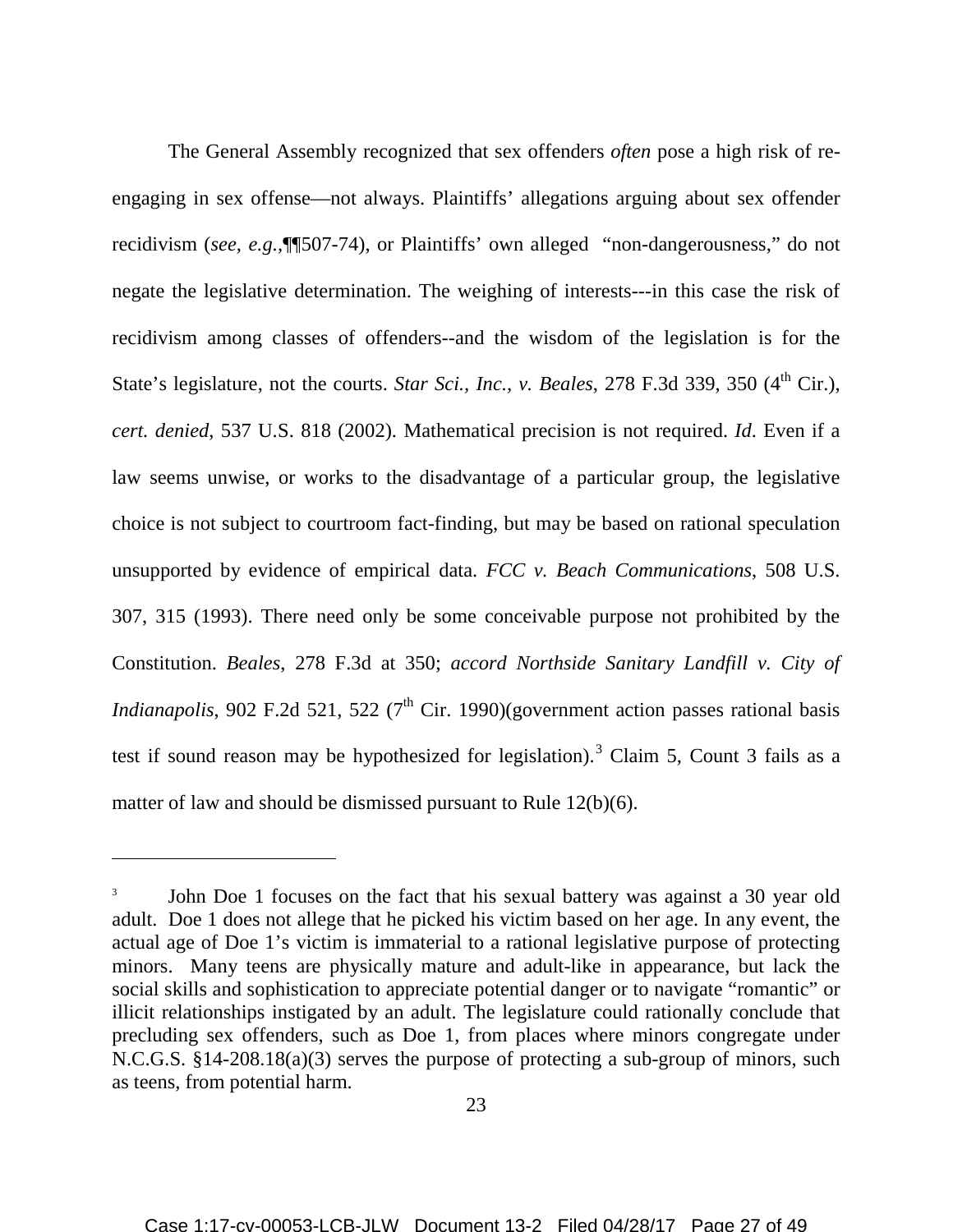#### **C. Claim 4: The "Burden on Fundamental Liberties."**

Plaintiffs contend that the "registry law" burdens the fundamental rights "to direct the education and upbringing of their children, pursue the common occupations of life, and acquire useful knowledge" because the registry law does not allow for "individualized consideration before restricting Plaintiffs' rights." (Claim 4, ¶¶611-625) Claim 4 conflates the procedural due process "individualized consideration" argument in Claim 5 with substantive due process "fundamental rights." The Supreme Court has held, in the context of sex offender registration requirements, that a sex offender does not have an additional right to process over and above the process afforded him during his original trial. *Conn. Dept. of Public Safety v. Doe*, 538 U.S. at 7. The alleged right to "individualized consideration" is otherwise not a fundamental right. *See Washington v. Glucksberg,* 521 U.S. 702 (1997)*, discussed infra.* at 25. Claim 4 fails to state a claim for relief. To the extent Claim 4 challenges the registry's impact on fundamental rights standing alone (without "individualized consideration"), the claim still fails because Plaintiffs lack standing and fail to identify "fundamental rights" as a matter of law.

**(1) Count I (Right to Direct Education and Upbringing of Children).** All Plaintiffs lack standing as to Count I. NARSOL and NC RSOL fail to identify an individual registered sex-offender parent-member and how any alleged acts by Defendants infringe the parent-member's ability to rear a child and direct a child's education. John Doe 1 and 2 do not allege specifically how they are being denied the opportunity to direct the upbringing of their children, or their education. Instead, they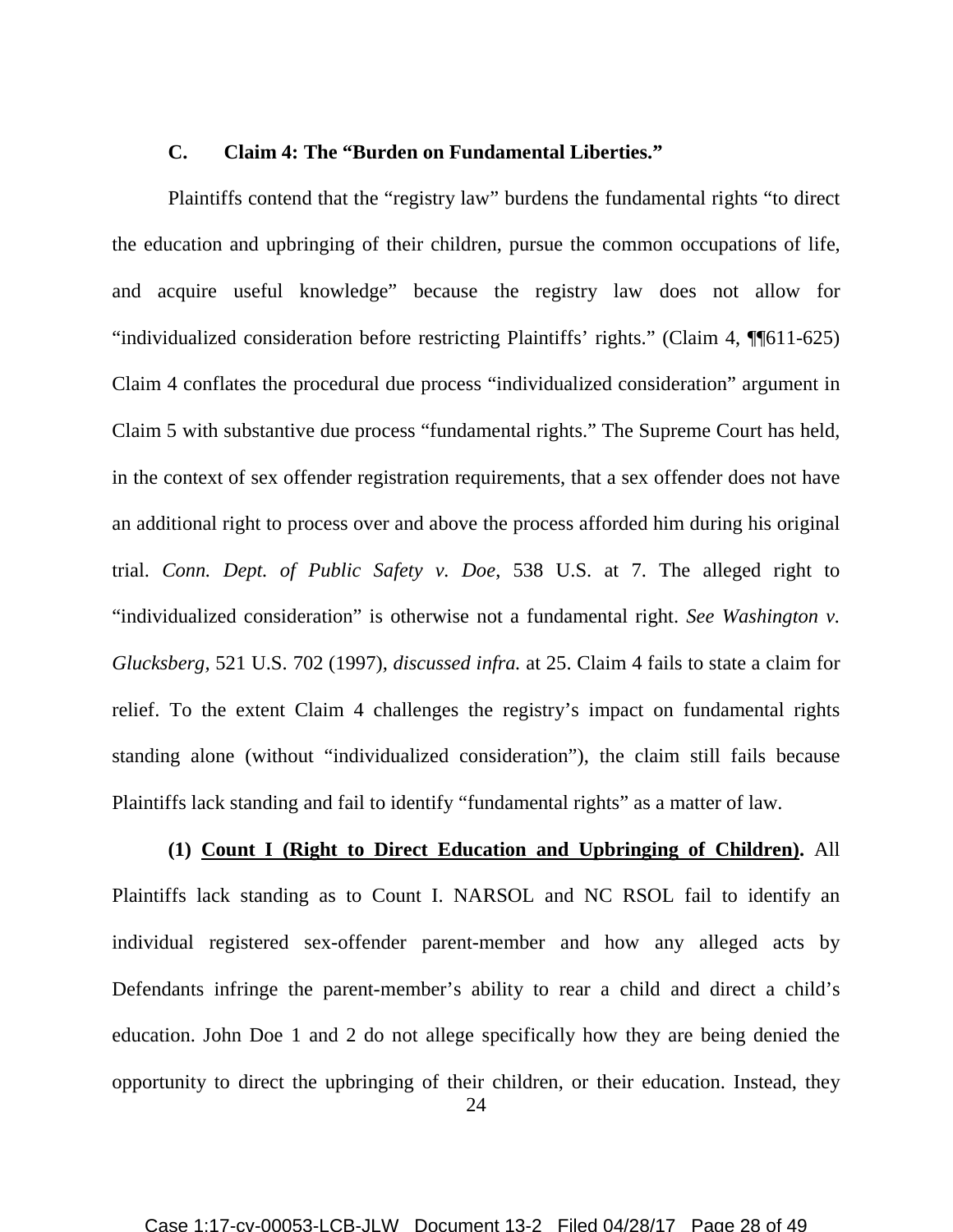assert, without further factual enhancement, that they unable to participate in the educational and public lives of their children due to the burden of N.C.G.S. §14-208.18 (Compl. ¶¶405-406); that the "escort requirement of the parent-teacher conference exception" stigmatizes and/or subjects their children to harassment; and they cannot be present in places where their children are likely to go such as libraries, museums, parks, or swimming pools. (*Id*. ¶¶408-410) These barebones, broad-sweeping conclusions do not rise above sheer possibility and into the realm of plausibility sufficient to establish an injury-in-fact. Instead they are generalized grievances about the law and do not differentiate the Doe Plaintiffs from other sex offender registrants who may have children. The Doe Plaintiffs' children are not plaintiffs and standing for the "stigma/harassment" claim fails. These vague conclusory allegations fail to crystallize the particularized, concrete injury required for Article III standing. "Rule 8…does not unlock the doors of discovery for a plaintiff armed with nothing more than conclusions." *Iqbal*, 556 U.S. at 678. Count I must be dismissed as to all Plaintiffs under Rule 12(b)(1) for lack of standing.

Count I also must be dismissed pursuant to Rule 12(b)(6). Precious few rights have been found by the Supreme Court to be fundamental in nature. They are, as noted in *Washington v. Glucksberg*, the right to marry, to have children, to direct the upbringing of one's child, to marital privacy, to use contraception, to bodily integrity, and to abortion. 521 U.S. 702 (1997). The "registry law," including N.C.G.S. §14-208.18(a)(2) and (a)(3), however, does not ban or restrict a sex offender parent from the fundamental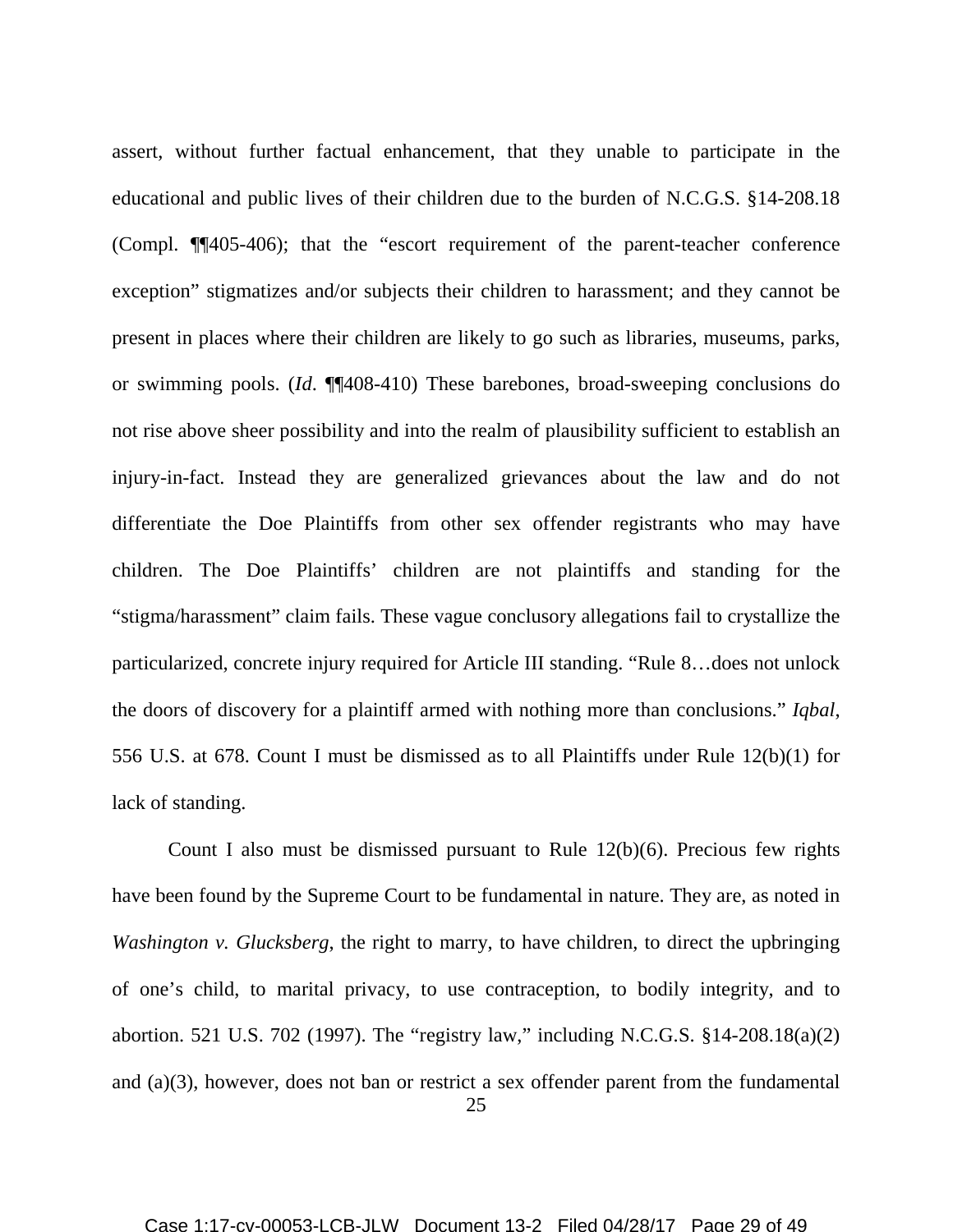right to choose a suitable education for his child, which was the nature of the right recognized in *Meyer v. Nebraska*, 262 U.S. 390, 400 (1923). The registry law does not direct or restrict parental decisions as to how to "bring up a child," nor does the Complaint allege otherwise. To the extent that the Doe Plaintiffs complain that they do not have unrestricted access to their children's schools, the Fourth Circuit has declined to recognize that parents have a fundamental right to enter school property. *Lovern v. Edwards*, 190 F.3d 648 (4<sup>th</sup> Cir. 1999).

26 Although the Doe Plaintiffs allege (conjecturally) that they may not be able to be present "in places where their children are likely to go" (Compl. ¶ 410), this concern does not implicate a fundamental right. The premises restrictions in N.C.G.S. §14-208.18 pertain to places where children may be present or congregate. There is not a fundamental right to be on the premises of a public library, public parks and other areas where children may gather for sporting events or other social programs. In *Doe v. City of Lafayette*, the Seventh Circuit rejected a sex offender's challenge to his ban from public parks, holding that plaintiff's right to enter parks to wander and to loiter for an innocent purpose was not a fundamental right.  $377$  F.3d  $757$  ( $7<sup>th</sup>$  Cir. 2004). Similarly, the North Carolina Supreme Court has held that a sex offender does not have a fundamental right to enter a park and that such a ban does not constitute a violation of the offender's constitutional rights under the Fourteenth Amendment. *Standley v. Town of Woodfin*, 362 N.C. 328, 661 S.E. 2d 728 (2008). In *Carey v. Brown*, the United States Supreme Court held that "no mandate in our Constitution leaves states and governmental units powerless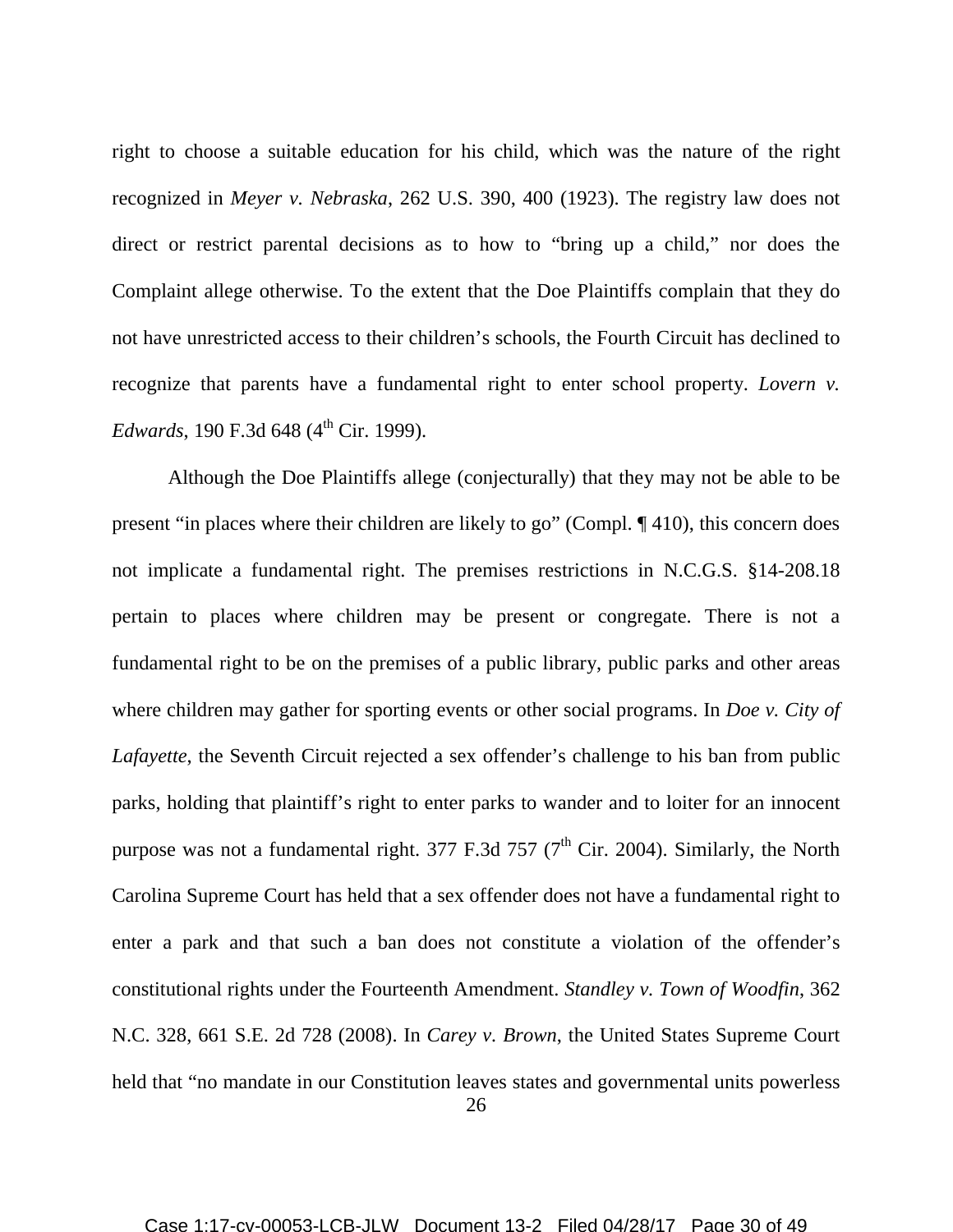to pass laws to protect the public [in] …buildings… such as …libraries, schools and hospitals." 447 U.S. 455, 470 (1980)(*quoting Gregory v. Chicago*, 394 U.S. 111, 118 (1969). Count I fails to state a claim pursuant to Rule 12(b)(6).

**(2) Count II (Pursuit of the Common Occupations of Life).** Count II fails for want of standing. Count II asserts that the "registry law" interferes with the fundamental right to pursue the common occupations of life. NARSOL does not identify an individual member harmed by the "registry law" in relation to a job and fails to establish standing. NC RSOL alleges general employment problems encountered by an out-of-state sex offender who moved to North Carolina (Compl. ¶¶373-382), by a painter (*Id*.¶¶383-84) and by a registered sex offender PhD member who had worked at a university. (*Id*. ¶¶385-94) Their problems, however, resulted from decisions made by *non-defendant* employers (*Id*. ¶¶379-80, 384, 386), not from acts by a named Defendant infringing on any employment interest. *Shirvinski v. United States Coast Guard*, 673 F.3d 308, 317-18  $(4<sup>th</sup> Cir. 2012)$ (state action required; government normally not liable for private decision absent coercion or encouragement). NC RSOL lacks representational standing because the alleged harm is not fairly traceable to the conduct of a named Defendant. *Lujan v. Defenders of Wildlife*, 504 U. S. 555, 560-561 (1992); *Spokeo, Inc. v. Robins*, 136 S. Ct. at 1547.

27 John Doe 2, who quit a retail job after a trampoline park opened within 300 feet of the store, (Compl. ¶353), has been fired from four jobs after his employers found out he was on the registry. (*Id*. ¶366) He now works for a family business, but is restricted from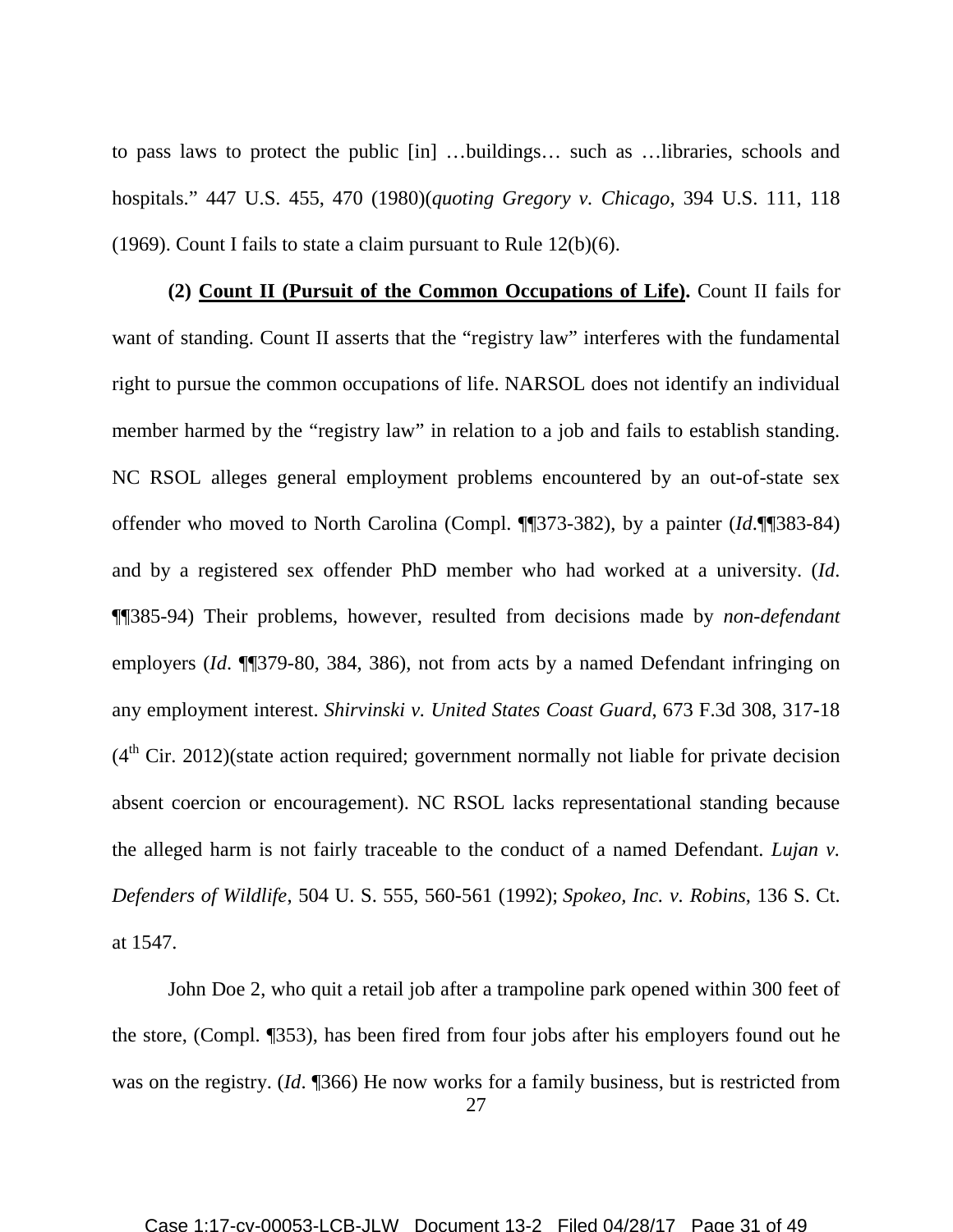making deliveries to places off-limits based on his registry status. (*Id*. ¶¶368-69) He fears he will lose his business because of the false implication from the registry that he is a danger. (*Id*. ¶¶370-71) John Doe 2 works in construction and many of the project sites are allegedly off-limits under N.C.G.S. §14-208.18, such as school sites where his company does projects, and the registry restrictions materially limit his opportunity for advancement or switching jobs. (*Id*. ¶¶361-365) These allegations give some insight into the Doe Plaintiffs' occupations, but are again barebones and lacking in any particularized detail to rise to the level of a concrete injury. Additionally, the employment problems alleged by the Does are not the result of interference by a named Defendant in this lawsuit and the generalized, alleged injury is not traceable to Defendants. *Lujan*, 504 U.S. at 560-61. Count II fails for lack of standing under Rule 12(b)(1).

Even if Plaintiffs had standing, the right to make a living is not a fundamental right for substantive due process. *Medeiros v. Vincent*, 431 F.3d 25, 32 (1<sup>st</sup> Cir. 2005), cert. denied, 548 U.S. 904 (2006); *Pollard v. Cockrell*, 578 F.2d 1002, 1011 (5<sup>th</sup> Cir. 1978)(no substantive due process right to engage in lawful business, trade, or profession); *Cutshall v. Sundquist*, 193 F.3d 466, 479 ( $6<sup>th</sup>$  Cir. 1999)(no general right to private employment), *cert. denied*, 529 U.S. 1053 (2000). Count II fails to state a claim for relief and must be dismissed under Rule 12(b)(6).

**(3) Count III (Right to Acquire Useful Knowledge).** This Count also fails for want of standing. In Count III, Plaintiffs allege that the "registry law" interferes with their right to acquire useful knowledge. NARSOL offers no allegations concerning a member.

<sup>28</sup>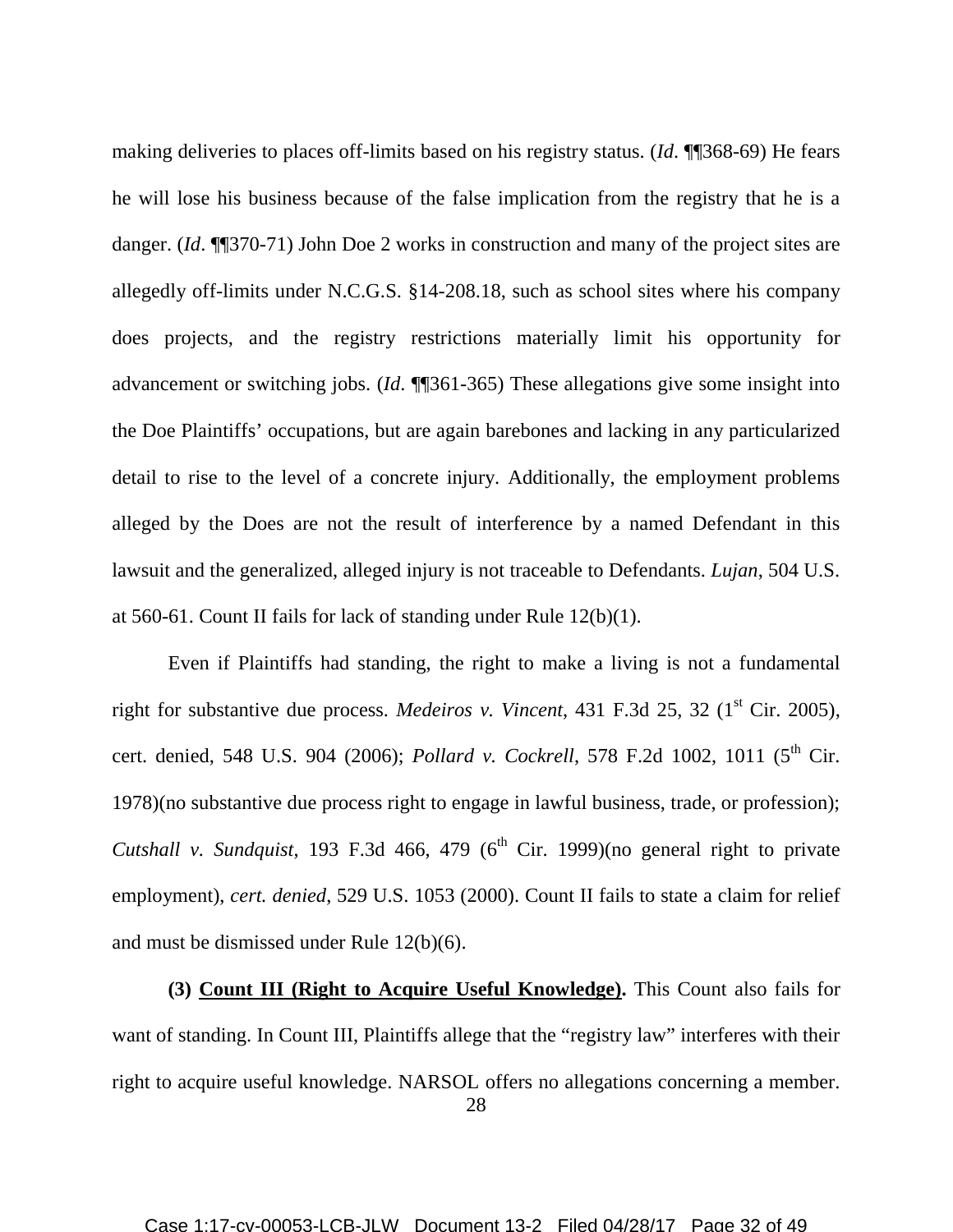NC RSOL offers the barebones allegation that a "member" was denied access to a community college. The alleged denial, however, was due to the legal opinion of a person acting for the community college and "law enforcement" (Compl. ¶¶416-419), not to the actions of a named Defendant impeding access to a community college. *Lujan*, 504 U.S. at 560-61. NARSOL and NC RSOL fail to establish standing. John Doe 1 and 2 fail as well. They do not allege facts about what "useful knowledge" they have been denied, nor do they allege conduct by a named Defendant denying the same. Count III must be dismissed pursuant to Rule 12(b)(1).

29 Count III also lacks merit and must be dismissed pursuant to Rule 12(b)(6). The Complaint broadly alleges that sex offender registrants are not allowed to be on community college campuses, take online classes, or go to libraries. (Compl. ¶¶416-423) This allegation is a legal conclusion, which the Court is not required to accept under Rule 12(b)(6). The "registry law" does not ban or restrict a sex offender registrant from higher education or online classes. The law places a notification requirement on a registrant who attends an institution of higher learning or is employed at one. N.C.G.S. §14-208.9(c) and (d). And, although the *Meyer v. Nebraska* Court indicated that individuals have a liberty interest in the right to acquire useful knowledge, that case concerned only "access to broad areas of knowledge" (*e.g.,* imparting knowledge in a foreign language), not a fundamental right to access knowledge through certain forums or in certain ways—such as online or at libraries. 262 U.S. 390 (1923). Moreover, the Supreme Court discussed the "right to acquire useful knowledge" in the context of parental rights in relation to a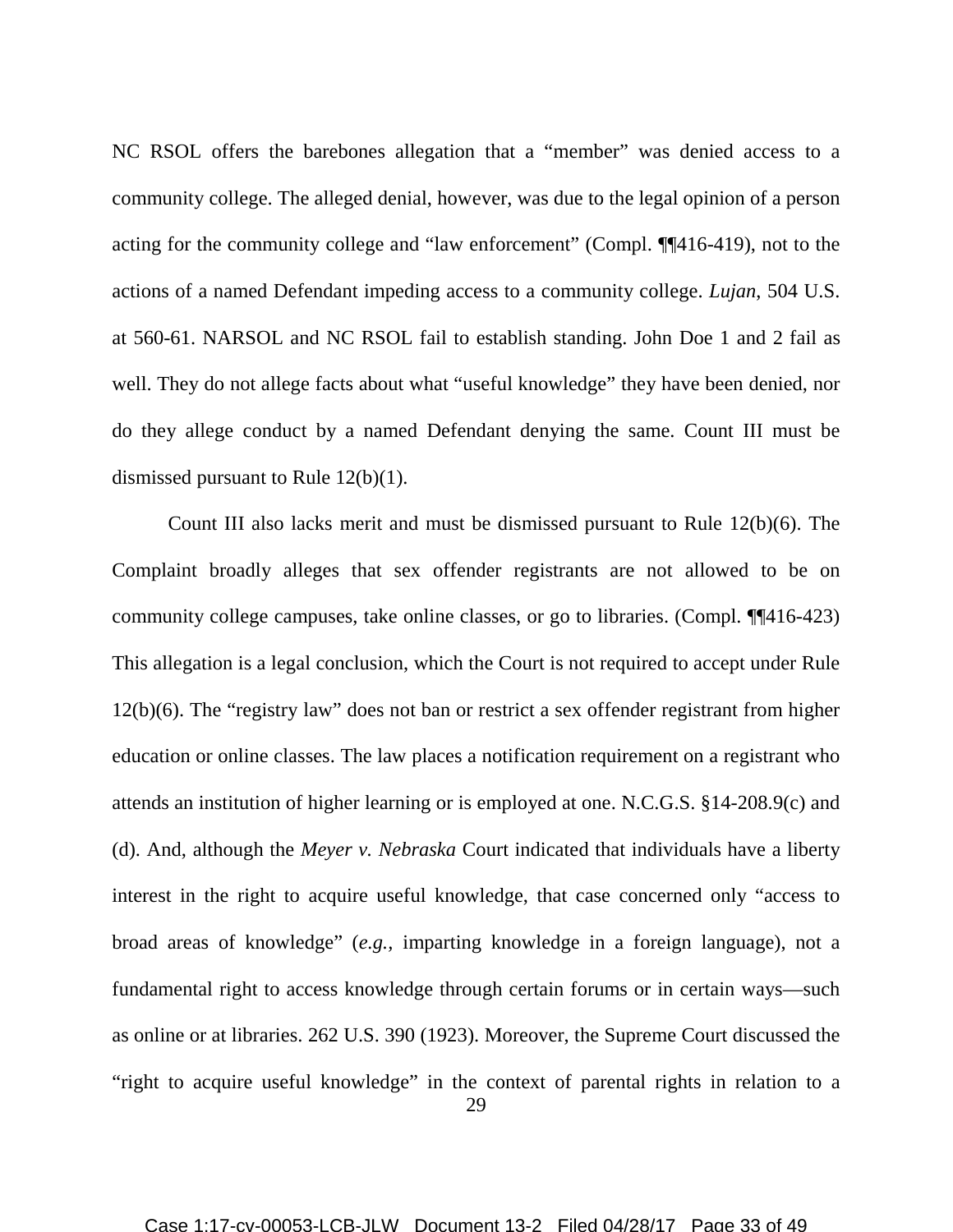child's education, not in the context of an adult's right. *Meyer*, 262 U.S. at 396–97 (1923); *Pierce v. Soc'y of Sisters*, 268 U.S. 510 (1925). Lastly, there is no substantive due process right to public higher education. *Mahavongsanan v. Hall*, 529 F.2d 448, 450 (5<sup>th</sup>) Cir. 1976); *Bryant v. N.Y.S. Educ. Dep't*, 692 F.3d 202, 217 (2d Cir. 2012), *cert. denied*, 133 S. Ct. 2022 (2013). Count III fails as a matter of law.

30 Finally, Claim 4, Counts I-III assert that the registry law must be justified by a "*narrowly tailored compelling state interest.*" (Compl. ¶¶615, 620, 625)(italics added) The "compelling interest" test does not apply. Unless legislation impinges upon fundamental personal rights or involves a suspect classification, the legislation is presumed constitutional and need only be rationally related to a legitimate state interest. *See, e.g., New Orleans v. Dukes*, 427 U.S. 297, 303 (1976) (*per curiam*); *Pollard v. Cockrell*, 578 F.2d at 1013. This minimal rationality standard of review is satisfied if a statute has *any* conceivable rational basis. 578 F.2d at 1013. Since the "registry law," including N.C.G.S. §14-208.18(a)(2) and (a)(3), does not implicate fundamental rights, it need only be rationally related to a legitimate governmental interest. The General Assembly has a legitimate governmental interest in protecting the community and youth from sexual offenders and those who have committed other types of offenses against minors, such as abductions or kidnappings. *See* N.C.G.S. §14-208.6(1m). The registration and notice restrictions in the "registry law," as well as the restrictions in N.C.G.S. §14- 208.18 that work in tandem with the registration as an additional regulatory measure, are rationally related to this legitimate interest. *See Doe v. Moore*, 410 F.3d 1337, 1346 (11<sup>th</sup>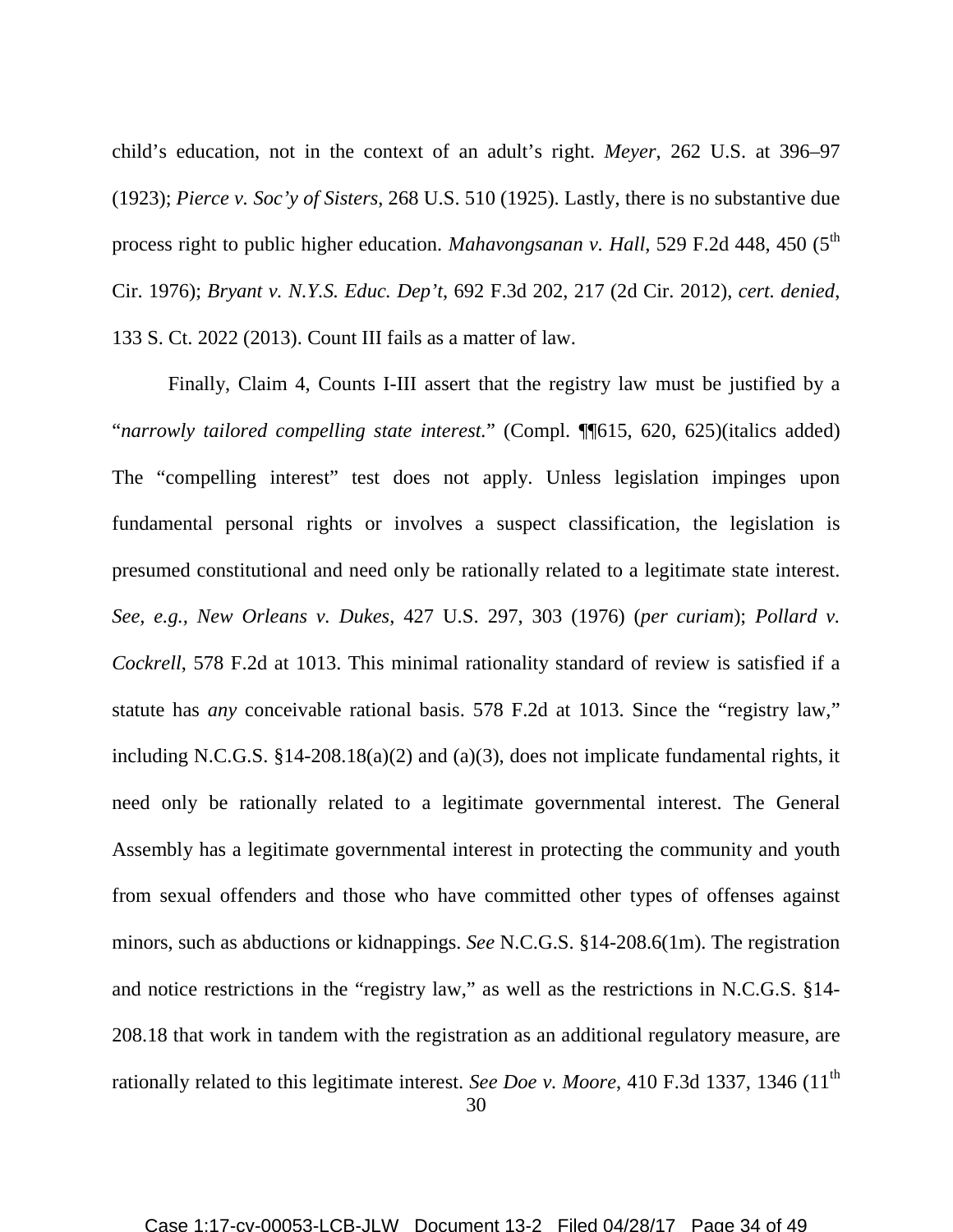Cir. 2005)(rejecting substantive due process challenge to sex offender act and holding that act met rational basis test), *cert. denied*, 546 U.S. 1003 (2005); *see also supra.* Argument II.B.(3) at 22-23 (rational basis standard). Claim 4, Counts I-III fail as a matter of law under Rule 12(b)(6).

# **III. PLAINTIFFS' CHALLENGE TO N.C.G.S. §14-208.18 (A)(2) AND (A)(3) MUST BE DISMISSED FOR LACK OF STANDING AND FAILURE TO STATE A CLAIM.**

Pursuant to N.C.G.S. §14-208.18(c)(2)b, the 300 foot premises restriction in N.C.G.S.§14-208.18 (a)(2) applies to offenders whose victim was under the age of 18 years. John Doe 1's victim was 30 years old. (Compl. ¶98) He fails to state a claim as to this statute in Counts I, II, and III. Nevertheless, for the sake of argument, the below arguments are offered as to John Doe 1 as well.

# **A. Claim 2: 1st and 14th Amendment Challenge.**

**(1) Count I (Substantial Overbreadth-Free Speech).** Only the Doe Plaintiffs appear to bring Count I challenging N.C.G.S. § 14-208.18 (a)(2) and (a)(3) and claiming that the statutes are overbroad and place substantial limits on Plaintiff's free speech. (Compl. ¶605). Plaintiffs fail to allege with specificity any limitations on their freedom of speech under N.C.G.S.  $$14-208.18$  (a)(2) and (a)(3). They cite no instances where any named Defendant has taken any action against them or hindered their freedom of speech. In fact, their Complaint is devoid of any facts showing any Plaintiff has attempted to exercise this right and been denied. The Complaint lacks allegations of injury-in-fact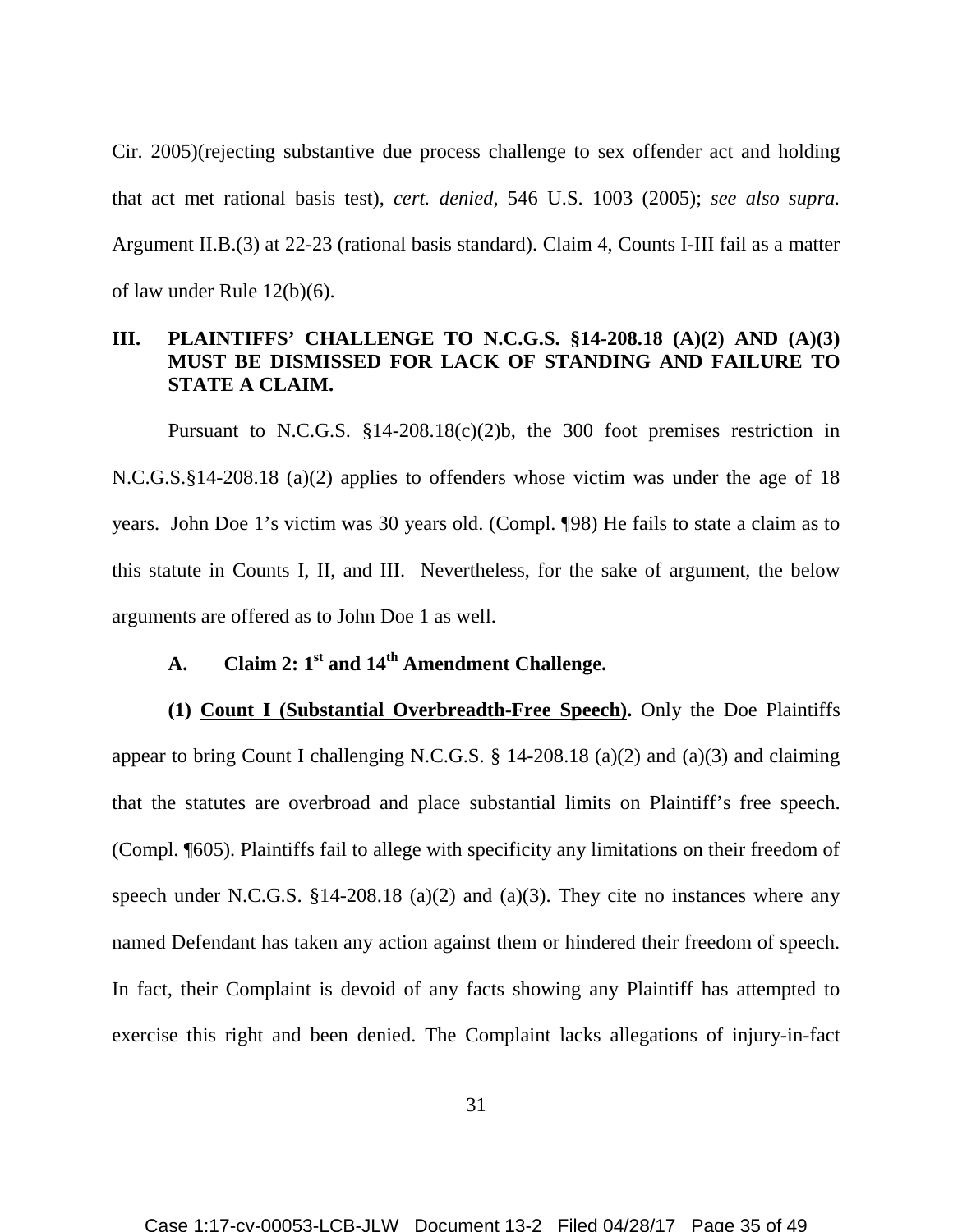establishing standing to support a  $1<sup>st</sup>$  Amendment Free Speech claim and should be dismissed pursuant to Rule 12(b)(1).

Count I also fails to state a claim for relief. The threshold question in a First Amendment Free Speech analysis is whether the challenged governmental action regulates protected activity-- if not, the Court "need go no further." *Cornelius v. NAACP Legal Defense and Educ. Fund, Inc.*, 473 U.S. 788, 797 (1985). N.C.G.S. § 14-208.18 (a)(2) and (a)(3) do not restrict speech or the creation of speech, or regulate the content of speech. Count I fails to state a Free Speech 1<sup>st</sup> Amendment claim and must be dismissed.

32 Further, Count I as pled fails under the "overbreadth doctrine." In a facial attack, the plaintiff must show that the statute can never be applied in a valid manner—that "every application of the statute creates an impermissible risk of suppression of ideas." *N.Y. State Club Ass'n v. City of New York*, 487 U.S. 1, 11 (1988)(citations omitted). Alternatively, even though a statute may be validly applied to plaintiff and others, the statute may be so broad as to inhibit the constitutionally protected speech of third parties. *Id*. This latter attack will not succeed unless the statute is substantially overbroad and will realistically and significantly endanger the  $1<sup>st</sup>$  Amendment rights of parties not before the court. *Id.; see also New York v. Ferber*, 458 U.S. 747, 771(1982) (law should not be invalidated for overbreadth unless it reaches a "substantial number of impermissible applications"). The overbreadth doctrine is "strong medicine" that should only be administered as "a last resort." *N.Y. State Club Ass'n*, 487 U.S. at 14. A statute should never be held to be facially invalid "'merely because it is possible to conceive of a single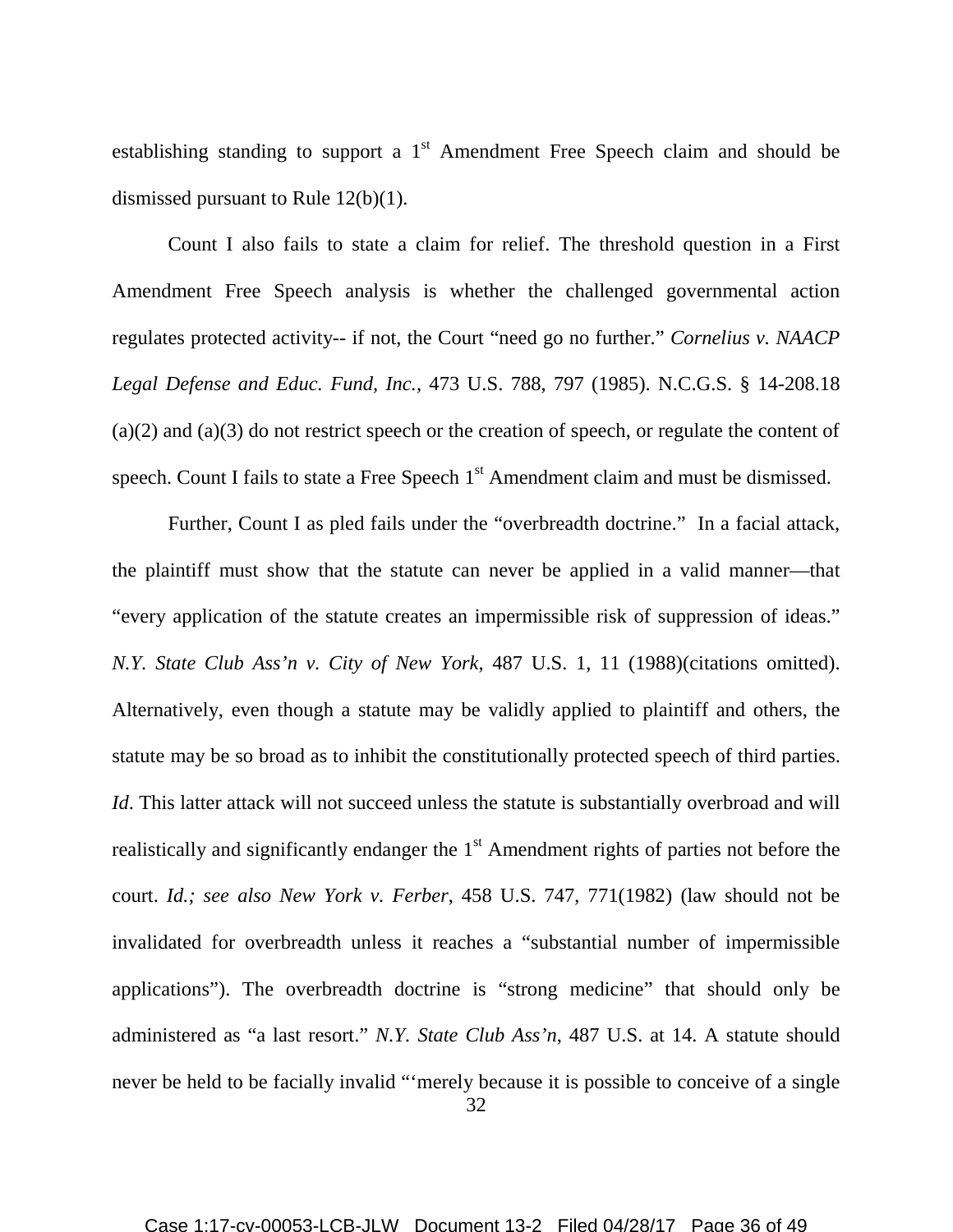impermissible application[.]' *Houston v. Hill*, 482 U.S. 451, 458 (1987) (citations omitted)

Plaintiffs do not allege that N.C.G.S.  $\S 14-208.18(a)(2)$  and  $(a)(3)$  reach a "substantial number of impermissible applications." Instead, they claim generally that the provisions limit their rights of free speech (Compl. ¶605), but they do not provide factual support of an injury. Plaintiffs do not have a fundamental right to be present on school property, at a park, on the premises of any one specific church, or at a place where minors are present and congregating. *See supra.* Argument II.C.(1) at 24-27. There are no allegations that Plaintiffs seek access to these places to exercise their right to free speech. Plaintiffs have failed to state a claim for relief with regard to their overbreadth argument.

33 **(2) Count II (Free Exercise of Religion).** Plaintiffs challenge N.C.G.S. § 14- 208.18(a)(2) and (a)(3) as an unconstitutional burden on their  $1<sup>st</sup>$  Amendment free exercise of religion. (Claim 2, Count II,¶ 606). Count II does not state a claim for relief. It is well settled that while the Free Exercise Clause prohibits the government from passing laws that stifle religious beliefs or practices, a statute that is neutral as to religion and generally applicable does not violate the Free Exercise Clause even if the law incidentally affects religious practice. *Goodall by Goodall v. Stafford Cnty. Sch. Bd.*, 60 F.3d 168, 170 (4th Cir. 1995), *cert. denied*, 516 U.S. 1046 (1996). "[A] law that is neutral and of general applicability need not be justified by a compelling governmental interest even if the law has the incidental effect of burdening a particular religious practice." *Church of the Lukumi Babalu Aye v. City of Hialeah,* 508 U.S. 520, 531-32 (1993); *see*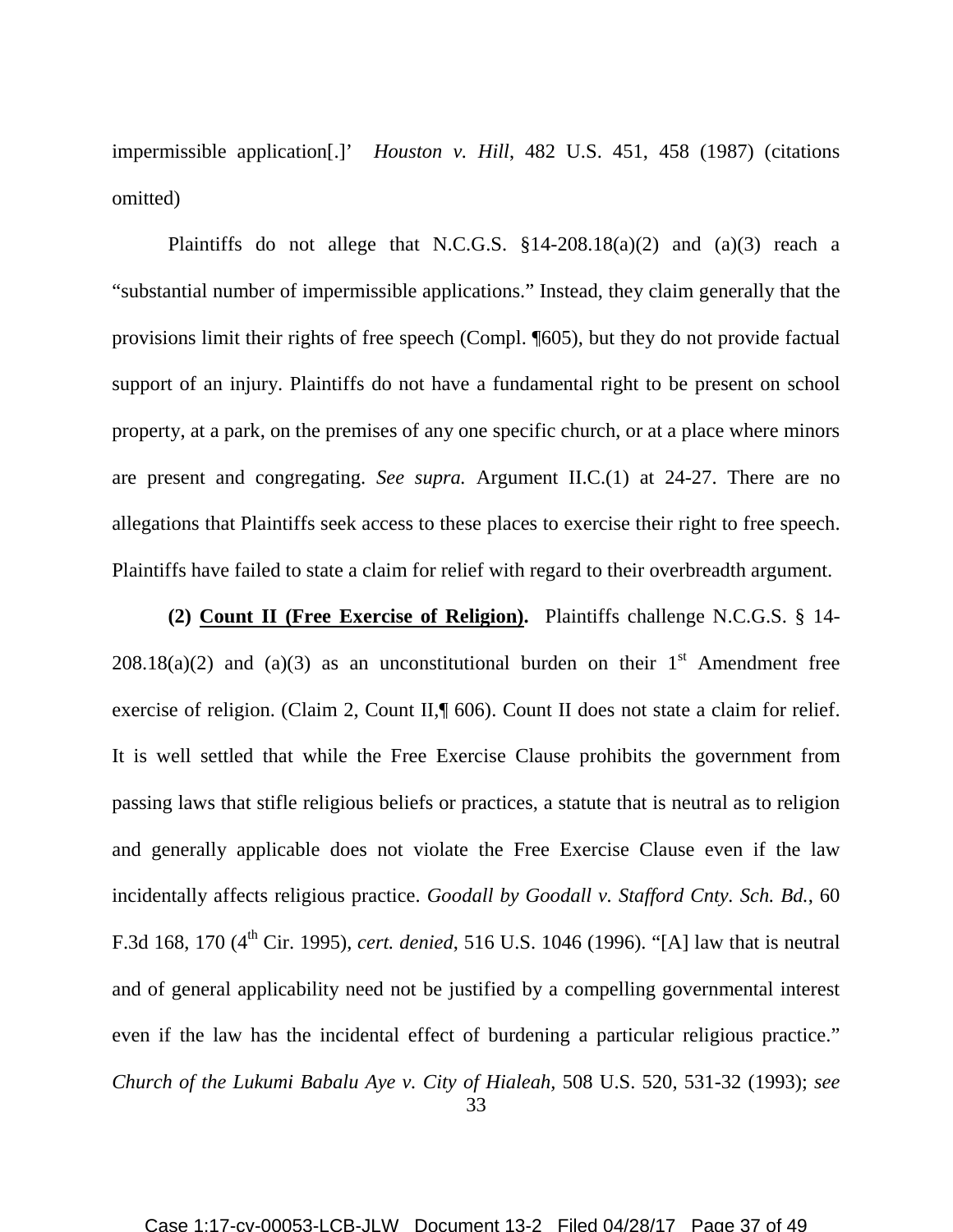also, American Life League, Inc. v. Reno, 47 F.3d 642, 654 (4<sup>th</sup> Cir.)("[A] neutral, generally applicable law does not offend the Free Exercise Clause, even if the law has an incidental effect on religious practice."), *cert. denied*, 516 U.S. 809 (1995); *Doe v. Virginia Dep't. of State Police*, No. 3:10CV533-JAG, 2011 U.S. Dist. Lexis 68939 (E.D.Va. June 27, 2011)(rejecting free exercise challenge to sex offender registry law that only incidentally affected plaintiffs ability to attend churches with adjoining daycares), *aff'd on other grounds*, 713 F.3d 745 (4<sup>th</sup> Cir. 2013).

John Does 1 and 2 claim their freedom of religion is unconstitutionally stifled because they are prohibited by these statutes from attending church services in churches that contain day care centers and/or Sunday School classrooms. (Compl.¶¶ 257; 259; 288-295). N.C.G.S. §14-208.18 (a)(2) and (a)(3) do not prohibit Plaintiffs, or any registrant, from practicing religion. These statutes (and the "registry law" as a whole) are facially neutral since they lack reference to religion or the incidences of religious practice, are generally applicable to all registrants without regard to age, sex, race, or religion, and only incidentally affect the practice of Plaintiffs' religion. *See Doe,* 2011 U.S. Dist. LEXIS at \*33-34. Additionally, the General Assembly enacted the laws for reasons wholly unrelated to religion or the practice of religion, as demonstrated in N.C.G.S. § 14-208.5. *See id.,* at \*33-34. Count II fails to state a claim for relief pursuant to Rule 12(b)(6).

34 **(3) Count III (Freedom of Association).** In Count I, Plaintiffs challenge N.C.G.S. §14-208.18 (a)(2) and (a)(3), claiming the statutes substantially restrict their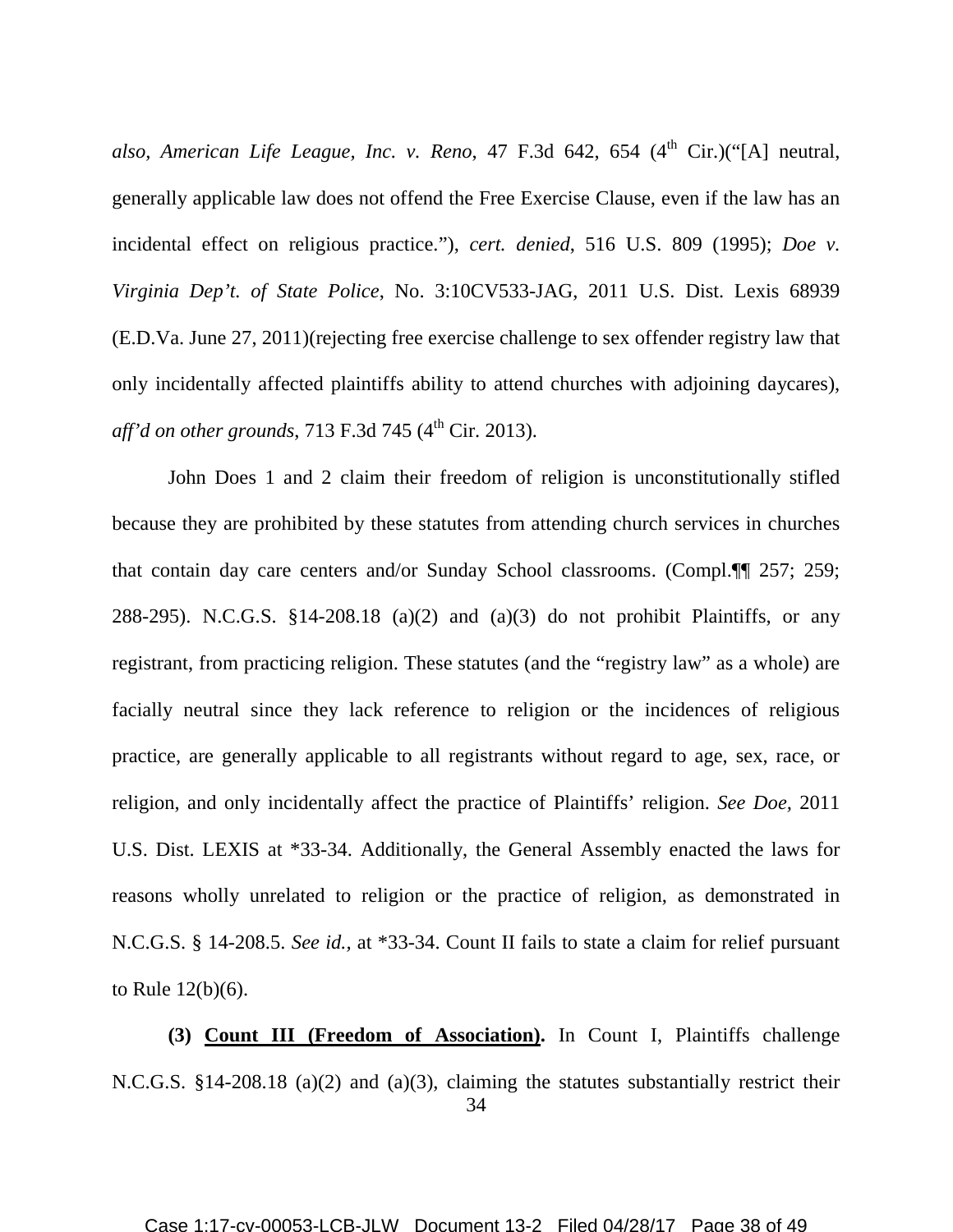associational rights. (Compl. ¶605) To the extent that NARSOL and NCRSOL bring this claim on behalf of their members, their allegation in ¶261 concerning "many members" being "unable to exercise their First Amendment rights," fails to establish standing as there are no allegations of injury to an individual member. *See case law cited supra.*  Argument II.A.(1) at 7-8. All Plaintiffs otherwise fail to identify the alleged limitations or injuries to their "associational rights." While is it possible that Count III pertains to Plaintiffs' alleged desire to go to libraries, movies, sporting events, and recreation parks with their children (s*ee* Compl.¶¶257, 592-93, 597), this blanket allegation lacks any factual enhancement, thus rendering it insufficient to establish a plausible injury in fact. At best, it is the possibility of some future injury, but a possibility does not constitute an injury in fact. "Ripeness" requires that an "injury in fact be certainly impending." *Nat'l Treasury Emp. Union v. United States,* 101 F.3d 1423, 1427 (D.C. Cir. 1996). The doctrine separates matters that are premature because an injury is speculative (and may never occur) from matters that are appropriate for the court's review. *Akella v. Mich. Dep't of State Police*, 67 F. Supp.2d 716, 726 (E.D. Mich. 1999).

To the extent that Count III pertains to Plaintiff Does' association with their children, N.C.G.S. §§14-208.18 (a)(2) and (a)(3) do not regulate the Does' freedom to enter an association with their children. *See Roberts v. U.S. Jaycees*, 468 U.S. 609, 620 (1984)(discussing determination of limits of state authority over an individual's freedom *to enter into a particular association* ). Count III fails to state a claim for relief and must be dismissed pursuant to Rule 12(b)(6).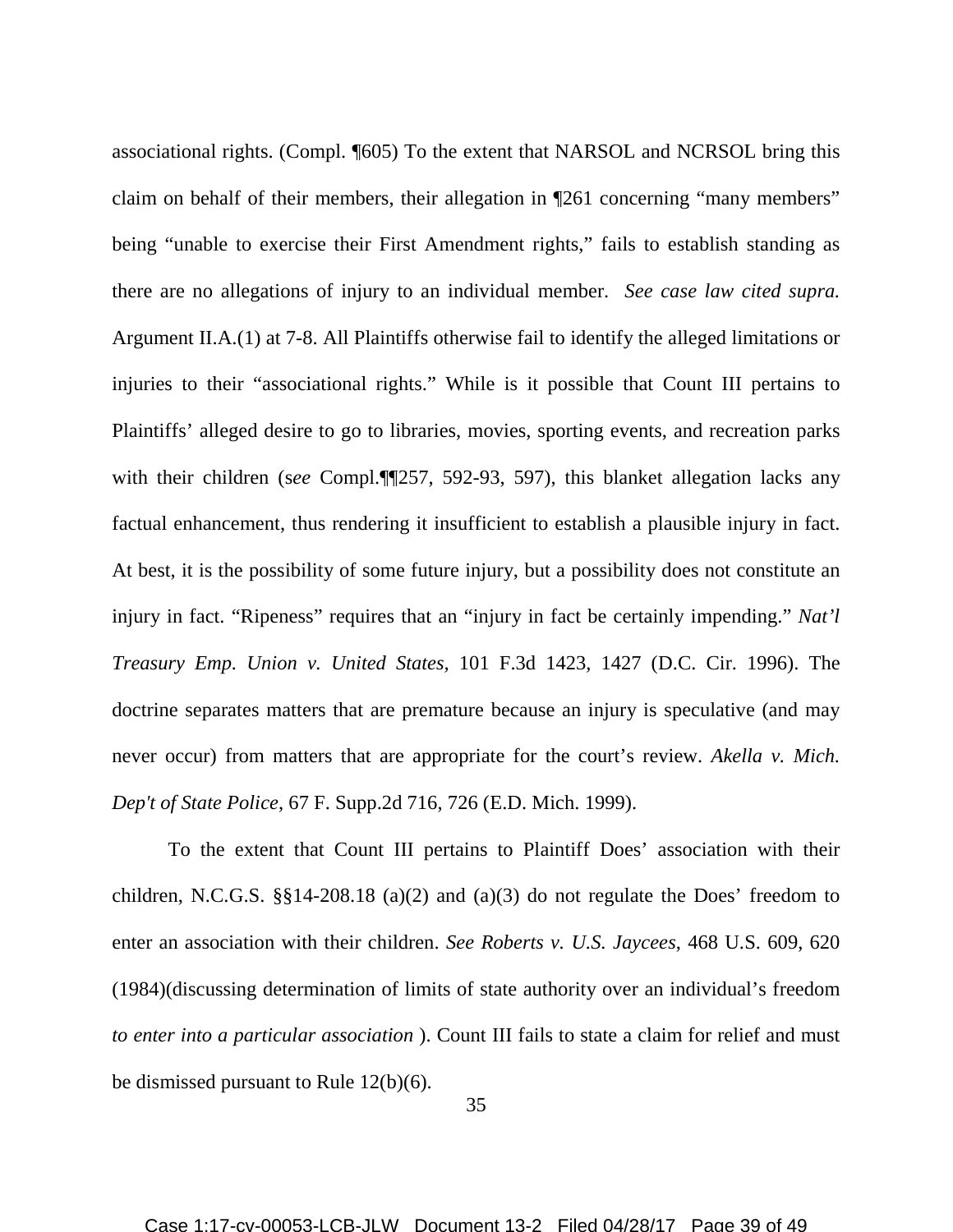#### **B. Claim 3: (5th and 14th Amendment Vagueness Challenge)**.

Claim 3 raises a  $5<sup>th</sup>$  and  $14<sup>th</sup>$  amendment challenge to N.C.G.S. §14-208.18(a)(3) as unconstitutionally vague. (Compl. ¶¶608-610) This statute provides that a sex offender registrant may not knowingly be "[a]t any place where minors frequently congregate, including but not limited to, libraries, arcades, amusement parks, recreation parks, and swimming pools, when minors are present." The Doe Plaintiffs allege that they are unsure of the meaning and extent of N.C.G.S. §14-208.18(a)(3) and "would like to take their children to sporting events, movies, bowling alleys, city parks and the like, but are unsure whether these 'places' are off- limits anytime 'minors' are present," noting that minors are almost always present at any public location. (*Id*. ¶¶597) These naked allegations are insufficient to support Article III standing. They are devoid of further factual enhancement about the "places" listed in Complaint ¶597, thus rendering Plaintiffs' concern conjectural and hypothetical. *See Friends of the Earth*, 528 U.S. at 180-81. The 44 named District Attorney Defendants are not alleged to have lodged a threat against Plaintiffs as to these "places" and there is no immediacy or imminent harm. *See id*. NARSOL and NC RSOL do not identify a specific member alleged to suffer an injury in relation to Claim 3 and thus lack standing. *See case law supra.,* Argument II.A.(1) at 7-8. In this claim, Plaintiffs essentially ask the Court for advice about which general categories of places are "off-limits." "Federal courts are principally deciders of disputes, not oracular authorities. We address particular "cases" or "controversies,"…[which] "narrows the scope of judicial scrutiny *to specific facts*."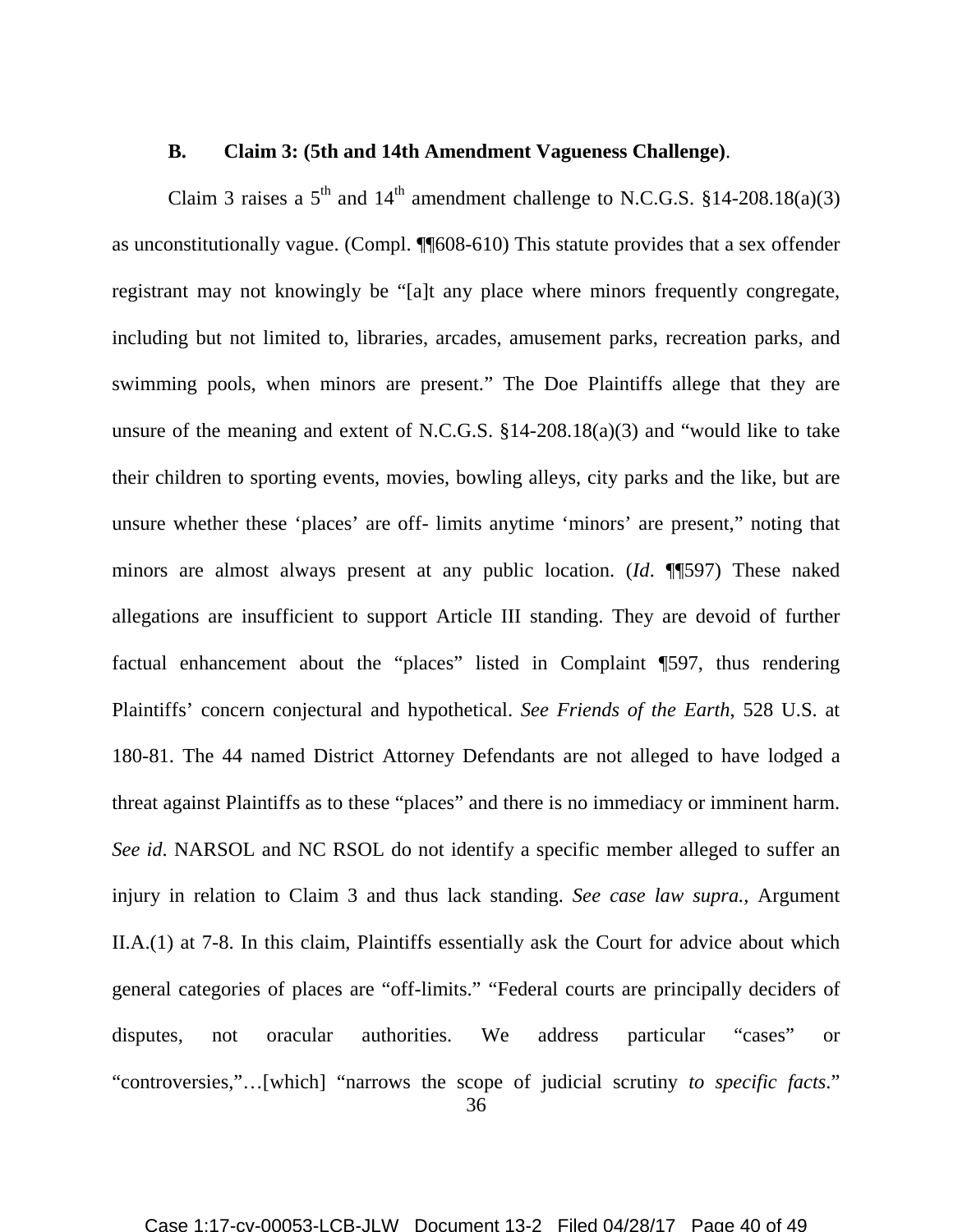*Duling*, 782 F.2d at 1205 (italics added). Claim 3 must be dismissed pursuant to Rule  $12(b)(1)$ .

Claim 3 also fails to state a claim. "[S]tatutes are not automatically invalidated as vague simply because difficulty is found in determining whether certain marginal offenses fall within their language." *U.S. v. National Dairy Products Corp.,* 372 U.S. 29, 32 (1963). "Void for vagueness simply means that criminal responsibility should not attach where one could not reasonably understand that his contemplated conduct is proscribed." *Id*.; *accord United States v. Mazurie*, 419 U.S. 544, 553 (1975). A statute challenged on its face, prior to enforcement, "must be impermissibly vague in all its applications" for a plaintiff to prevail. *Hoffman Estates v. Flipside, Hoffman Estates, Inc*., 455 U.S. 489, 497 (1982). The Doe Plaintiffs admit that N.C.G.S. §14-208.18(a)(3) *is not vague* as to libraries or parks that have dedicated spaces and equipment for minors versus those that do not. (Compl. ¶¶592-593) Consequently, on the face of the Complaint, Plaintiffs cannot demonstrate that N.C.G.S. §14-208.18(a)(3) is impermissibly vague *in all of its applications* and Claim 3 fails as a matter of law.

# **IV. THE STATE LAW DEFAMATION ACTION IN CLAIM 6 IS NOT ACTIONABLE IN FEDERAL COURT.**

The State of North Carolina has not waived its immunity in N.C.G.S. §143-291 for tort claims against State officials in federal court. *Alston v. N.C. A&T State Univ*., 304 F. Supp. 2d 774 (M.D.N.C. 2004); *Perez v. Univ. of North Carolina Bd. of Governors*, No. 7:12-CV-322-BD, 2013 U.S. Dist. Lexis 85309, \*8 (E.D.N.C. 2013). The 11<sup>th</sup>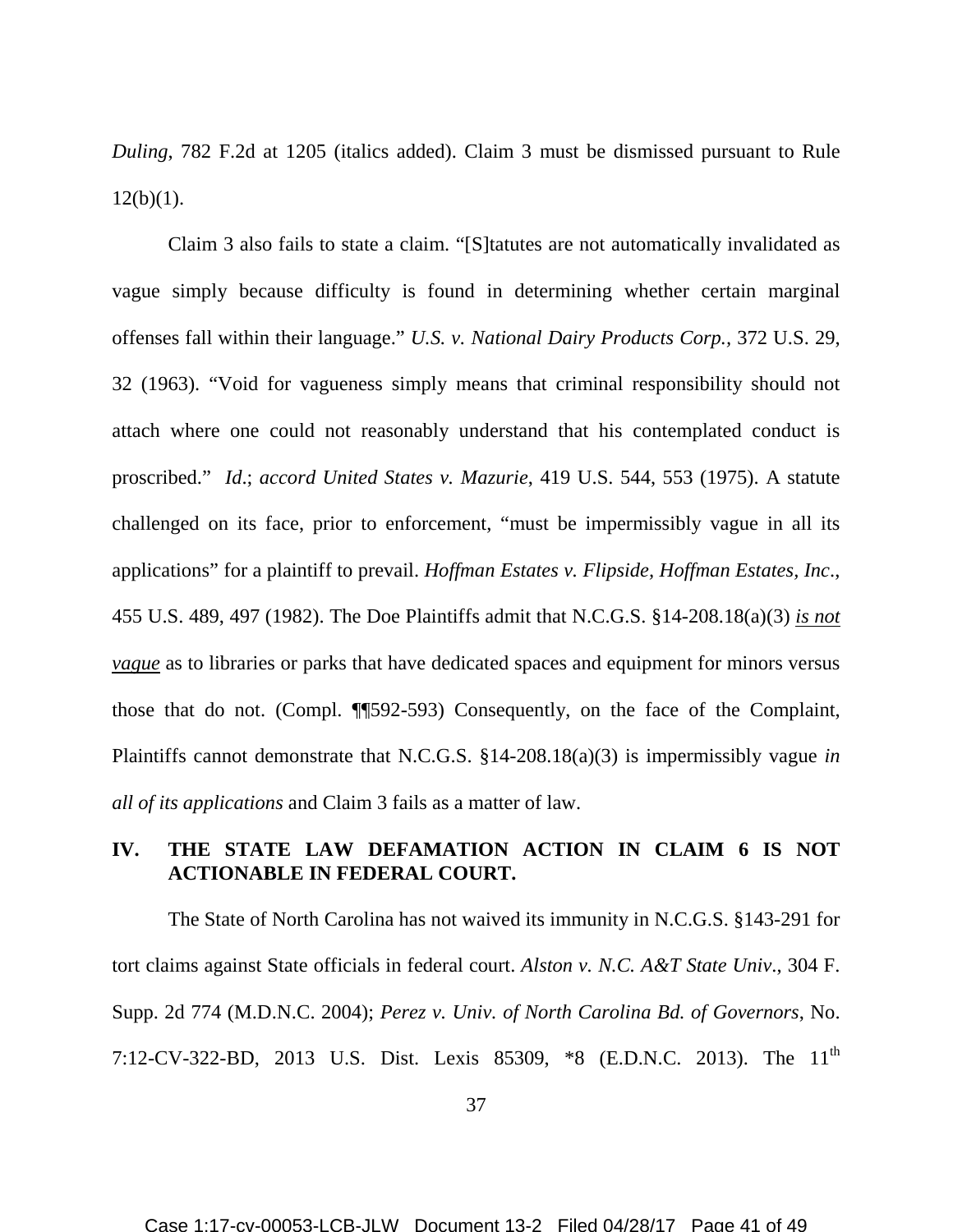Amendment bars Plaintiffs' state law defamation action in Claim 6, ¶¶645-655. Moreover, the defamation claim is asserted against the "State" as the alleged wrongdoer in the context of "falsely" identifying registrants as dangerous or as recidivists (*see, e.g*., ¶¶15, 16, 18, 186, 198, 200, 201, 204, 205, 319, 358, 436, 438, 441, 647, 648, 649) and publishing information about registrants (*see, e.g.,* ¶¶203, 226, 227, 278, 357, 359, 437, 439). As previously argued, *see e.g., supra.,* Argument II.A.(1) at 11 (*citing Will*, 49 U.S. at 71), the State is not a person under  $§1983$  and otherwise enjoys  $11<sup>th</sup>$  Amendment immunity. The defamation claim must be dismissed as to all State official defendants (and the State) pursuant to Rules  $12(b)(1),(2)$  and (6). Alternatively, because §1983 does not create remedies for violations of state law or state constitutions, alleged defamation by a state official does not give rise to a § 1983 action. *Paul v. Davis*, 424 U.S. 693 (1976); *see also Shirvinski v. United States Coast Guard*, 673 F.3d at 314-15. Additionally, the one year statute of limitations in N.C.G.S. §1-54 applicable to libel and slander also bars all purported "defamation" claims based on the 2006, 2008, and 2009 dates alleged in the Complaint and subjects the claim to dismissal under Rule 12(b)(6).

38 The State Defendants accordingly move to strike under Rule 12(f) all allegations concerning the elements of a defamation claim, inclusive of the "stigma" allegations, on the grounds of immateriality: Complaint ¶¶226, 227, 359 (publication of registry by State); ¶¶208-210, 319-320, 358, 370-371, 436-441 (registry is false assertion/implication of dangerousness, false stigmatization by State, State knowingly mislabels all registrants and propagates false belief); and ¶¶200-207, 322-323,359, 370-371, 458-464 (stigma and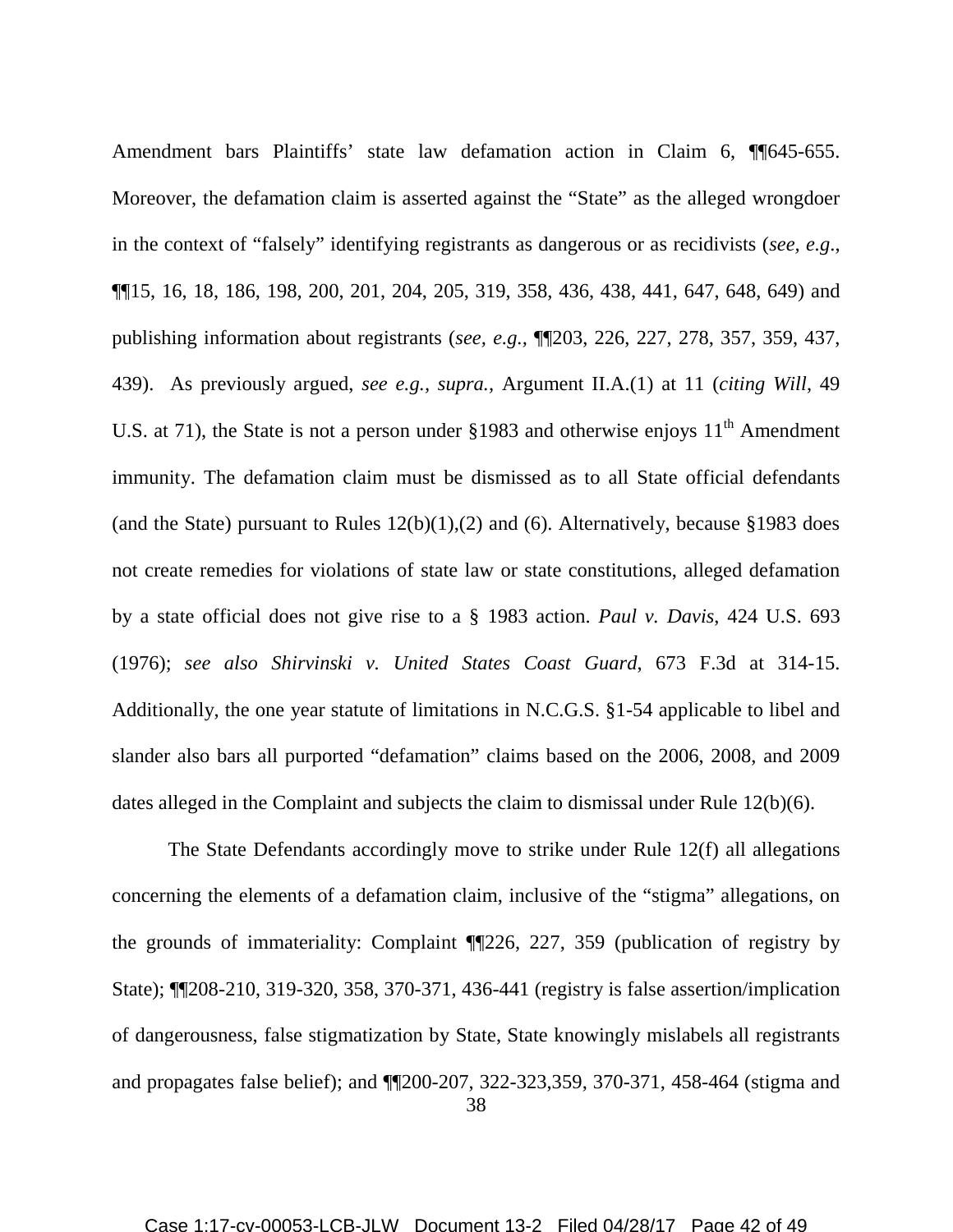ostracizing by family, friends, employers, isolated due to dangerousness stigma, difficulty in job or housing retention).

# **V. THE COMPLAINT FAILS TO DEMONSTRATE THAT DEFENDANTS ARE PROPER PARTIES**.

Under §1983, claimants must establish that a person acted in such a way as to deprive them of rights, privileges, or immunities secured by the Constitution and laws. *See Cockerham v. Stokes County Bd. Of Educ*., 302 F. Supp. 2d 490, 498 (M.D.N.C. 2004)([t]o state a claim under §1983, a plaintiff must allege that a person acted in such a way as to deprive plaintiff of a Constitutional right and that the person was acting under color of state law)(*citing West v. Atkins*, 487 U.S. 42, 48 (1988)). Although State officials generally enjoy  $11<sup>th</sup>$  Amendment immunity from suit in federal court, an exception exists for "suits for prospective injunctive relief against state officials acting in violation of federal law." *Frew v. Hawkins*, 540 U.S. 431, 437 (2004)(*citing Ex Parte Young*, 209 U.S. 123, 157 (1908)); *accord Will*, 491 U.S. at 71, n.10. This exception is directed toward "officers of the State [who] are clothed with some duty in regard to the enforcement of the laws of the State, and who threaten and are about to commence proceedings…to enforce against parties affected [by] an unconstitutional act." 209 U.S. at 155-56. "The requirement that the violation of federal law be ongoing is satisfied when a state officer's enforcement of an allegedly unconstitutional state law is threatened, even if the threat is not yet imminent." *Waste Mgmt. Holdings, Inc. v. Gilmore*, 252 F.3d 316, 330 (4th Cir. 2001), *cert. denied*, 535 U.S. 904 (2002); *McBurney v. Cuccinelli*, 616 F.3d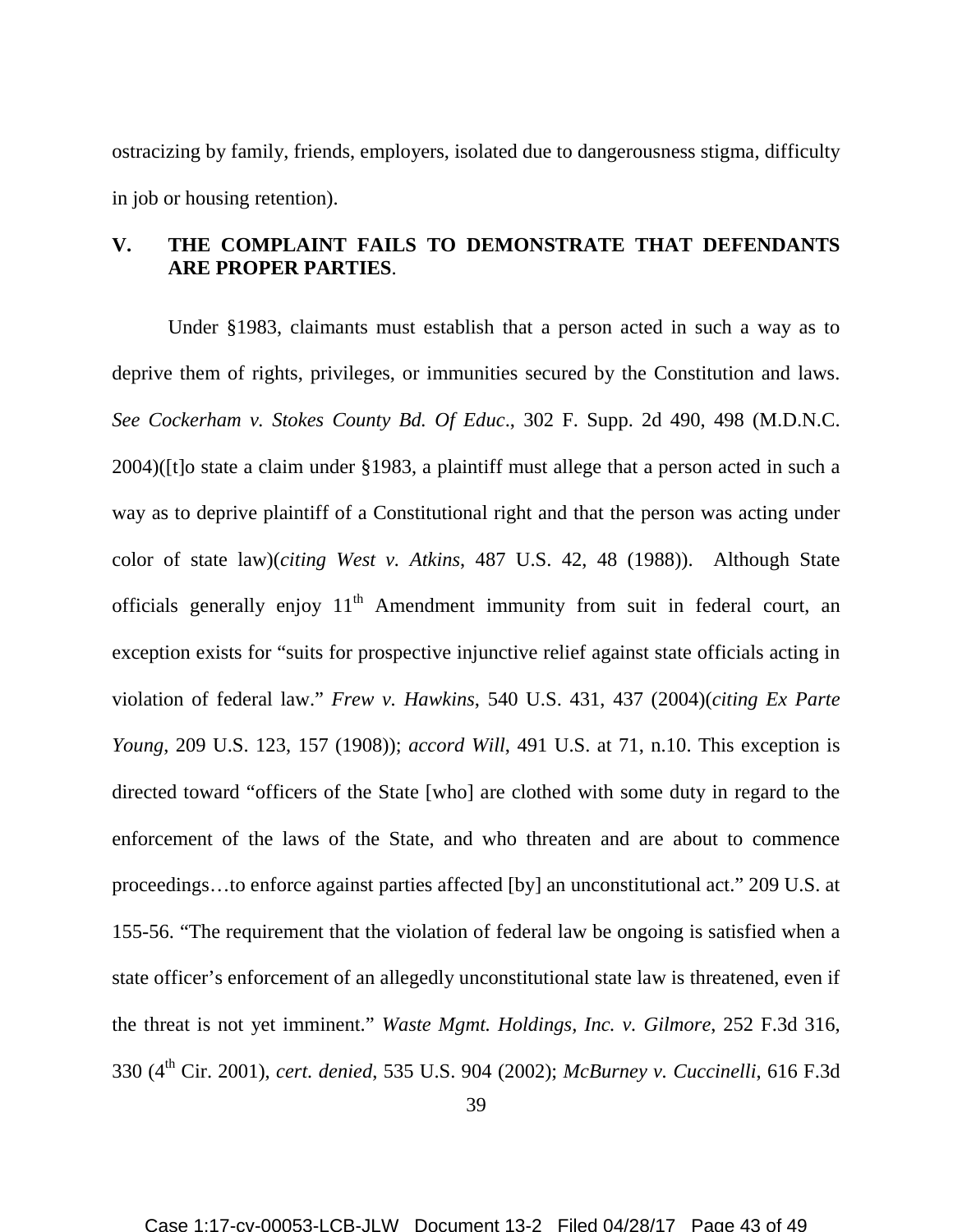393, 399 (4<sup>th</sup> Cir. 2010); *S.C. Wildlife Fed'n v. Limehouse*, 549 F.3d 324, 334 (4<sup>th</sup> Cir. 2008).

As previously argued in relation to Article III standing, *see supra.,* Argument II.A.(1),(2)-(3) at 9-14, Plaintiffs have failed to plead facts sufficient to allege a credible threat of prosecution (or any other putative misconduct) by Attorney General Stein and the 44 District Attorneys. By failing to plead sufficient facts, Plaintiffs likewise fail: (1) to demonstrate that the public officials named in this §1983 action are "persons" within the meaning of §1983 who have engaged in a violation of the U.S. Constitution; and (2) to lift the  $11<sup>th</sup>$  Amendment immunity bar. Plausible facts, not the court's or counsel's imagination, are required to state claims against the Defendants. "A litigant must show more than the fact that state officials stand ready to perform their general duty to enforce laws." *Duling*, 782 F.2d at 1206. The "threat of prosecution [must be] real and immediate before a federal court may examine the validity of a statute." *Id*. Subjective fear of prosecution does not establish an objective threat. *Id*. "[W]here the well-pleaded facts do not permit the court to infer more than the mere possibility of misconduct, the complaint has alleged—but it has not 'show[n]'—"that the pleader is entitled to relief.'" *Iqbal*, 556 U.S. at  $679$  (quoting Rule  $8(a)(2)$ ).

Simply alleging that district attorneys have prosecutorial authority, or that Attorney General Stein has "special prosecutorial powers," is not the same as alleging facts tethering Attorney General Stein or the 44 named District Attorney to conduct for the alleged constitutional violations. On the face of this Complaint, it is entirely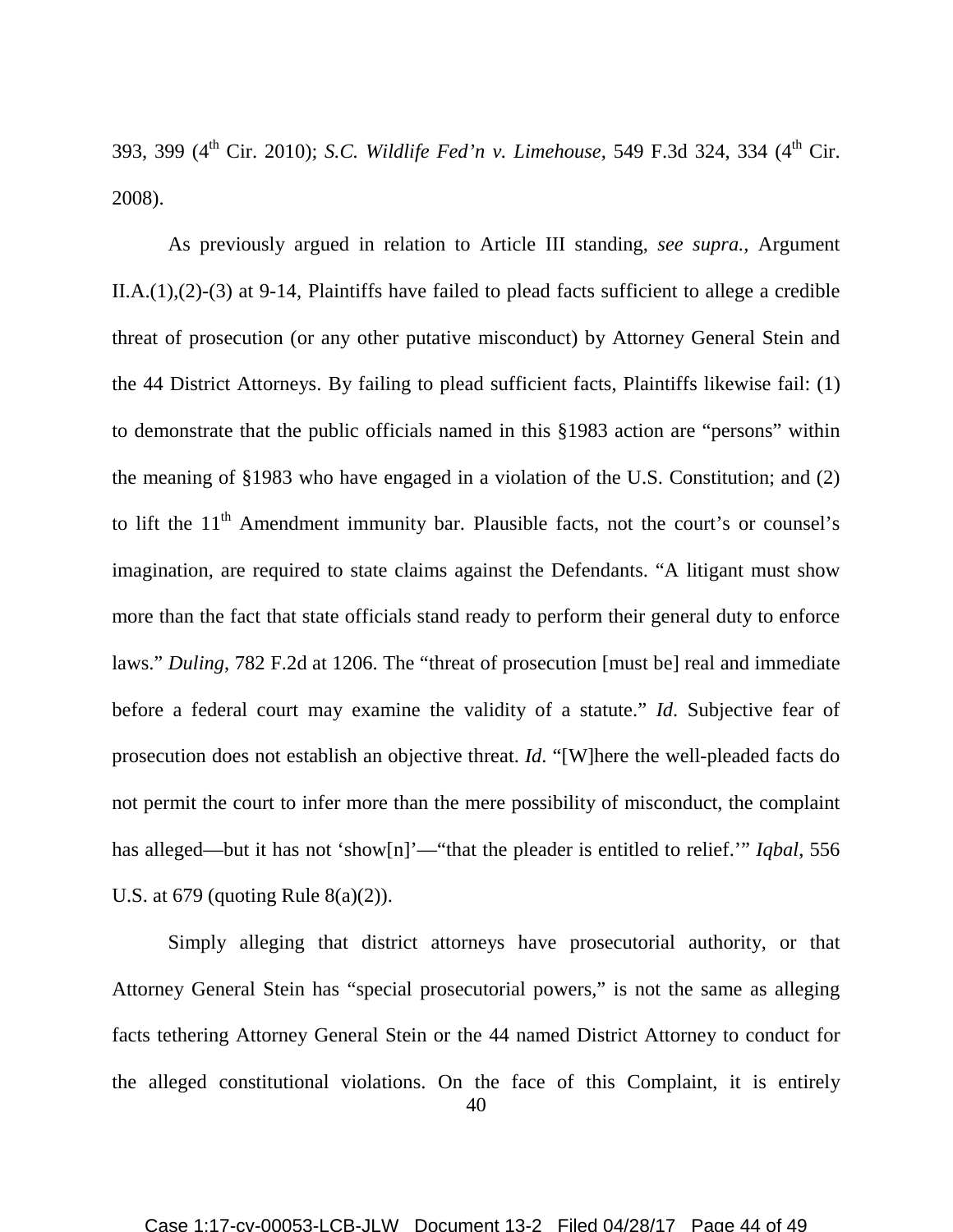speculative as to whether any District Attorney will ever request Attorney General Stein to prosecute a Plaintiff for a violation of the registry law. It is entirely speculative as to whether the Doe Plaintiffs or NARSOL and NC RSOL members will traverse into all 100 counties and violate the registry law such that a District Attorney named in this action might have prosecutorial authority, or whether NARSOL and NC RSOL even have members in all prosecutorial districts. The lack of plausible allegations concerning threatened or ongoing conduct by Attorney General Stein and the 44 District Attorneys in this action fails to qualify them as persons under  $§1983$  and fails to lift the 11<sup>th</sup> Amendment bar and is an additional basis for dismissal of this Complaint under Rule 12(b)(1), (2) and (6) against these Defendant State officials. *See Republic of Paraguay v. Allen*, 134 F.3d 622, 627 (4<sup>th</sup> Cir. 1998)(11<sup>th</sup> Amendment bars actions against state official where there is not ongoing violation of federal law).

As to Secretary Hooks, Plaintiffs mention his name once when citing N.C.G.S. §14-208.15 (Compl. ¶¶50-53), then never refer to him again. The cited statute designates the Department of Public Safety as the custodian of the statewide registry for receipt of registry information from sheriffs and other law enforcement agencies, as well as requires the Department to make the registry information available to law enforcement and accessible to the public. N.C.G.S.  $\S$  14-208.14(a)(1)-(5) and (b). Plaintiffs allege in Complaint ¶426 that "registration is handled by criminal justice agencies," not by Secretary Hooks. The gravamen of the complaint is that the State is "falsely stigmatizing" and "mislabel[ing]all registrants" and fostering "false beliefs" by requiring Plaintiffs to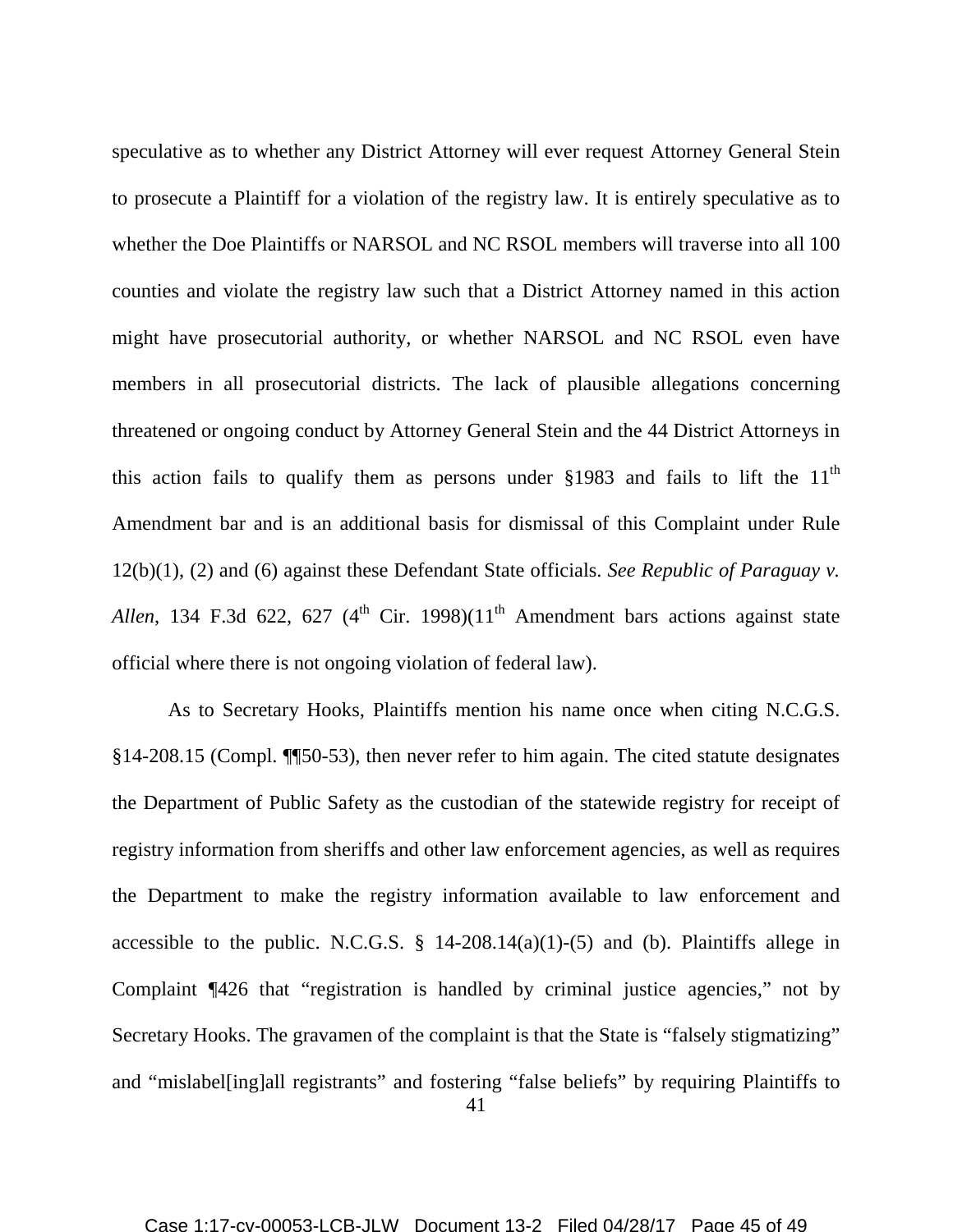register as sex offenders. (*Id*. ¶¶319-320, 358, 436-441) These allegations are against the State, which is an improper party, not against Secretary Hook. Moreover, since said allegations pertain to alleged defamation, they do not support a §1983 action in federal court. *See supra.* Argument IV at 37-38.

Additionally, the allegations of "stigma" and "falsification" are legal conclusions unwarranted on the face of the Complaint. Plaintiffs admit that they were convicted of sex offenses subject to registration requirements; they do not allege that the information on the registry is *erroneous* as to these convictions.<sup>[4](#page-45-0)</sup> The Complaint is devoid of alleged misconduct by Secretary Hooks. It fails to plead plausible facts qualifying Secretary Hooks as a "person" within the meaning of §1983, and fails to allege facts sufficient to abrogate  $11<sup>th</sup>$  Amendment immunity in relation to him. Accordingly, Secretary Hooks must be dismissed pursuant to Rules 12(b)(1), (2) and (6).

### **VI. MISCELLANEOUS CLAIMS MUST BE DISMISSED.**

 $\overline{a}$ 

To the extent that Plaintiffs bring a  $1<sup>st</sup>$  Amendment Free Speech claim concerning the constitutionality of N.C.G.S. §14-202.5, the claim fails. Plaintiffs conclusory allege that they would like to access websites banned by the statute. (Compl. ¶¶281-84) These allegations lack the plausible, concrete particularization required for standing. Additionally, Plaintiffs make legal arguments about how the statute applies (Compl.

<span id="page-45-0"></span><sup>4</sup> And, consequently, there is no false statement and no "defamation." *See Donovan v. Flumara*, 114 N.C. App. 524, 527, 442 S.E.2d 572, 573 (1994) (To be actionable, defamatory statement must be false).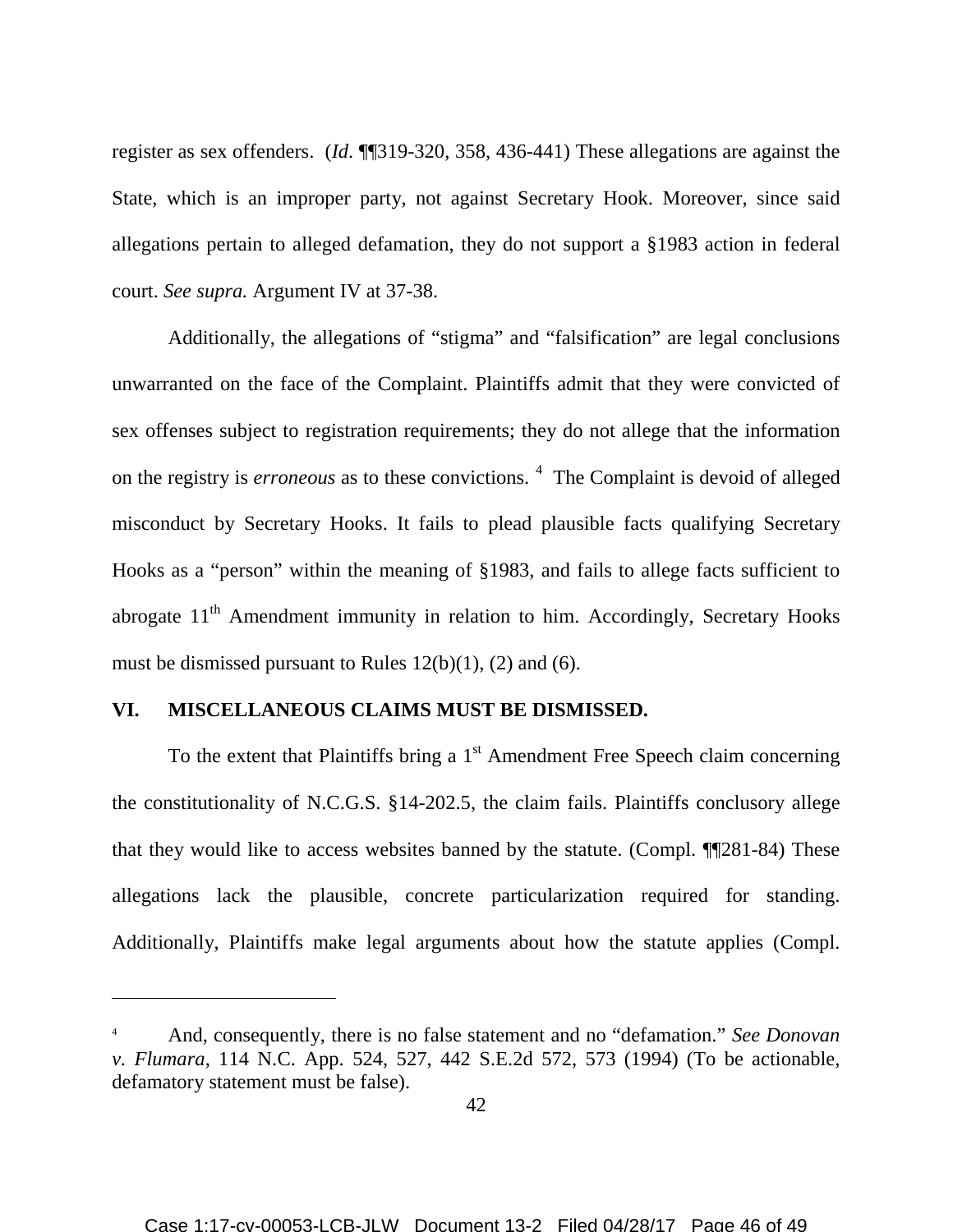¶¶269-74), which the North Carolina Supreme Court rejected in *State v. Packingham* when it upheld the statute against a  $1<sup>st</sup>$  Amendment Free Speech challenge. 368 N.C. 380, 389-90, 777 S.E.2d 738, 747 (2015), *cert. granted*, 137 S. Ct. 368 (2016)(statute prohibited registered sex offenders from accessing only Web sites that gave them the opportunity to gather information about minors, and left available ample alternative channels of communication). To the extent that Plaintiffs incorporate N.C.G.S. §14-202.5 into their *ex post facto* claims, their allegation that this 2008 statute applies retroactively to all registrants regardless of their conviction date (Compl. ¶277) is an erroneous legal conclusion. A 2008 statute is not retroactive as to persons convicted after the statute's effective date, such as Doe 1 and Doe 2. Plaintiffs fail to establish standing or a claim for relief as to N.C.G.S. §14-202.5 and any claim as to this statute must be dismissed.

To the extent that family members or concerned citizens of NARSOL or NC RSOL attempt to assert a claim, they lack standing and should be dismissed. The "registry law" and "Article 27A', as denominated by Plaintiffs, plainly does not regulate the conduct of any persons who do not fall within its defined group of registrants. Accordingly, family members/concerned citizens do not have constitutional rights infringed by the law and no standing to the extent they are trying to assert it.

#### **CONCLUSION**

For the reasons set forth herein, the Defendant State Officials respectfully request that this Complaint be dismissed in its entirety.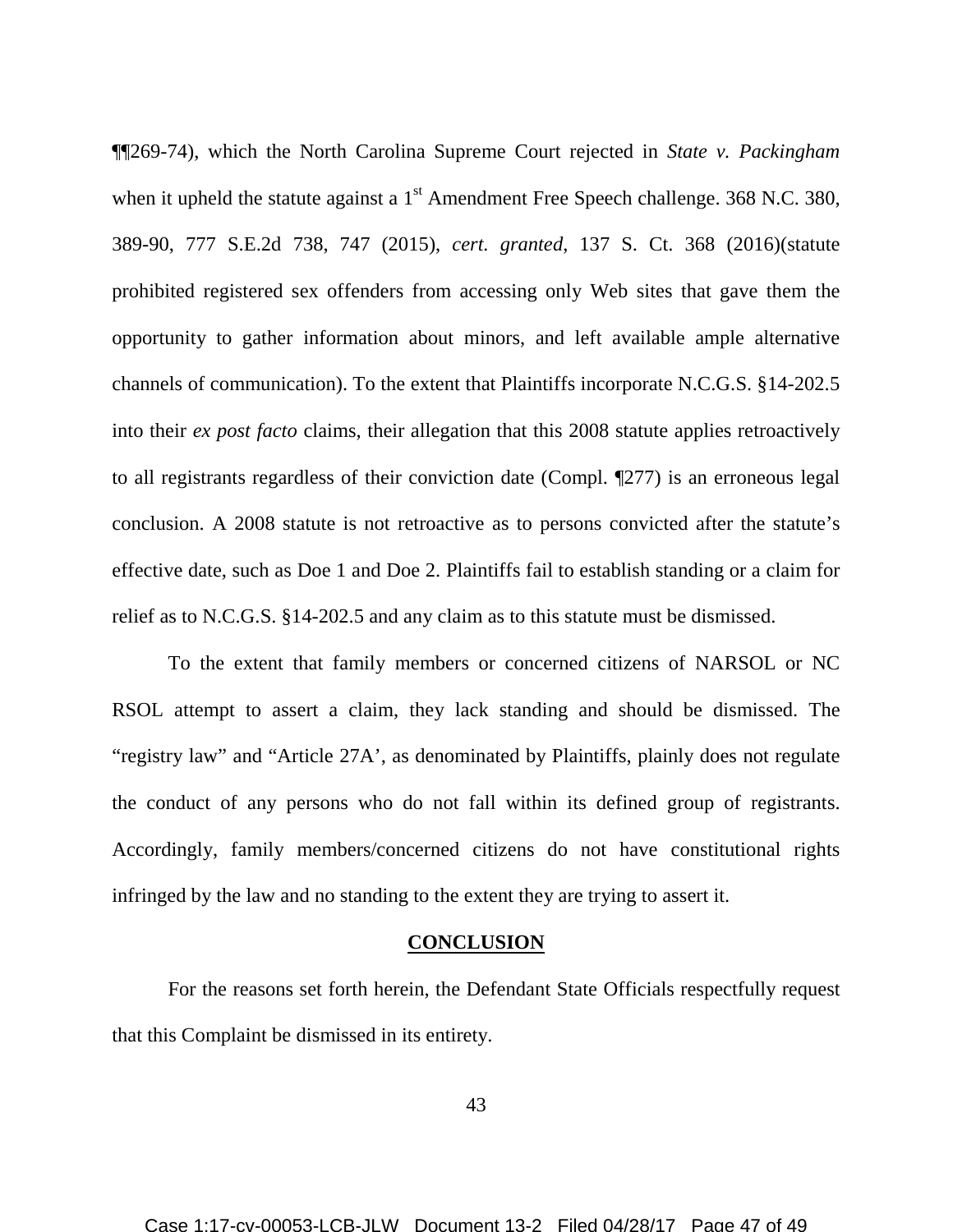Respectfully submitted this 28<sup>th</sup> day of April, 2017.

JOSH STEIN Attorney General

# /s/Lauren M. Clemmons

Lauren M. Clemmons Special Deputy Attorney General N.C. State Bar No. 15987 lclemmons@ncdoj.gov N.C. Department of Justice P.O. Box 629 Telephone: (919) 716-6900 Fax: (919) 716-6763